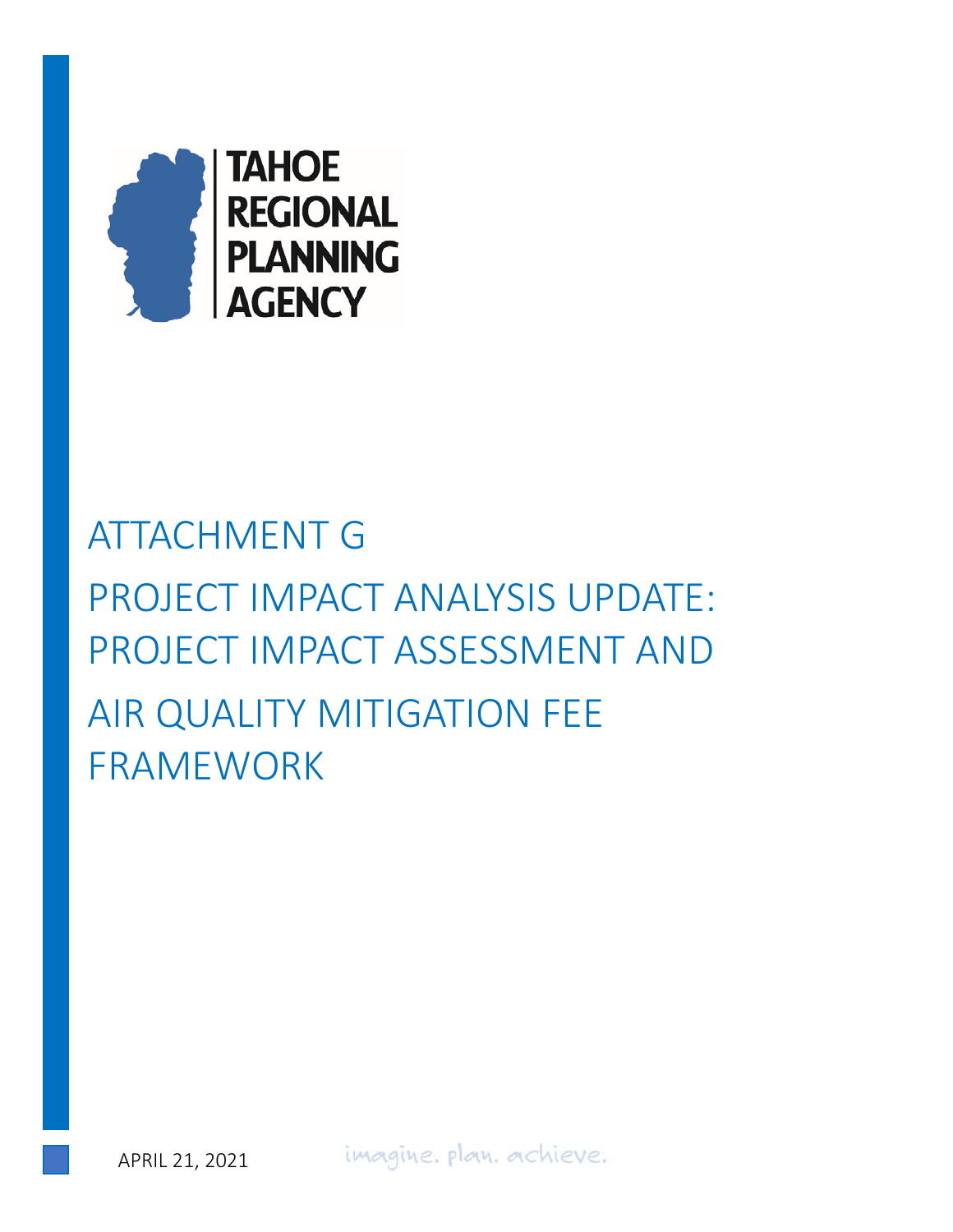# Project Impact Assessment and Fee Framework

The project level transportation impact assessment and mitigation fee updates will provide a streamlined, transparent, and predictable process for projects that modify, change<sup>1</sup>, or expand an existing or previous use resulting in additional vehicle miles traveled (VMT) by transparently determining significant impacts and mitigations; providing a streamlined review process for simpler projects; and providing detailed analysis for significance and mitigation determination of more complex projects. For projects subject to environmental analysis for air quality and greenhouse gas, those impacts will be evaluated using VMT as factors in those analyses.

Goals of the modernized program include:

- Incentivizing development in low VMT areas
- Reducing greenhouse gas emissions
- Promoting mobility
- Reducing reliance on the personal automobile

TRPA is developing, in collaboration with Placer County, California, a project level analytical tool. The tool will use data from the TRPA Travel Demand Model to evaluate projects to determine if they meet defined screening criteria, to further evaluate non‐screened residential, and tourist accommodation unit projects for impacts to VMT and provide appropriate mitigation strategies as needed, and to calculate the mobility mitigation fee for projects' generated VMT. Commercial, recreation, and other projects not defined in the framework that are not screened from additional impact assessment will submit a detailed assessment of the project's impact on VMT, including needed mitigation strategies and fee. An applicant could choose to have a more detailed analysis if they believe it would more accurately reflect the project's effect on VMT or if a pre‐approved alternative analysis, e.g., a market study, would provide more information than considered in the tool.

The updated tool and fees will advance implementation of the Regional Transportation Plan (RTP) by empowering applicants with information they need to design better projects and to mitigate project impacts with strategies and fees, each of which are linked to the RTP constrained project list.

The framework proposes changes to key facets of the current project impact assessment and mitigation fee processes that include:

- 1. Replacing Daily Vehicle Trip Ends (DVTE) with Vehicle Miles Travelled (VMT) in each process
- 2. Determining if any project types should be exempt from assessment and/or fees
- 3. Simplifying project evaluation using specific targets for land use equivalents
- 4. Establishing geographic boundaries (i.e., zones) for project impact assessment
- 5. Defining unique projects to be assessed on a case‐by‐case basis
- 6. Requiring all projects to mitigate VMT through implementation of VMT mitigations and/or paying a fee

<sup>1</sup> Changes in operation include but are not limited to expansion of gross floor area; or change in the applicable land use listed in Subparagraph 65.2.3.A, normally indicated by a substantial change in products or services provided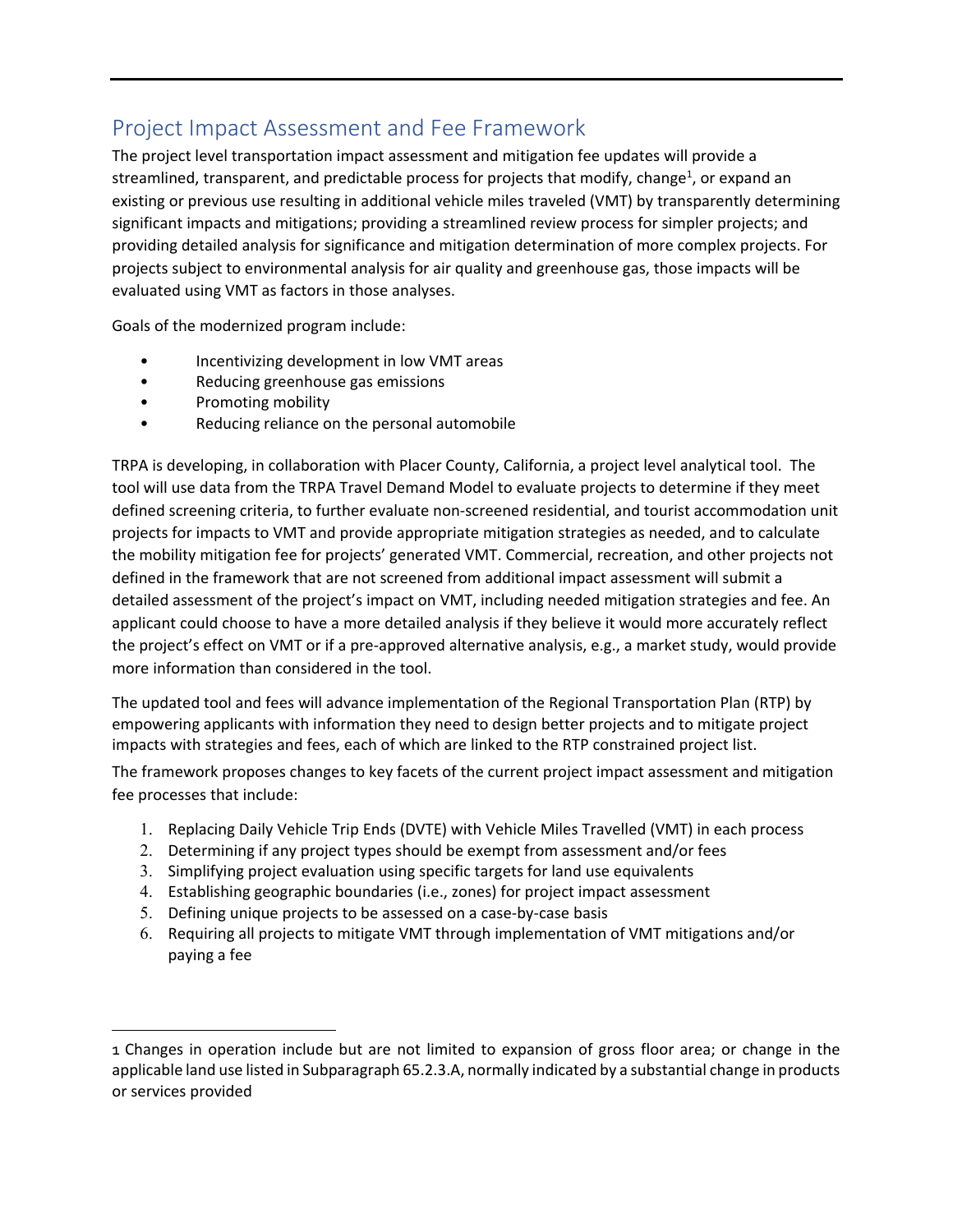The outcomes of these updates will be to reduce the approximately 7% of additional VMT from development and redevelopment within the RTP forecast. The proposed framework demonstrates consistency with the updated per capita VMT threshold standard as it will contribute to the overall effort to attain and maintain that per capita VMT reduction standard.

The framework will be reviewed and revised within a year following an adopted update to the RTP so that the updated TRPA Model data and projections and RTP constrained project list, costs, and anticipated funding, are reflected in the project impact assessment, mitigation strategies, and mobility mitigation fee.

# Project Impact Assessment Elements

Consultant Fehr & Peers provided evaluation of the TRPA model (Appendix 1), best practices, and relevant research, and made recommendations for the project impact assessment update. Input received from the Transportation Technical Advisory Committee and individual stakeholder discussions further informed the framework and associated code changes presented here (Figure 1).



*Figure 1: Proposed Project Impact Assessment and Fee Update Framework* 

The substantive elements of the updates are:

1. Standards of Significance

Establish minimum expectations for projects, and ensure all development and redevelopment are consistent with the regional goal.

2. Screening Criteria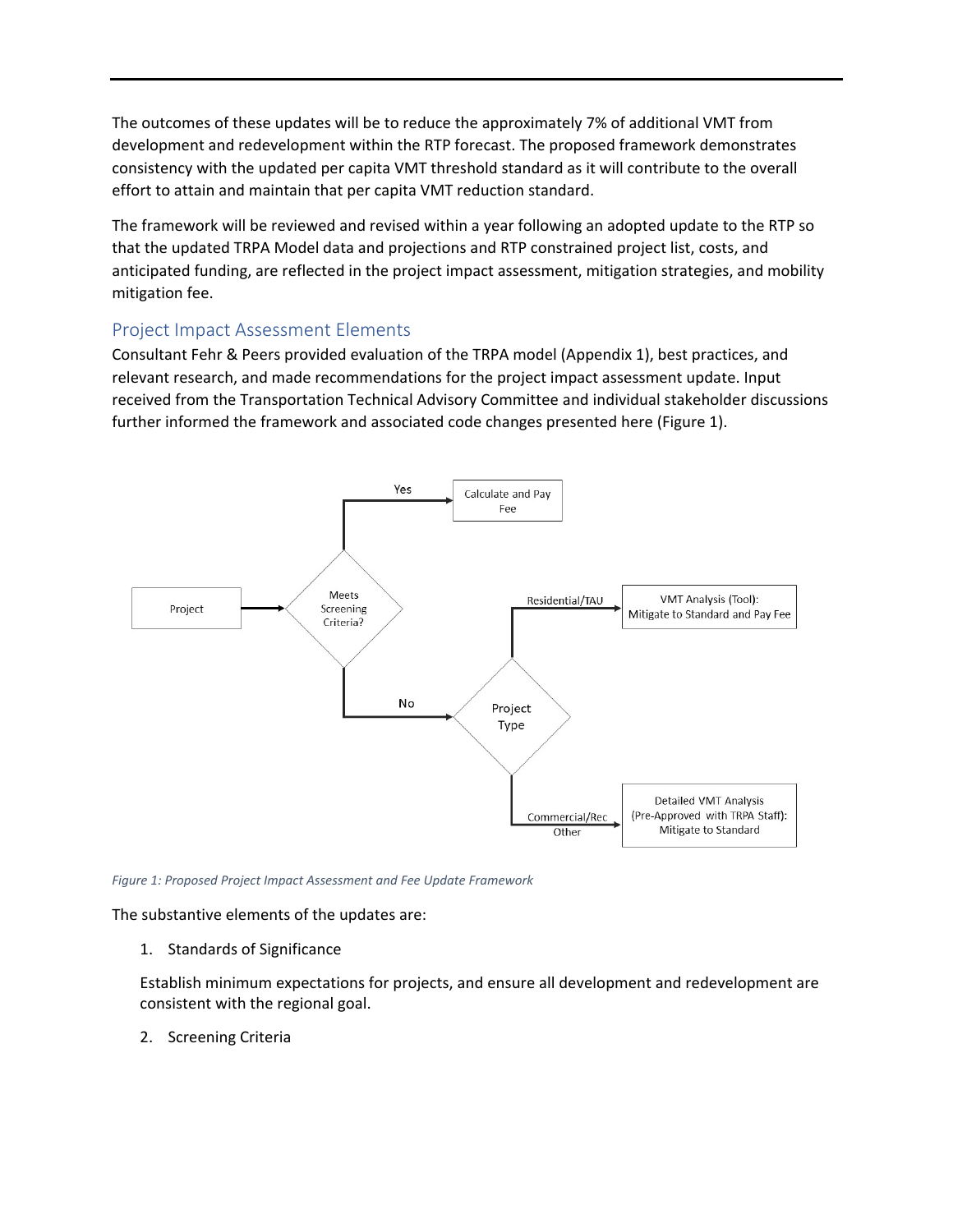Screen smaller and less complex projects where fee contribution to regional projects is more appropriate for mitigating VMT and promote projects in town centers and areas where regional investments in VMT mitigation are focused.

3. Mobility Fee Update

Ensure projects contribute their fair share by updating the fee basis from trips to VMT.

4. Project Tool

Provide a streamlined, transparent, and predictable process that empowers applicants with information they need to locate and design better projects.

The following section summarizes each of the facets of the project impact and mitigation fee updates.

## VMT Metric

The VMT Metric is the basic unit of measurement of a project's impact to transportation. An efficiency VMT metric, which measures VMT as a ratio or rate, is most appropriate for project generated VMT and supports goals to improve the efficiency of vehicle travel by influencing land use and transportation network decisions. Projects whose impact is better understood through its influence on total VMT are best evaluated by an absolute VMT metric.

Table 1 lists the proposed VMT metrics for each project type.

| <b>Project Types</b>               | <b>VMT Metric</b>             |
|------------------------------------|-------------------------------|
| Commercial                         | <b>Total VMT</b>              |
| <b>Public Service</b> <sup>2</sup> | VMT per Public Service Use    |
| Recreation <sup>3</sup>            | <b>Total VMT</b>              |
| <b>Residential Uses</b>            | VMT per resident <sup>4</sup> |
| <b>Tourist Accommodation Unit</b>  | VMT per TAU                   |

*Table 1: VMT Metrics* 

<sup>2</sup> Public service uses defined Per Table 21.4‐A in the Tahoe Code of Ordinances: Religious assembly, Day care centers / pre‐schools, Government offices, Hospitals, Local public health and safety facilities, Schools – college, Schools – kindergarten through secondary, Social service organizations, and threshold‐related research facilities

<sup>3</sup> Recreation uses defined from Recreation Per Table 21.4‐A in the Tahoe Code of Ordinances: Beach recreation, Boat launching facilities, Cross country ski courses, Day use areas, Developed campgrounds, Downhill ski facilities, Golf courses, Group facilities, Marinas, Off‐road vehicle courses, Outdoor recreation concessions, Participant sports facilities, Recreation centers, Recreational vehicle parks, Riding and hiking trails, Rural sports, Snowmobile courses, Sport assembly, Undeveloped campgrounds, and Visitor information centers

<sup>4</sup> Resident is defined here per the US Census definition: all persons who are "usually resident" in a specified geographic area, and VMT generated from those residents which is calculated at the transportation analysis zone (TAZ) level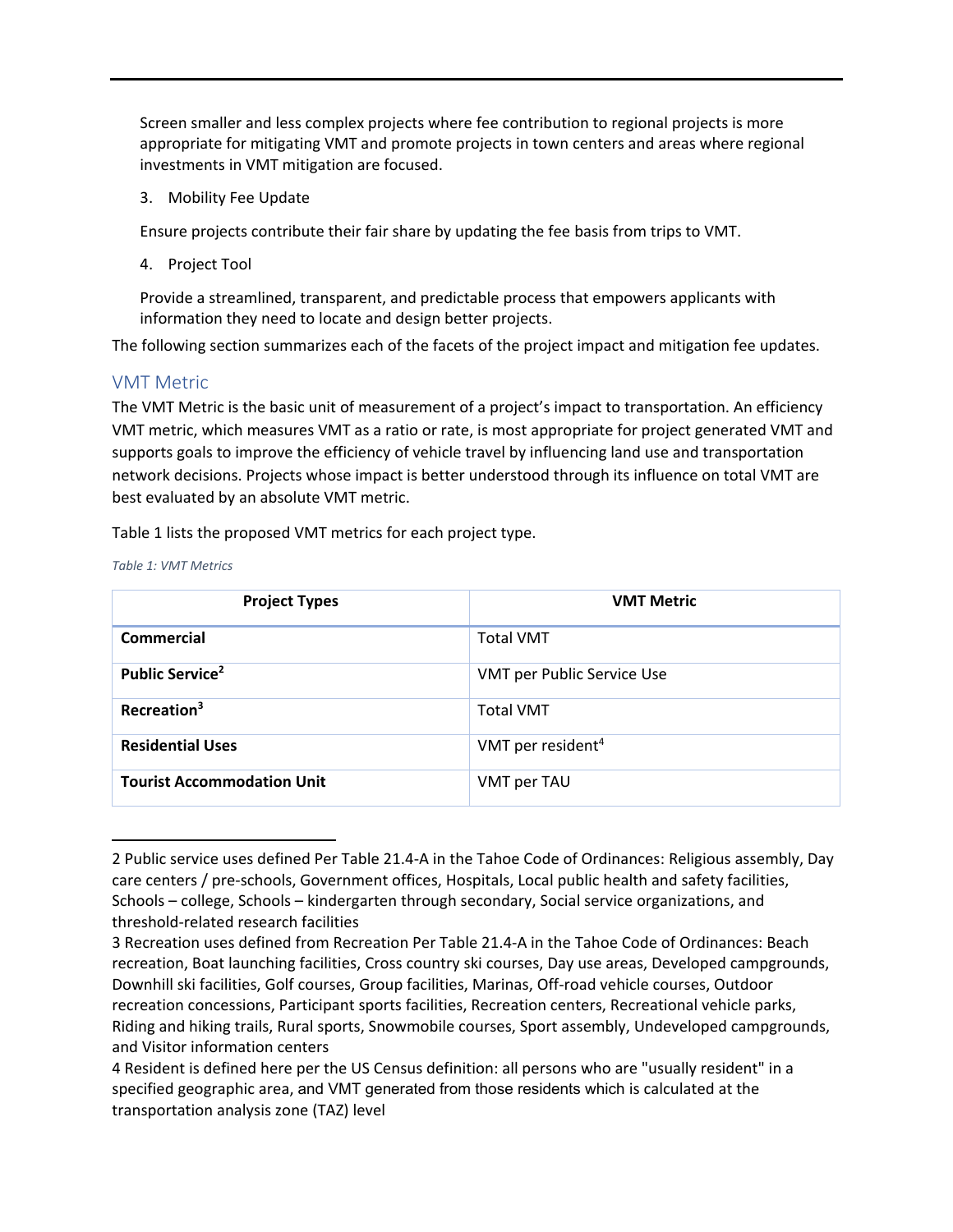| <b>Project Types</b>           | <b>VMT Metric</b> |  |
|--------------------------------|-------------------|--|
| <b>Transportation Projects</b> | <b>Total VMT</b>  |  |

## Screening Criteria

The main goal of screening is to streamline VMT impact assessment by removing projects that are 1) expected to have a minor impact to transportation by producing less VMT than the adopted standard of significance or by providing a beneficial outcome (e.g., affordable housing); or 2) are simple enough that their impacts can be determined without undergoing a complex analysis.

Screening criteria typically include small projects, such as a single‐family residence, projects that would reduce trips or trip length, such as local serving retail or affordable housing, and projects with short or no vehicle trips, such as certain transportation projects like bike paths and sidewalks. Screening can also serve to reduce the time and cost for project development when the project is consistent with adopted local and regional plans.

Projects that are screened most effectively mitigate their impacts with VMT through paying mobility mitigation fees, which help fund implementation of projects and programs identified in the RTP to mitigate anticipated future VMT in the region. Non-screened projects are of a size that can meaningfully mitigate VMT at the project level through implementation of mitigation strategies and paying fees that support regional VMT mitigations.

Commercial, recreation, and other project types not defined here that do not meet the screening criteria will submit a detailed assessment of the project's impact on VMT. Applicants should consult TRPA staff for guidance on the most appropriate approach to analyzing impacts.

Projects that are inconsistent with adopted plans cannot be screened and must submit a detailed assessment of the project's impact on VMT.

## Screening Approach

The screening criteria were created referencing available data, various jurisdictional approaches, and the State of California's Office of Planning and Research (OPR) guidance on implementation of SB 743, which utilizes VMT for project impact assessment for environmental review in that state (appendices 2 and 3).

When a project is screened it is not required to mitigate to the standard of significance for the project type. Screened projects mitigate through payment of the mobility mitigation fee for the calculated VMT associated with the project to offset the net additional VMT it generates.

## *Affordable Housing*

Affordable housing that is 100% deed-restricted affordable, moderate, or achievable<sup>5</sup> and is in an area eligible for affordable housing bonus units<sup>6</sup> would be exempt from additional project impact assessment

<sup>5</sup> Per 90.2 Other Terms Defined in the TRPA Code of Ordinances

<sup>6</sup> Per 52.3.4 Affordable, Moderate, and Achievable‐Income Housing in the TRPA Code of Ordinances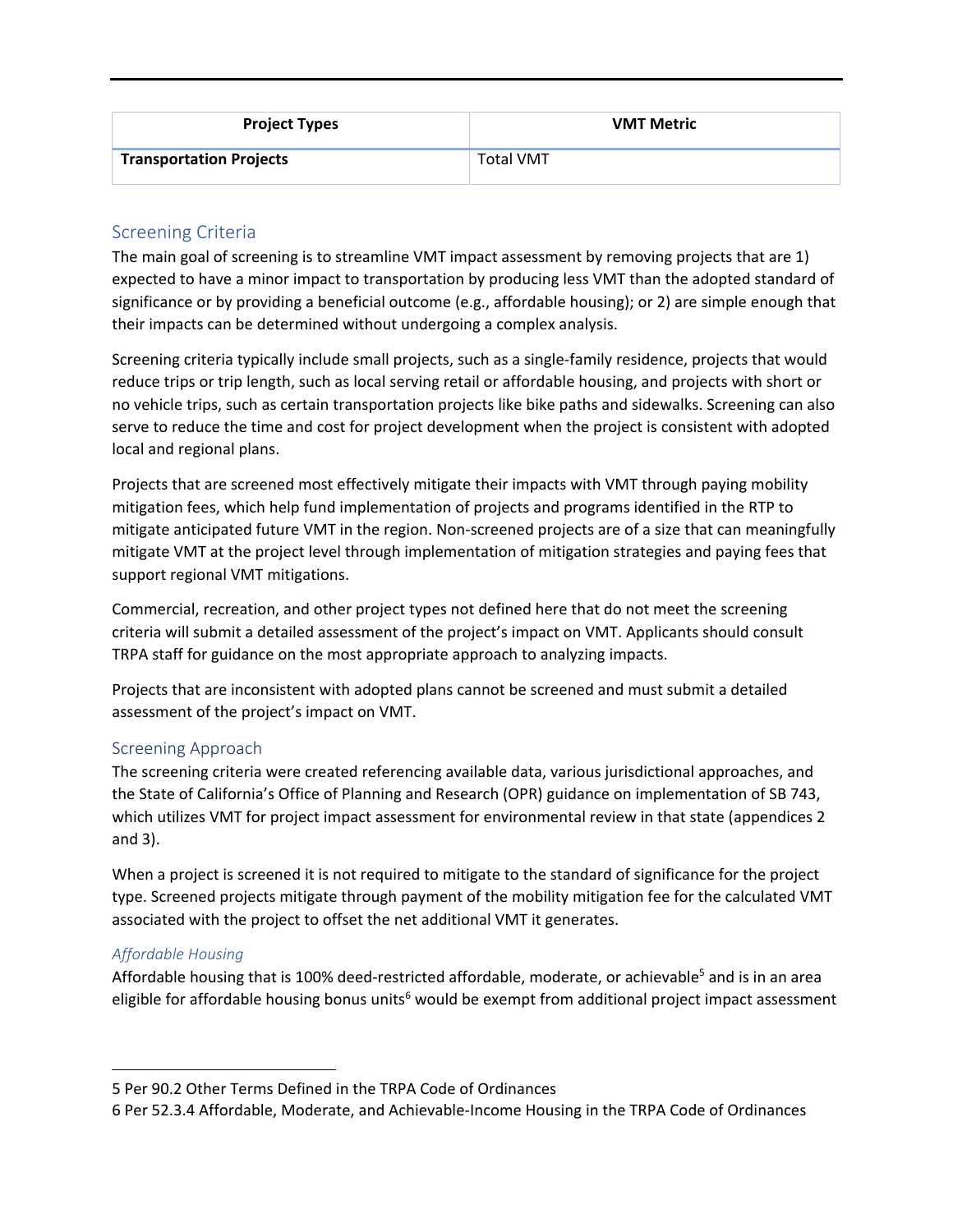because data demonstrates an association between lower VMT rates and lower household incomes.<sup>7</sup> The low-income factor used in the TRPA model will be applied to VMT calculation for affordable housing to reflect the lower VMT associated with this type of project.

The Tahoe Living Housing Initiative's forthcoming recommendations may change how housing types in this screen are defined, analyzed, and/or charged fees. Those recommendations will inform future updates to the project impact assessment and mitigation fee processes.

## *Active Transportation*

Transportation projects involving active transportation or transit would be exempt from additional project impact assessment because these classes of projects would likely not lead to a substantial or measurable increase in VMT, e.g., bicycle, pedestrian, and transit projects.<sup>8</sup>

## *Previously Analyzed Projects*

Projects analyzed in Area Plans with an environmental analysis per 65.2.4.E of the TRPA Code of Ordinances would be exempt from additional project impact assessment.

## *Low‐VMT*

The current project impact assessment process, based on daily vehicle trip ends (DVTE), identifies projects that produce less than 200 DVTE as having a minor or insignificant increase and so not requiring additional analysis.<sup>9</sup> To identify lower VMT producing projects which do not require more complex analysis low‐VMT is defined in two ways, depending on the location of the project:

- 1. Town and regional centers and their half‐mile buffer: The VMT equivalent of 200 DVTE:  $1,300$  VMT $^{10}$
- 2. All other areas of the region: The VMT equivalent of OPR recommended 110 DVTE: 715  $V$ MT $^{10}$

Projects that do not meet the low‐VMT screen will be required to conduct additional analysis and apply mitigations (strategies and/or fees) to reduce the project's VMT to at or below the corresponding standard of significance.

The low‐VMT screen for town and regional centers differs from OPR guidance (110 DVTE) in a few ways.

First, OPR guidance for screening projects includes a presumption of less than significant impact for residential, retail, and office projects of any size, when located near a major transit stop or along a high‐ quality transit corridor, criteria geared toward urban areas and thus not appropriate in Tahoe. The low‐ VMT screen for town and regional centers and their half‐mile buffer supports the same policy aim as the OPR guidance "major transit stop" and "high‐quality transit corridor" screen, by encouraging development near transit, and is more conservative because project size in Tahoe is limited by the 1,300 VMT equivalent of 200 DTVE.

<sup>7</sup> See: Household Income and Vehicle Fuel Economy in California (sjsu.edu) and Microsoft Word ‐ CNT Working Paper revised 2015‐12‐18 kn mg edits

<sup>8</sup> Per the Technical Advisory on Evaluating Transportation Impacts in CEQA 9 Per 65.2.3 Definitions of the TRPA Code of Ordinances

<sup>10</sup> Calculated using the regional average in‐basin trip length of 6.53 miles, per the 2018 TRPA Travel Demand Model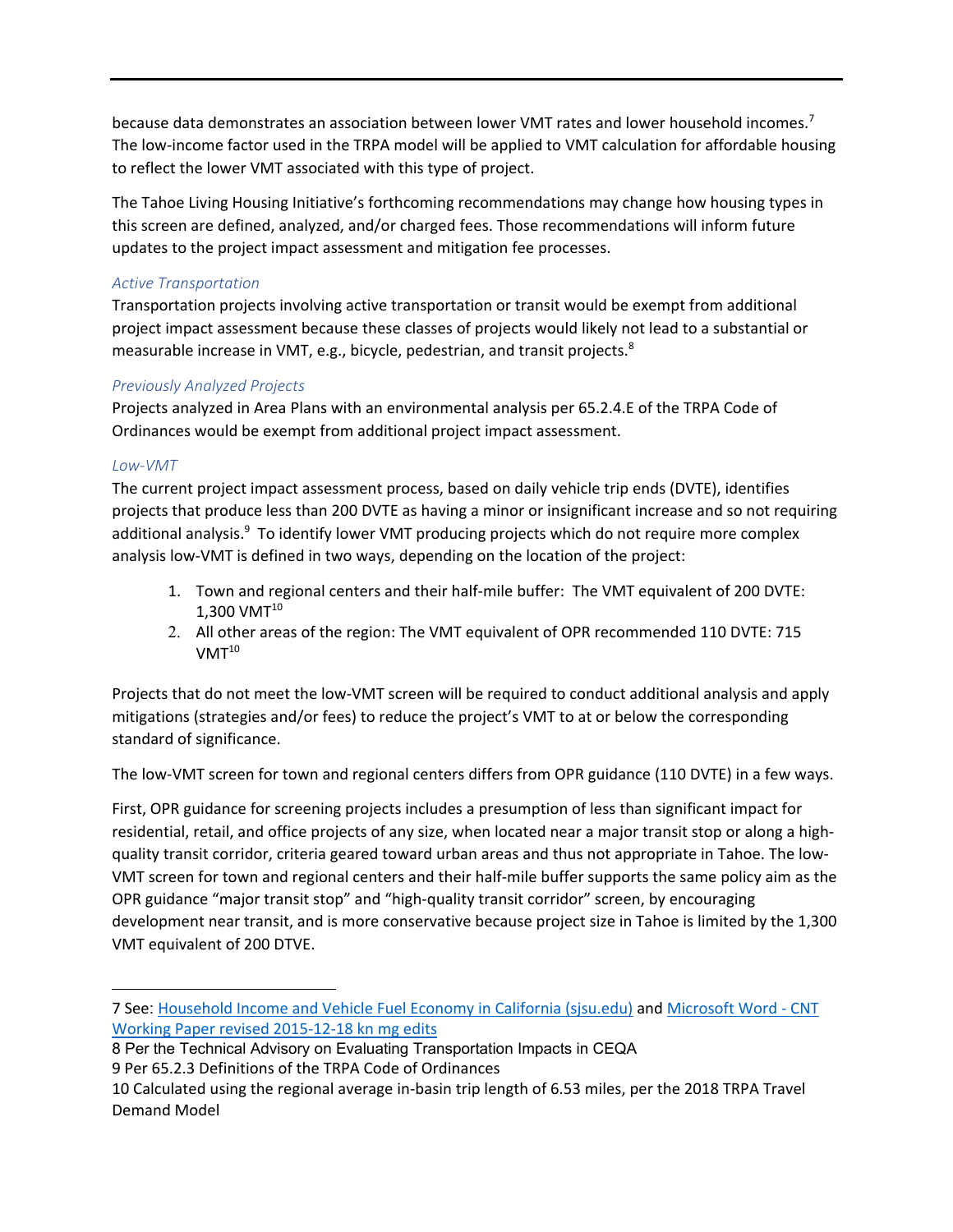Second, the low‐VMT screen for town and regional centers differs from OPR guidance because that guidance does not recognize trip length, which can vary depending on project location and the underlying land use types and transportation contexts; and because it best reflects the appropriate mechanisms for projects in the Tahoe region to mitigate their impacts based on their VMT. That is, when a project's impact with VMT is below the low-VMT screen, it is best able to mitigate its impacts by advancing regional VMT mitigating projects and programs from the RTP by paying the mobility mitigation fee, and, when a project is above the low‐VMT screen, by implementing mitigations at the project level and paying fees. The RTP supports the low‐VMT screen by providing effective VMT reductions for low‐VMT screened projects to advance by paying mobility mitigation fees.

Third, the updated screening criteria functions differently than that in the OPR guidance in that all projects, including those that qualify for screening, excepting active transportation projects, will be required, at a minimum, to mitigate through paying the mobility mitigation fee. This is stricter than OPR guidance which requires no mitigation of VMT by projects below 110 DVTE.

Fourth, some stakeholders assert that the OPR screening guidance does not apply to the Tahoe Region because the entire basin is "sensitive" under CEQA. However, TRPA already prohibits or tightly controls development on sensitive lands within the basin and the proposed transportation impact assessment does not include any modifications to those development restrictions.

As a result, this framework, through overall implementation, will garner more mitigation than a screen based on OPR guidance.

# Standards of Significance

Standards of significance set a defined level above which a project would have a significant transportation impact, as measured by VMT, and therefore require additional analysis and/or mitigation.

Standards of significance for the proposed system have been determined based on analysis and guidance from OPR, input from stakeholders and the Transportation Technical Advisory Committee, and adapted for the needs of the Tahoe region:

- 15% below the sub-regional average VMT for residential uses, e.g., VMT/Resident for Residential and VMT/Tourist Accommodation Unit, and 15% below the sub‐regional average VMT for Public Service projects
- No-net increase in VMT for commercial, recreation and transportation projects $11$
- Other projects will be determined on a case-by-case basis

The framework uses sub-regional (i.e., jurisdictional<sup>12</sup>) standards of significance for residential, tourist accommodation uses, and public service uses. These standards of significance are designed to encourage applicants to reduce VMT by locating projects in the most efficient parts of each jurisdiction (Table 2).

<sup>11</sup> Per the California Office of Planning and Research Technical Advisory on Evaluating Transportation Impacts in CEQA

<sup>12</sup> Jurisdictions include Carson City, City of South Lake Tahoe, Douglas County, El Dorado County, Placer County, and Washoe County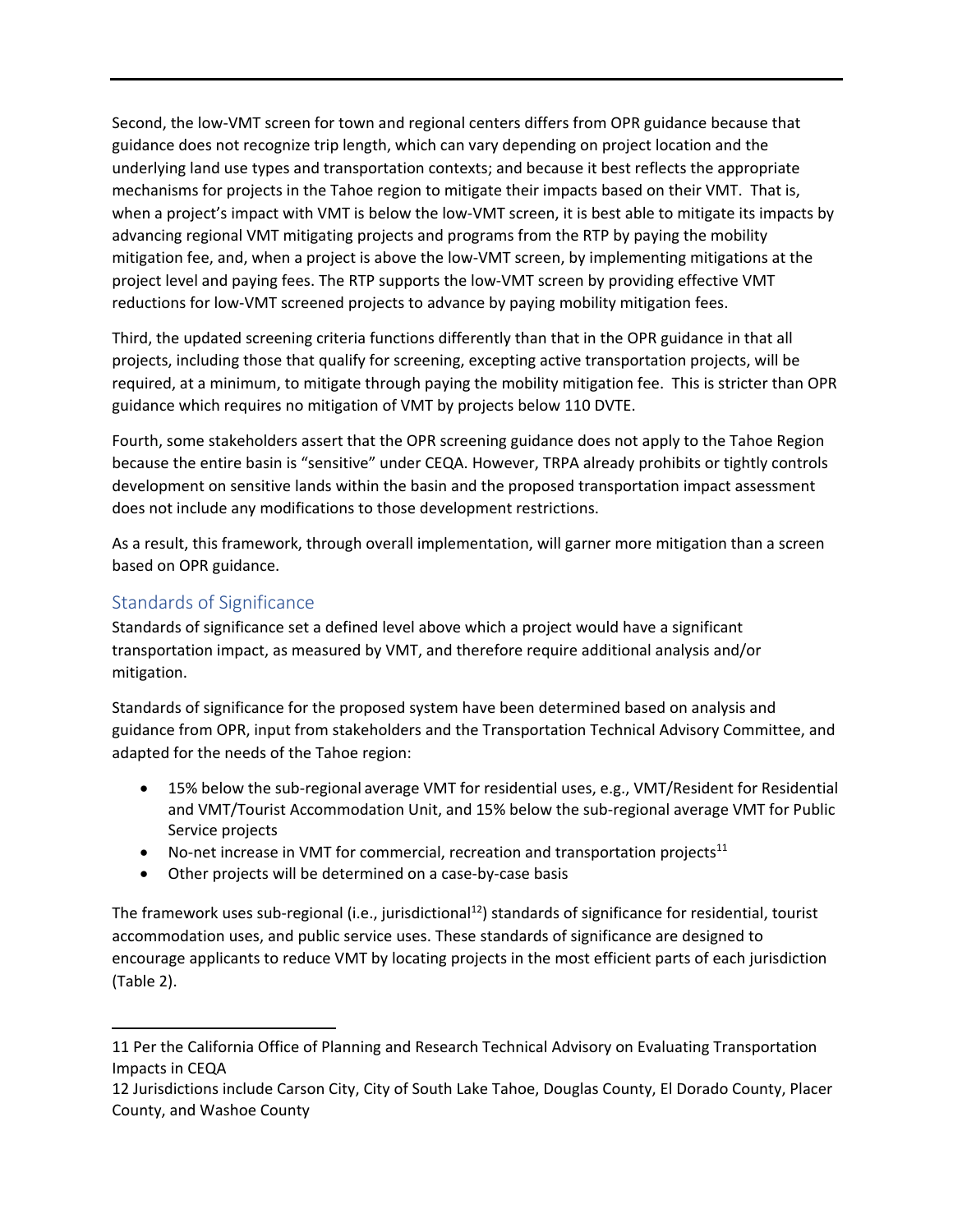Where a project replaces existing VMT‐generating land uses that leads to a net overall decrease in VMT the project will lead to a less‐than‐significant transportation impact. If the project leads to a net overall increase in VMT, then the standards of significance described below would apply.

A mixed‐use project would be evaluated using the respective standards of significance for each of the project land use types, per OPR Guidance. Mixed‐use project evaluation will recognize internal trip capture within the project site in its trip generation and VMT calculation.

| <b>Project Types</b>                        | Standard of Significance <sup>10</sup>                                                                                                            |
|---------------------------------------------|---------------------------------------------------------------------------------------------------------------------------------------------------|
| Commercial                                  | No-net VMT                                                                                                                                        |
| <b>Mixed Uses</b>                           | Evaluate each land use component of a mixed-use project independently,<br>and apply the threshold of significance for each land use type included |
| <b>Public Services</b>                      | 15% below sub-regional average VMT per Public Service Use                                                                                         |
| Recreation                                  | No-net VMT                                                                                                                                        |
| <b>Residential Uses</b>                     | 15% below sub-regional average VMT per resident                                                                                                   |
| <b>Tourist</b><br><b>Accommodation Unit</b> | 15% below sub-regional average VMT per TAU                                                                                                        |
| <b>Transportation</b>                       | No-net VMT                                                                                                                                        |

## Mitigation

The purpose of mitigations is to ensure that new development and redevelopment, projected through the year 2045 by the TRPA Model for the 2020 RTP, offsets its VMT impacts through mitigations, where feasible, and mitigation fees.

All projects are expected to have a less‐than‐significant impact. Projects that are not screened must reduce their impact to less-than-significant through implementing appropriate VMT mitigation strategies. Non‐screened projects that cannot mitigate to less‐than‐significant impact should consult TRPA staff for guidance on the most appropriate approach to achieving less-than-significant impact.

Projects that receive VMT credit through 65.2.8 of the TRPA Code of Ordinances or a jurisdiction level VMT credit program will have the VMT credit recognized in project impact assessment and mobility mitigation fee calculation.

Screened projects, excluding transportation projects that include bicycle, pedestrian, and/or transit, will be required to pay the mobility mitigation fee if additional VMT is generated. Screened 100% deed‐ restricted affordable, moderate, and achievable housing projects will be required to pay a fee should new VMT be generated. Forthcoming recommendations from the Tahoe Living Housing Initiative will inform future updates to the mitigation fee program and its approach to affordable, moderate, and achievable housing.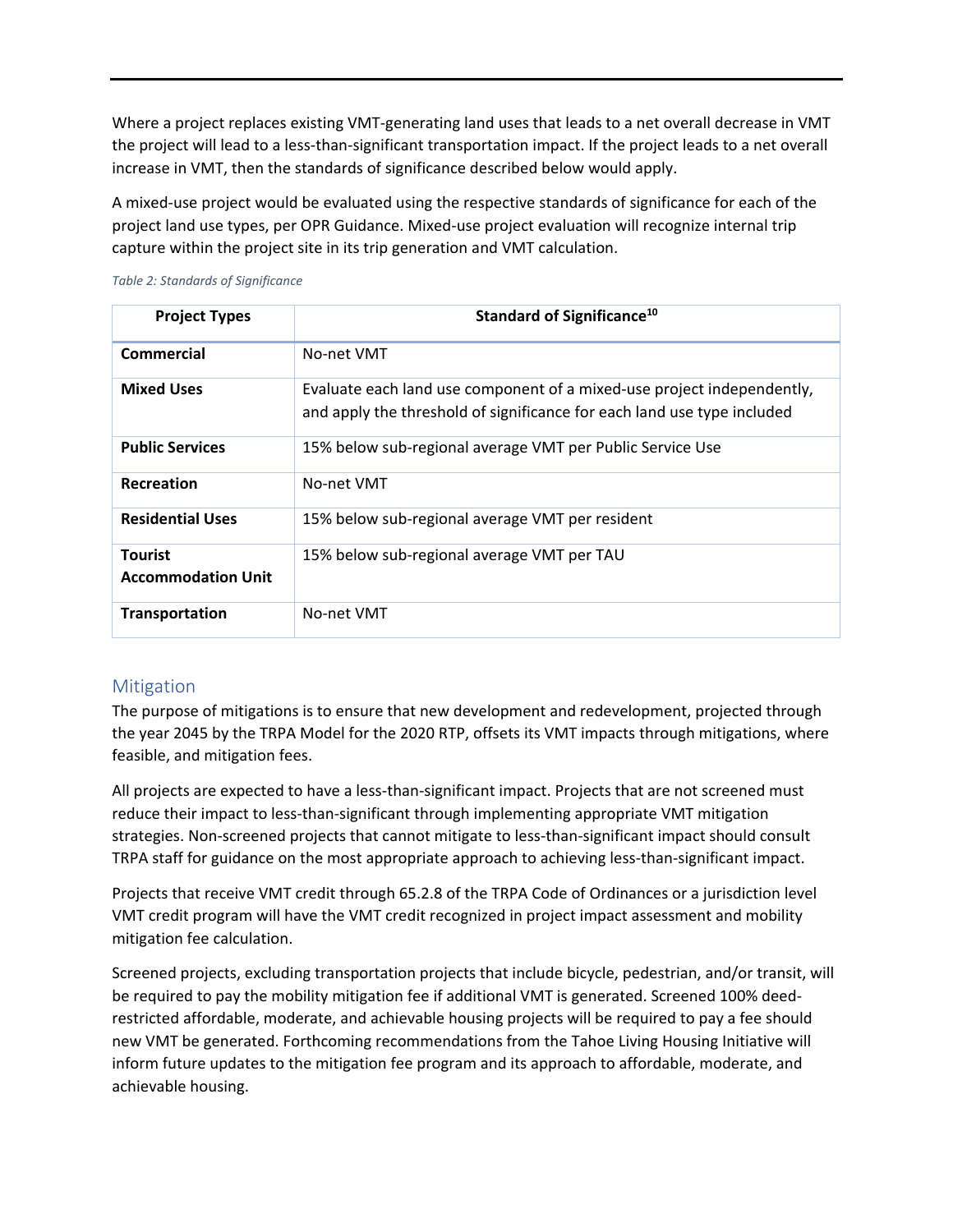## Mitigation Strategies

Mitigation strategies are those that may be used to reduce VMT associated with land use projects, land use plans, and non‐active transportation projects in the Tahoe Basin.

Consultant, Fehr & Peers, identified the following VMT mitigation strategies to be appropriate to reduce project generated VMT in Tahoe, based on the draft 2020 RTP, the Placer County Resort Triangle Transportation Plan, the CAPCOA Quantifying Greenhouse Gas Mitigation Measures report, and additional research, (Appendix 4):

- Increase Transit Accessibility
- Integrate Affordable and Below Market Rate Housing
- Improve Design of Development
- Unbundle Parking Costs from Property Cost
- Implement Market Price Public Parking
- Implement Voluntary Commute Trip Reduction Program
- Implement Required Commute Trip Reduction Program
- Provide Ride-Sharing Programs
- Implement Subsidized or Discounted Transit Program
- Encourage Telecommuting and Alternative Work Schedules
- Marketing for Commute Trip Reduction Program
- Targeted Behavioral Interventions
- Employer-Sponsored Vanpool/Shuttle
- Price Workplace Parking
- Provide Traffic Calming Measures

## Mobility Mitigation Fees

The Air Quality Mitigation (AQM) fee is being updated and renamed to the Mobility Mitigation Fee.

Fees are used by the region's jurisdictions and implementing agencies to provide the transportation infrastructure necessary to implement the policies and achieve the goals of the RTP.

Each trip that produces VMT has an origin and a destination. The origin is the production of the trip and the destination is the attraction of the trip, with each being responsible for a proportional share of the trip's associated VMT. Since 1987, TRPA has weighted the origin/production of a vehicle trip at 90 percent, and the destination/attraction end of the trip at 10 percent. Within this framework, "beds" account for the origins/productions (e.g., houses, hotel/motel rooms, campgrounds) and commercial, recreation, public service, and other uses as the destinations/attractions, meaning Residential and Tourist Accommodation Units are charged 90% of the AQM fee and Commercial, Recreation, Public Service, and Other land use projects are charged 10% of the AQM fee.

The current approach to apportioning fees based on the land use type of the project is continued under the mobility mitigation fee.

The "per VMT" fee amount will be determined using significant projects identified in the adopted RTP constrained project list, calculated using projects costs less anticipated funding (including estimated funds from jurisdiction‐level VMT mitigating fee programs), that address new VMT from development and redevelopment projected in the TRPA model, and as modified by applicable constitutional principles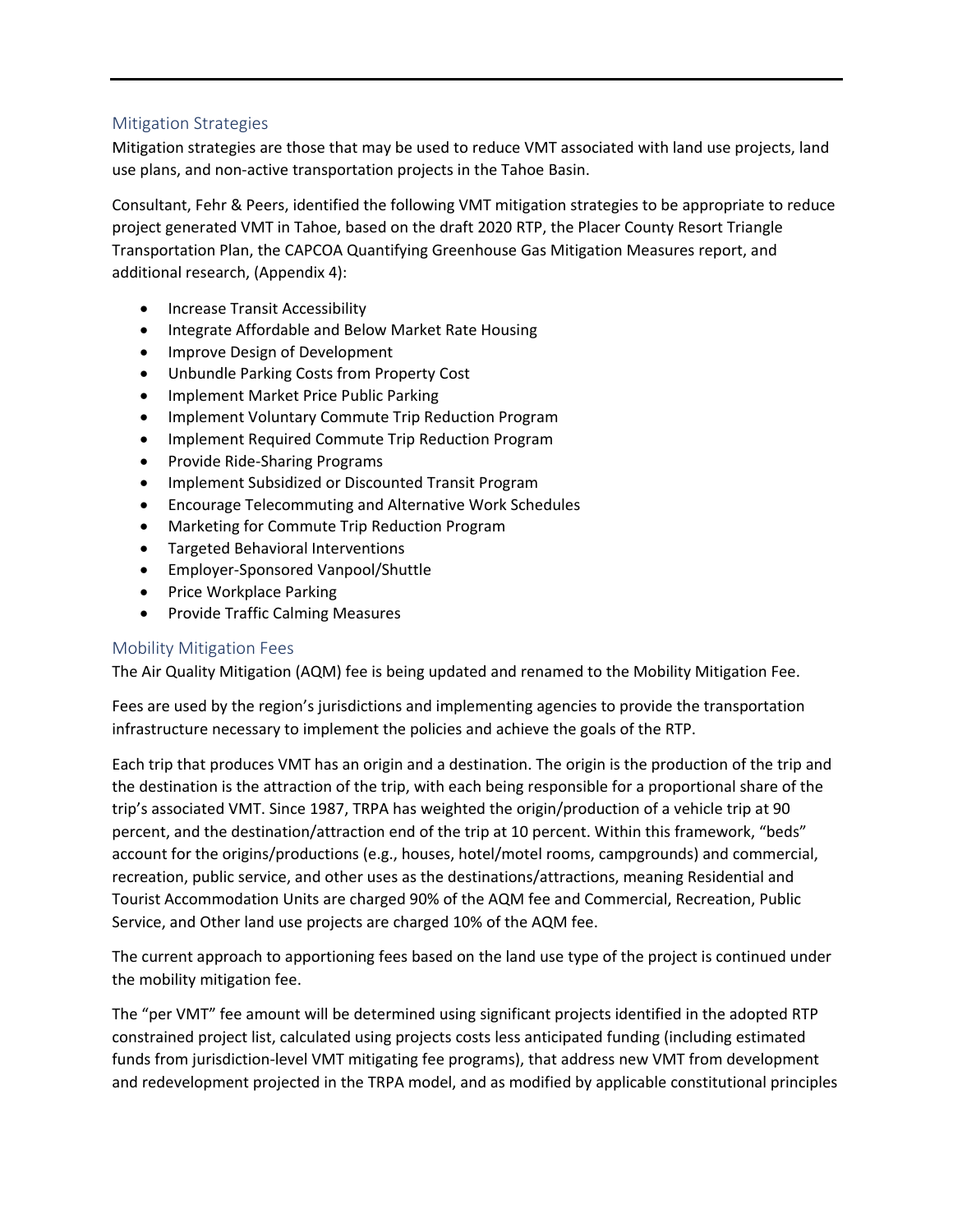and the policy considerations used to generate the existing AQM fee. The mobility mitigation fee will be adjusted annually for inflation using the Consumer Price Index for the San Francisco region.

The mobility mitigation fee will be charged on all new, unmitigated VMT. Screened projects will pay the mobility mitigation fee on all new VMT.

Local jurisdictions that have MOUs with TRPA will collect the TRPA mobility mitigation fee for covered projects. TRPA will collect the fee when no MOU is in place and for non-covered projects.

The fee will be set in consideration of current transportation fees in the region and in nearby communities and completed in consultation with jurisdictions, stakeholders, and the development community post‐adoption of the 2020 RTP adoption and updates to project impact assessment and mitigation fee processes.

Updating the mobility mitigation fee will require a revision of the TRPA Rules of Procedure and Governing Board action at a public hearing.

Use of the fees will continue to require approval by the TRPA Governing Board to ensure monies are being used towards projects identified in the RTP and that reduce VMT.

## *Local VMT Fees*

Some jurisdictions have or could have fee programs to mitigate VMT at a local scale, e.g., Placer County's Tahoe Transportation Fee Program.

The mobility mitigation fee program can recognize these local fee program revenues when calculating the TRPA mobility mitigation fee, as described above.

## VMT Calculation

Project generated VMT is calculated based on the land use type, size, and location of the proposed project using location‐based data from the TRPA travel demand model.

The travel demand model's 282 TAZs have been grouped into a set of 79 zones to simplify analysis and to recognize the underlying land use and transportation contexts more closely, e.g., neighborhoods and transportation systems, and modified to reflect actual parcel boundaries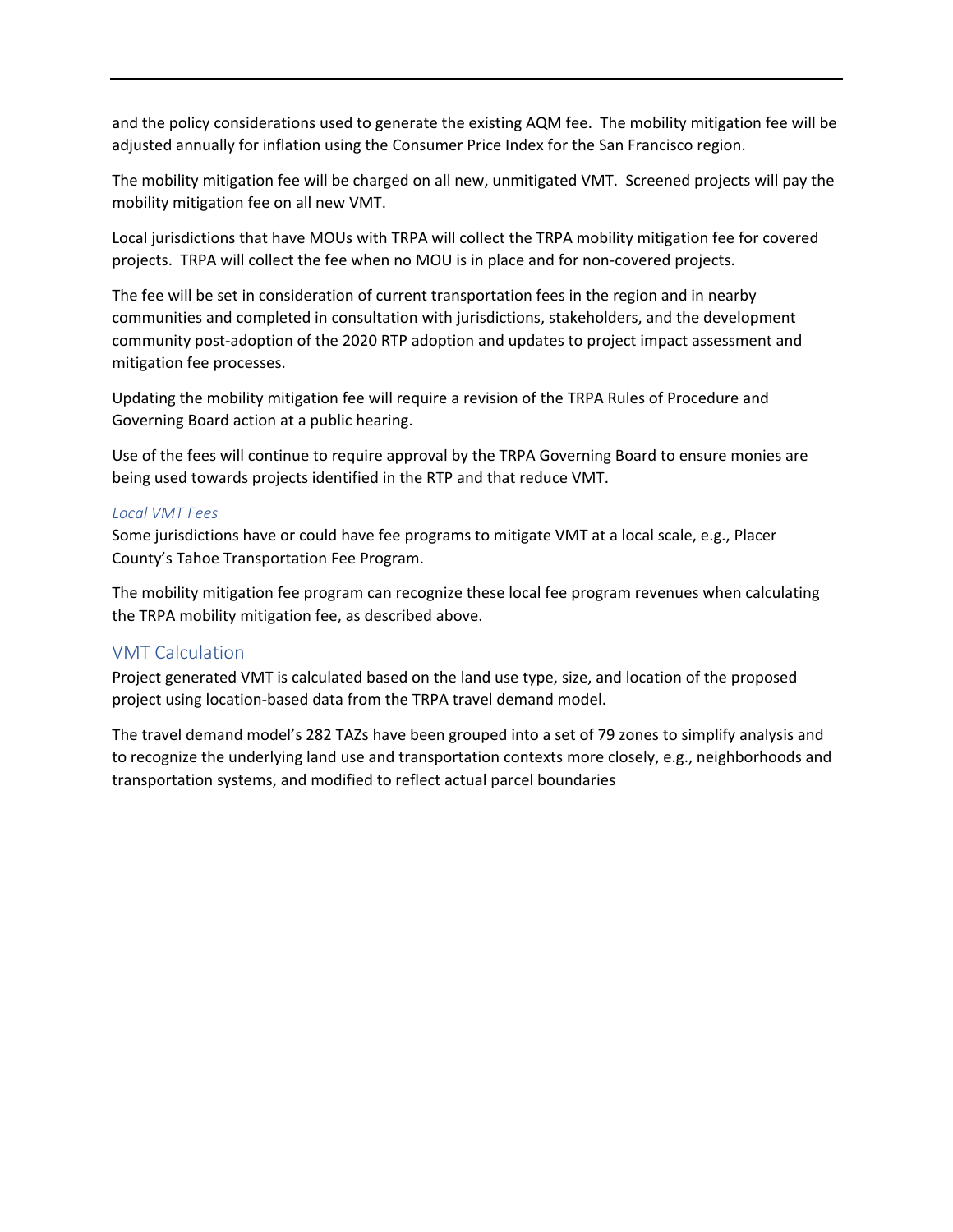

These 79 zones are used as the basis for providing VMT data for project generated VMT and mobility mitigation fee calculation for each defined land use type (Figure 2).

*Figure 2: VMT Calculation Zones*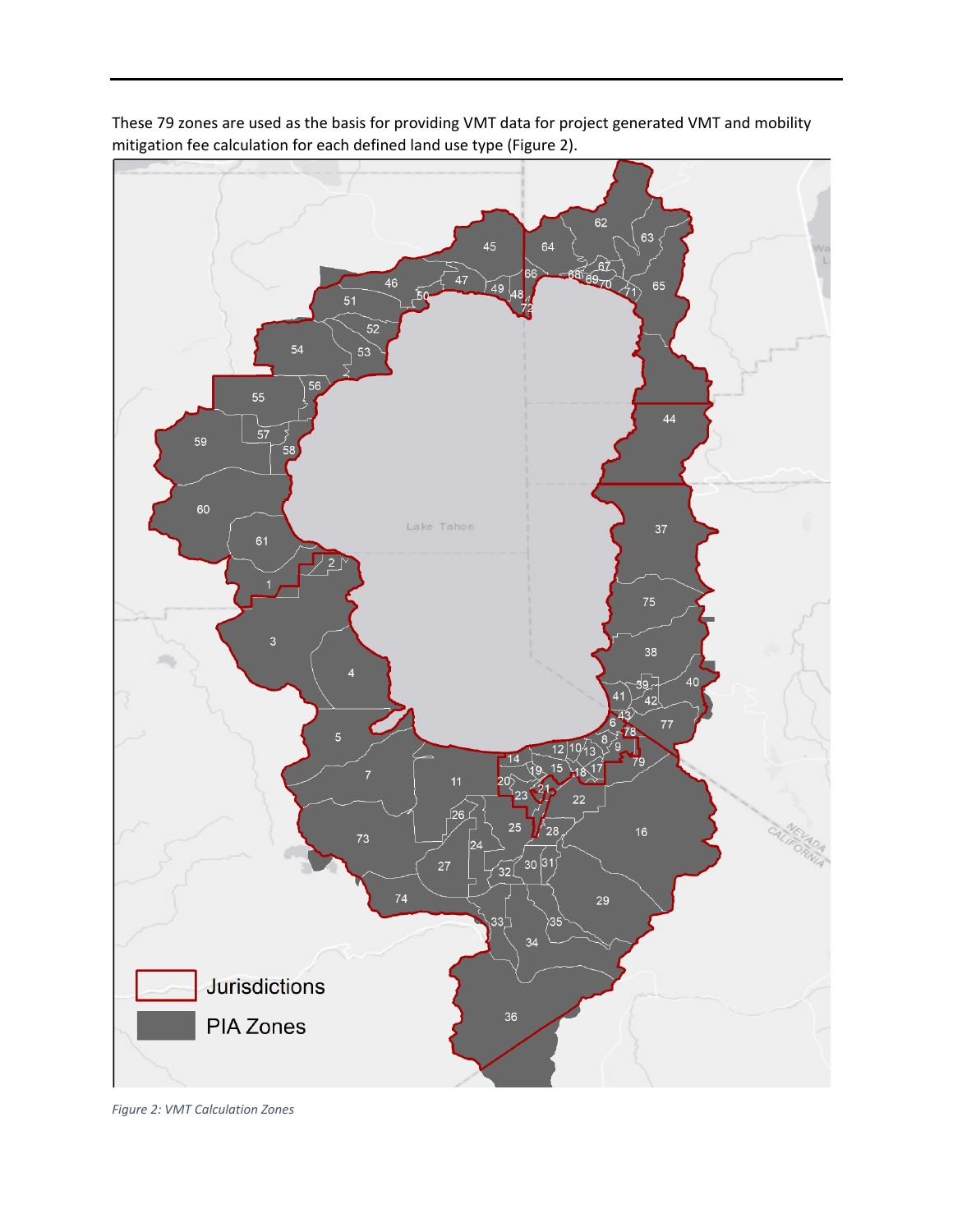## Residential

Residential project VMT is calculated using the number of proposed residential units and location (i.e., zone) of the project. Residential VMT per resident is calculated by summing all VMT of residents in each zone and then dividing by the number of residents in the zone (Appendix 5). Where a project is proposed will determine its assumed residential VMT per resident. Resident is defined here per the US Census definition: all persons who are "usually resident" in a specified geographic area.

To calculate residential project generated VMT, the project's zone VMT per resident is multiplied by the average number of people per household and is then multiplied by the number of proposed units:

*Zone VMT Per Resident \* Persons per Household \* Number of Proposed Units* 

## Non‐Residential Project Types

Project generated VMT for non‐residential projects, e.g., Commercial, Recreation, Public Service, and TAU, are calculated using a combination of ITE trip rates and the TRPA model trip lengths for the project location (i.e., zone) (Appendix 6). Average trip length was calculated for each zone by averaging all trips that started or ended in the zone.

Project generated VMT = *Zone average trip length \* ITE trip generation for project type‐size* 

Project efficiency = *Project generated VMT / Project type‐size* 

# Standard of Significance

Efficiency based standards of significance for each land use type utilizes the same methodology as previously described for calculating project generated VMT.

Residential Projects = *Sub‐regional average VMT Per Resident \* Persons per Household \* Number of Proposed Units \* 0.85* 

Non‐Residential Projects = *Sub‐regional average trip length \* ITE trip generation for project type/size \* 0.85*

# Mitigation Monitoring

TRPA is committed to monitoring the efficacy of the updated program. However, approaches to monitoring VMT mitigations at the project level are evolving. The National Center for Sustainable Transportation at the University of California, Davis<sup>13</sup> is initiating a project to develop recommendations for monitoring VMT impacts and assessing the efficacy of VMT reduction strategies at the project level. Staff have been working with this research team on a parallel effort, VMT Measurement in the Tahoe Region. The development of project impact assessment VMT mitigation monitoring will be informed by both efforts as they develop over time.

# Framework Update

The framework will be reviewed and revised within a year following an adopted update to the Regional Transportation Plan so that the updated TRPA Model data and projections and RTP constrained project

<sup>13</sup> https://ncst.ucdavis.edu/project/monitoring-vehicle-miles-traveled-reduction-claims-localdevelopment‐review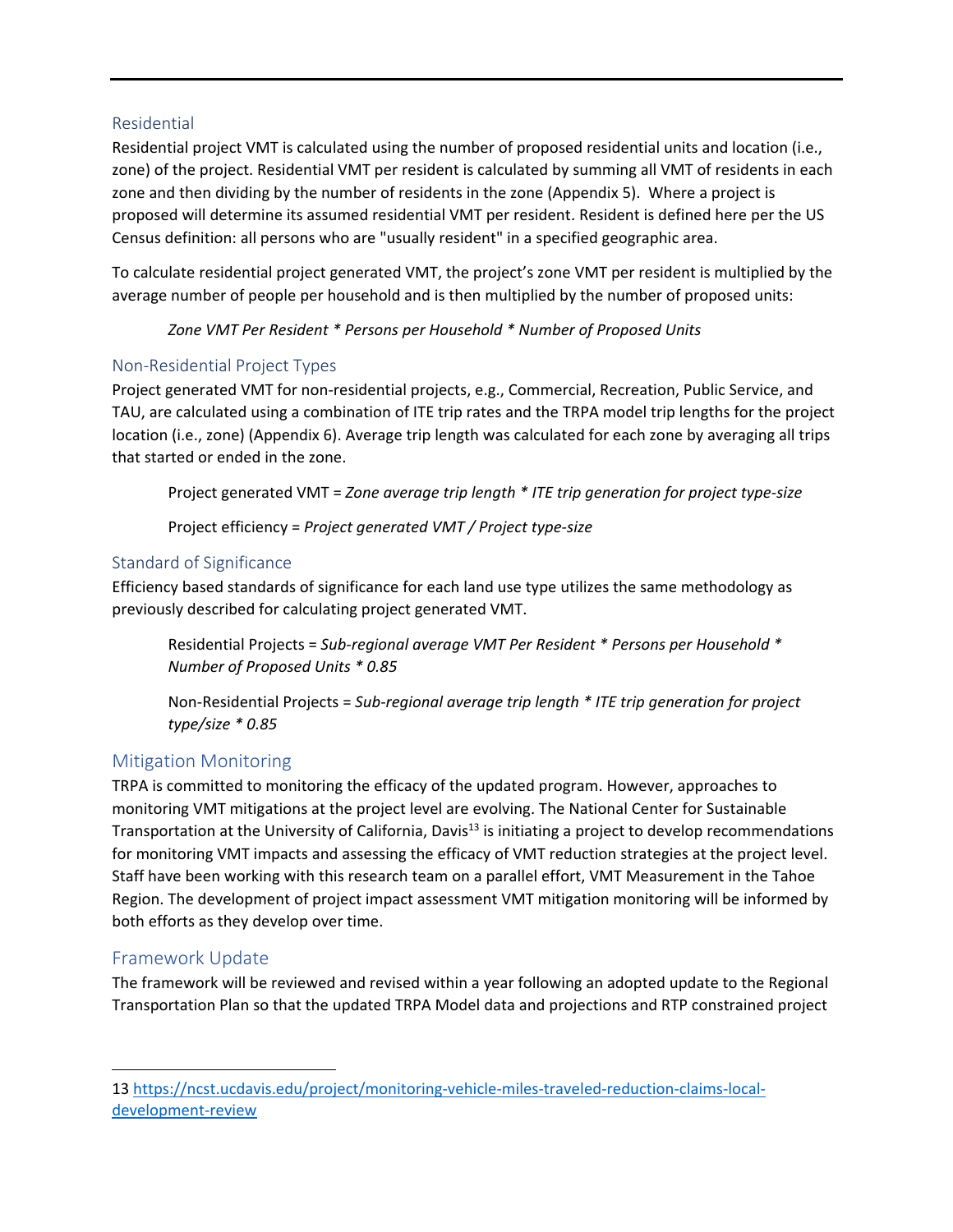list, costs, and anticipated funding, are reflected in the project impact assessment and mitigation strategies and fees.

# Tool Development

TRPA is developing a project impact assessment tool with Placer County and consultant, Fehr and Peers. The tool will be driven by data from the TRPA Travel Demand model according to the framework detailed here and for California jurisdiction impact assessment to comply with CA SB 743. The tool will be available to the public, consultants, developers, and others to facilitate consistent and transparent impact assessment.

# Contact Information:

For questions regarding the project impact assessment and mitigation fee update, please contact Melanie Sloan at (775) 589-5208 or msloan@trpa.org.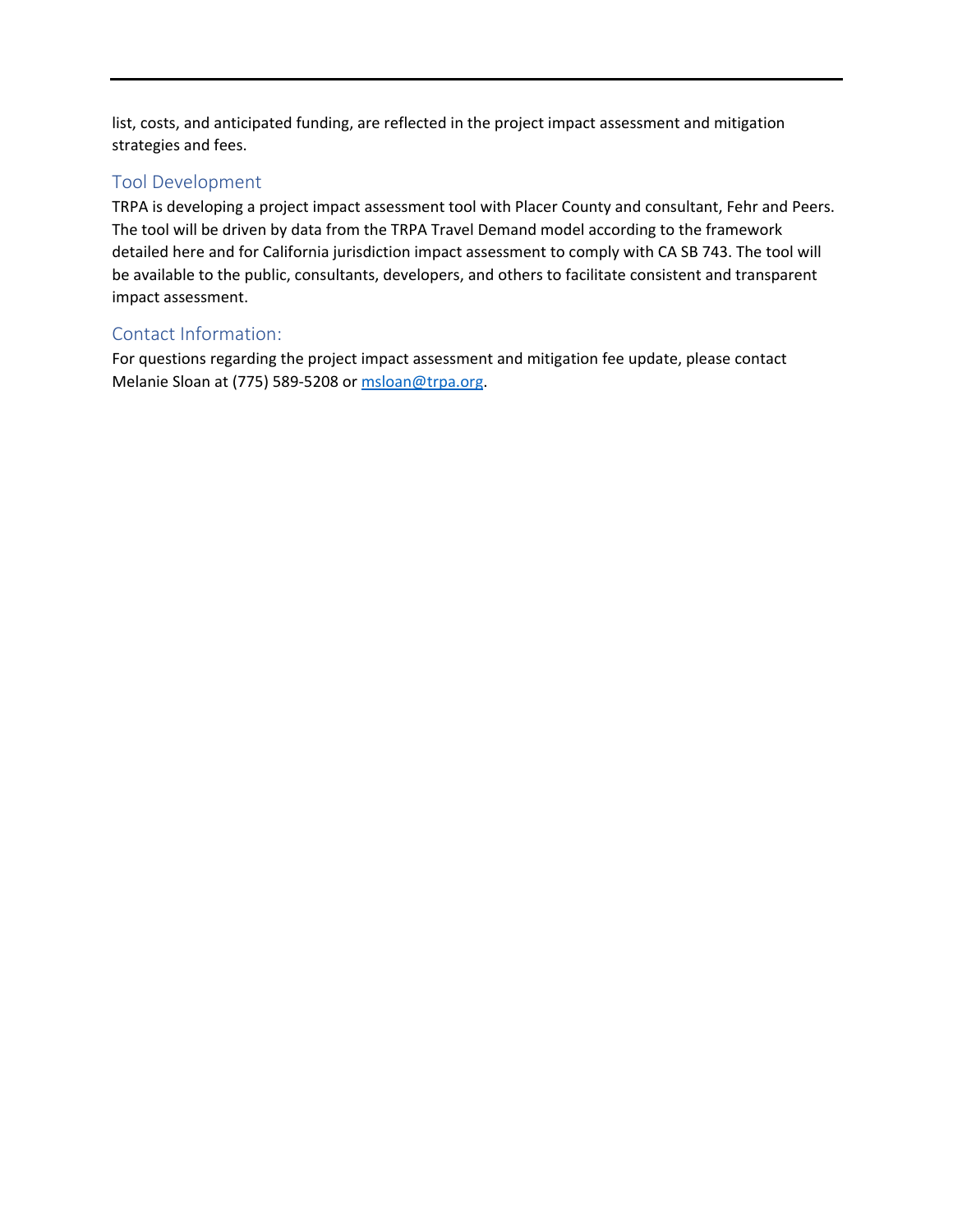Appendix 1: Tahoe Activity‐Based Travel Demand Model Assessment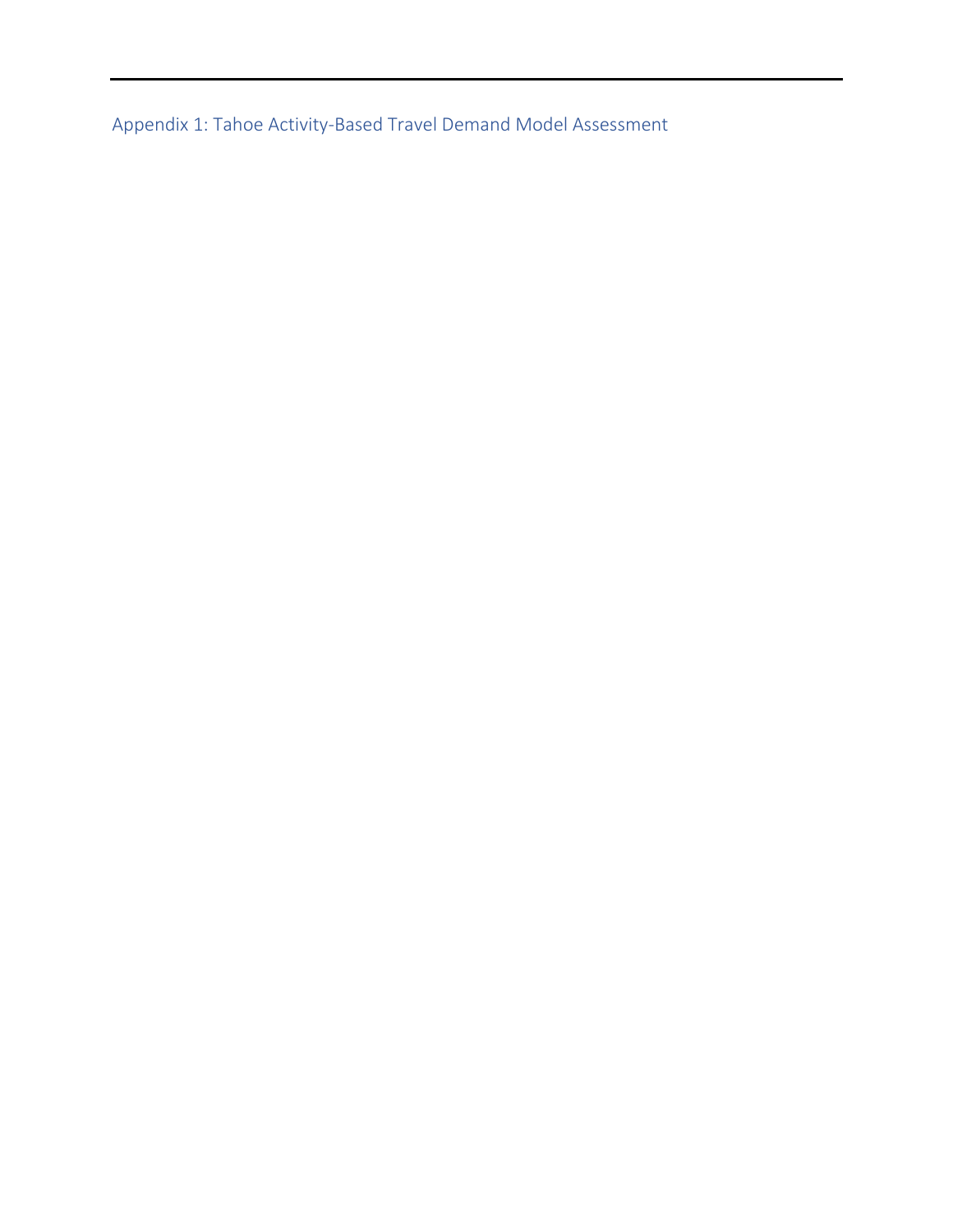# Appendix 2: Review of Screening Criteria for Vehicle Miles Travelled MEMORANDUM

| Subject: | <b>Review of Screening Criteria for Vehicle Miles Travelled</b> |
|----------|-----------------------------------------------------------------|
| From:    | Michael Conger, AICP, Senior Planner - Long Range Planning      |
| To:      | Melanie Sloan, Senior Planner - Transportation                  |
| Date:    | January 13, 2021 - $3^{rd}$ Draft                               |

## Summary

In reviewing available data, various jurisdictions' approaches, and OPR's guidance, I have come to a key conclusion: there is little information about the relationship between land uses and Vehicle Miles Travelled (VMT). VMT is most conclusively estimated by considering trip generation from individual land uses and trip lengths which are most often done at a Transportation Analysis Zone (TAZ) level. As a result of the lack of definitive information, I recommend that we stick as closely as possible to the Governor's Office of Planning and Research (OPR) guidance, which is well substantiated.

## *Purpose*

This document is intended to explain the recommendations in greater detail and identify various options for alternatives.

## *Findings in Brief*

- (1) Most jurisdictions are following OPR's guidelines, with some proposing jurisdiction-specific deviations.
- (2) There is no readily accessible data on trip length as it relates to specific land uses.
- (3) The line between local and regional retail for Tahoe falls somewhere between 10,000 and 40,000 square feet.
	- a. Retailers under 10,000 square feet can be presumed to be local serving.
	- b. Nonetheless some retailers over 10,000 square feet are also local serving.
	- c. Most non-grocery retailers over 40,000 square feet will need to draw from beyond Tahoe and are therefore regional serving.
- (4) 1,300 Vehicle Miles Travelled is an appropriate benchmark for determining the size of developments that can be screened.
- (5) Trip-length / mode-share adjustments of 20 percent for Town Centers and 35 percent for the Regional Center / High-Density Tourist District are appropriate.

#### *Recommendation*

The following table summarizes the proposed recommendation in relation to OPR's guidance:

| <b>Screen</b>         | <b>OPR Guidance</b>                       | Recommendation                                 |
|-----------------------|-------------------------------------------|------------------------------------------------|
| <b>Small Projects</b> | Generates $\leq$ 110 daily trips or sized | Require both $\leq$ 110 daily trips and $\leq$ |
|                       | $\leq$ 10,000 sqft                        | 10,000 sqft                                    |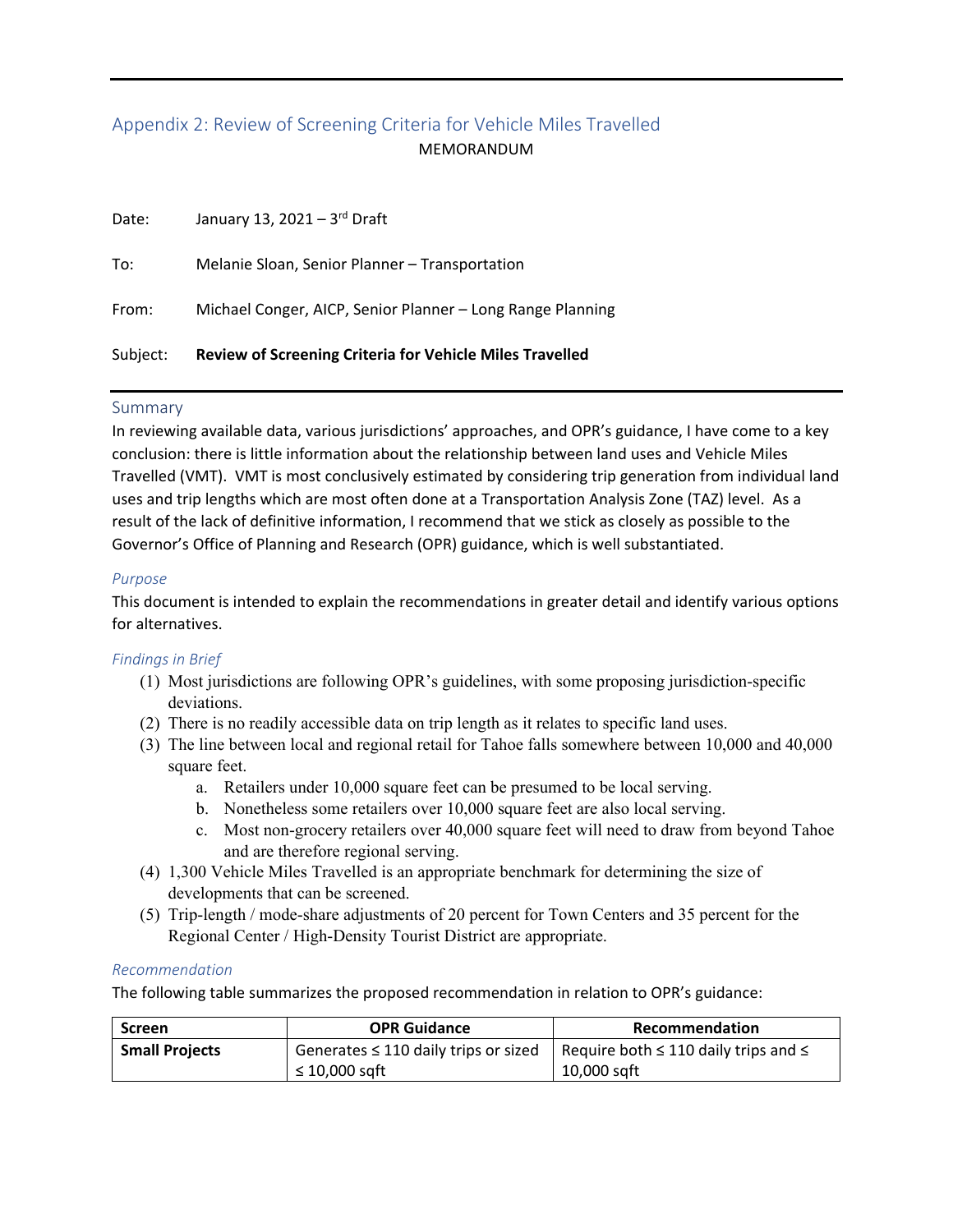| <b>Affordable Housing</b>    | Projects with 100-percent                                            | Follow OPR recommendation but also                                                                                                                                                             |  |  |
|------------------------------|----------------------------------------------------------------------|------------------------------------------------------------------------------------------------------------------------------------------------------------------------------------------------|--|--|
|                              | affordable housing                                                   | include affordable housing in mixed-                                                                                                                                                           |  |  |
|                              |                                                                      | use developments                                                                                                                                                                               |  |  |
| <b>Local-serving retail</b>  | Retail projects with less than<br>50,000 square feet of retail space | Retail projects with less than<br>$\bullet$<br>10,000 square feet of space $^{14}$ ; and<br>Retail projects with less than<br>$\bullet$<br>40,000 square feet of space when<br>"local-serving" |  |  |
|                              |                                                                      | Include other local serving uses<br>$\bullet$                                                                                                                                                  |  |  |
| <b>Projects near Transit</b> | Projects within 1/2 mile of a major                                  | Exclude this screen, as there are no                                                                                                                                                           |  |  |
|                              | transit stop or high-quality transit                                 | qualifying transit stops or corridors in                                                                                                                                                       |  |  |
|                              | corridor                                                             | the region                                                                                                                                                                                     |  |  |
| <b>Projects in Low-VMT</b>   | Residential and office projects in                                   | Expand to include Centers; Limit to                                                                                                                                                            |  |  |
| areas                        | areas where VMT is already below                                     | the following uses and sizes:                                                                                                                                                                  |  |  |
|                              | the threshold                                                        | Moderate income and achievable<br>housing                                                                                                                                                      |  |  |
|                              |                                                                      | Redevelopment projects that<br>$\bullet$                                                                                                                                                       |  |  |
|                              |                                                                      | result in lower VMT                                                                                                                                                                            |  |  |
|                              |                                                                      | Commercial projects<br>٠                                                                                                                                                                       |  |  |
|                              |                                                                      | Recreation projects<br>$\bullet$                                                                                                                                                               |  |  |
| Transportation               | Transportation projects that                                         |                                                                                                                                                                                                |  |  |
| <b>Projects</b>              | promote non-automobile<br>transportation                             | Same as OPR Recommendation                                                                                                                                                                     |  |  |

# Recommended Screens

## *Screen #1: Small Projects*

## OPR's Recommendation

OPR recommends that projects that generate no more than 110 daily trips or are no larger than 10,000 square feet be screened.

## Proposed Approach for TRPA

TRPA should implement this screen but require that projects meet both the trip and square footage limitations rather than one or the other. This screen would apply regionwide.

## Projects that Could Be Screened

Any type of project could use the small projects screen. The level of development that would be allowed is based on trip generation and square footage. The following non‐exhaustive examples illustrate the level of development that could be allowed under the small projects screen:

- 1 single-family residence on an existing lot
- 11 condominiums of 900 square feet each
- 4 detached residences of 2,500 square feet each
- A small hotel addition of 13 tourist accommodation units
- 10,000 square feet of low-trip-generating service commercial use, like mini-storage

<sup>&</sup>lt;sup>14</sup> Outside of Centers,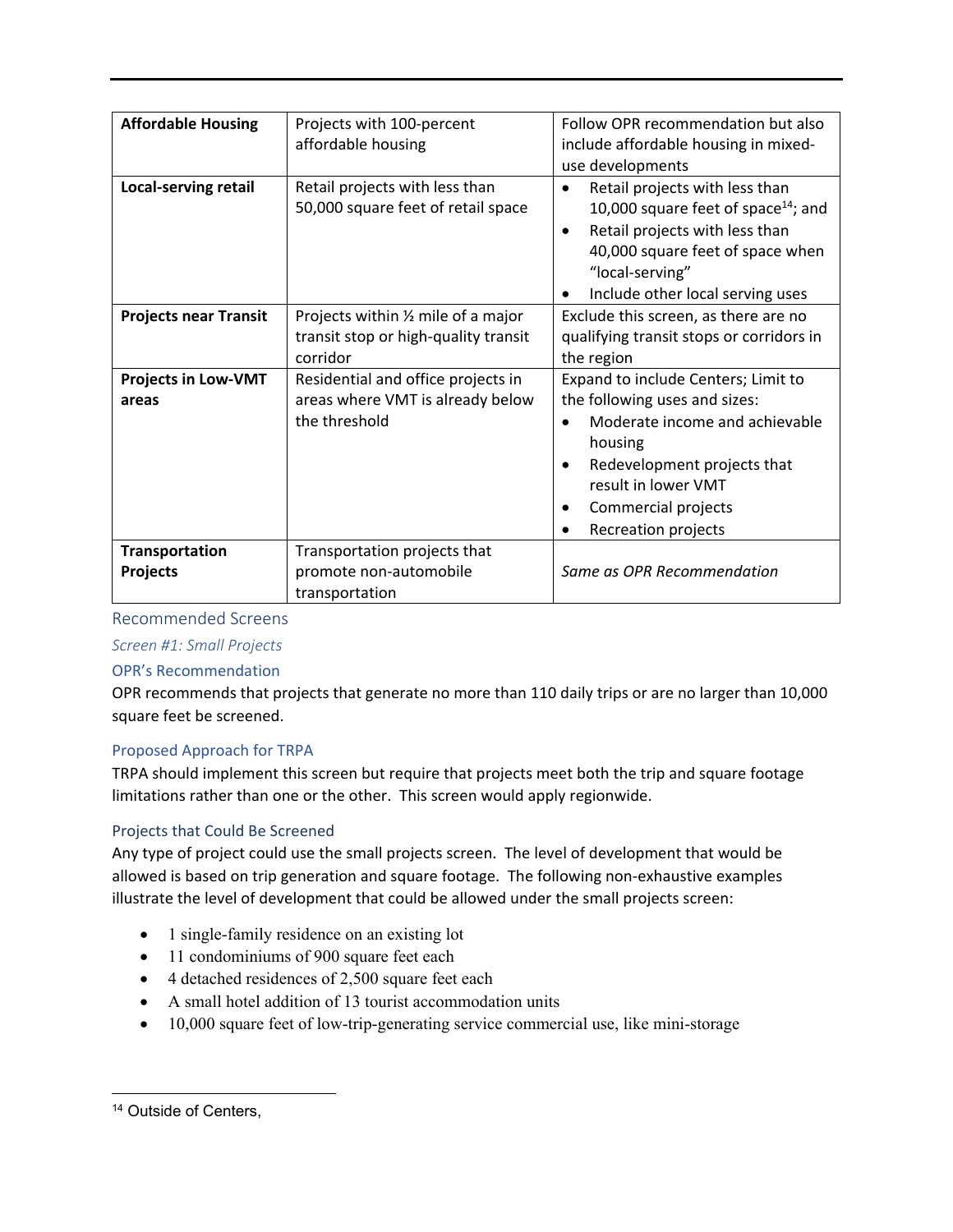## Rationale

These projects are relatively small. TRPA's current practice is to screen out projects from transportation analysis that generate fewer than 200 daily trips. The trip and square footage recommended by OPR comes from the Class 1 exemption from the California Environmental Quality Act (CEQA). OPR rationalizes that if this level of development has been identified as resulting in insignificant impacts, the associated VMT would also be below a level of significance.

## Alternative Approaches

## Using VMT for the Small Project Screen

Rather than using the number of daily trips, the small project screen could be set based on VMT. In this case, 700 VMT would be an appropriate figure<sup>15</sup>. Alternative B2 uses this approach. With VMT as a limiting factor, the level of screened development would depend upon location:

| <b>Land Use</b>                      | <b>Low VMT Area</b>    | <b>Average VMT</b> | <b>High VMT Area</b> |
|--------------------------------------|------------------------|--------------------|----------------------|
|                                      | <b>Incline Village</b> | Area               | <b>Tahoe City</b>    |
| <b>Trip Length</b>                   | 4.09 mi                | 6.53 mi            | 10.52 mi             |
| <b>Detached residences (units)</b>   | 17                     | 11                 | 6                    |
| <b>Attached residences (units)</b>   | 25                     | 16                 | 10                   |
| <b>General Merchandise (sqft)</b>    | 3,900                  | 2,400              | 1,500                |
| <b>Restaurant (sqft)</b>             | 800                    | 500                | 300                  |
| <b>Tourist accommodation (units)</b> | 17                     | 11                 | 6                    |
| Service / industrial (sqft)          | 4,800                  | 3,000              | 1,900                |

## Limiting the Small Project Screen to Low‐VMT Areas

All or some components (e.g., residences and tourist accommodation units) of the small project screen could be limited to designated low‐VMT areas and centers. The concern with this approach is that it may overlook the need to screen relatively small projects outside of these areas. If we are to take this approach, we will want to run several test cases to ensure that we are not unintentionally requiring smaller projects to go through VMT analysis.

## Basing the screen on 200 trips / 1,300 VMT

Rather than using 110 trips / 700 VMT as the benchmark for the small project screen, TRPA could choose to increase the small project screen up to 200 trips. This is consistent with existing practice, where projects are screened from transportation analysis if they generate fewer than 200 trips.

## Other Jurisdictions

Most other jurisdictions are implementing the small project screen using daily trips only, while some are using daily trips or square footage. Several jurisdictions have deviated from OPR's recommendation by allowing more trips (e.g., 300 daily trips, or in one case 525 daily trips). All jurisdictions reviewed are using some form of the small project screen.

 $15$  This is based on 110 daily trips multiplied by the region's average trip length of 6.534, rounded to the nearest hundred.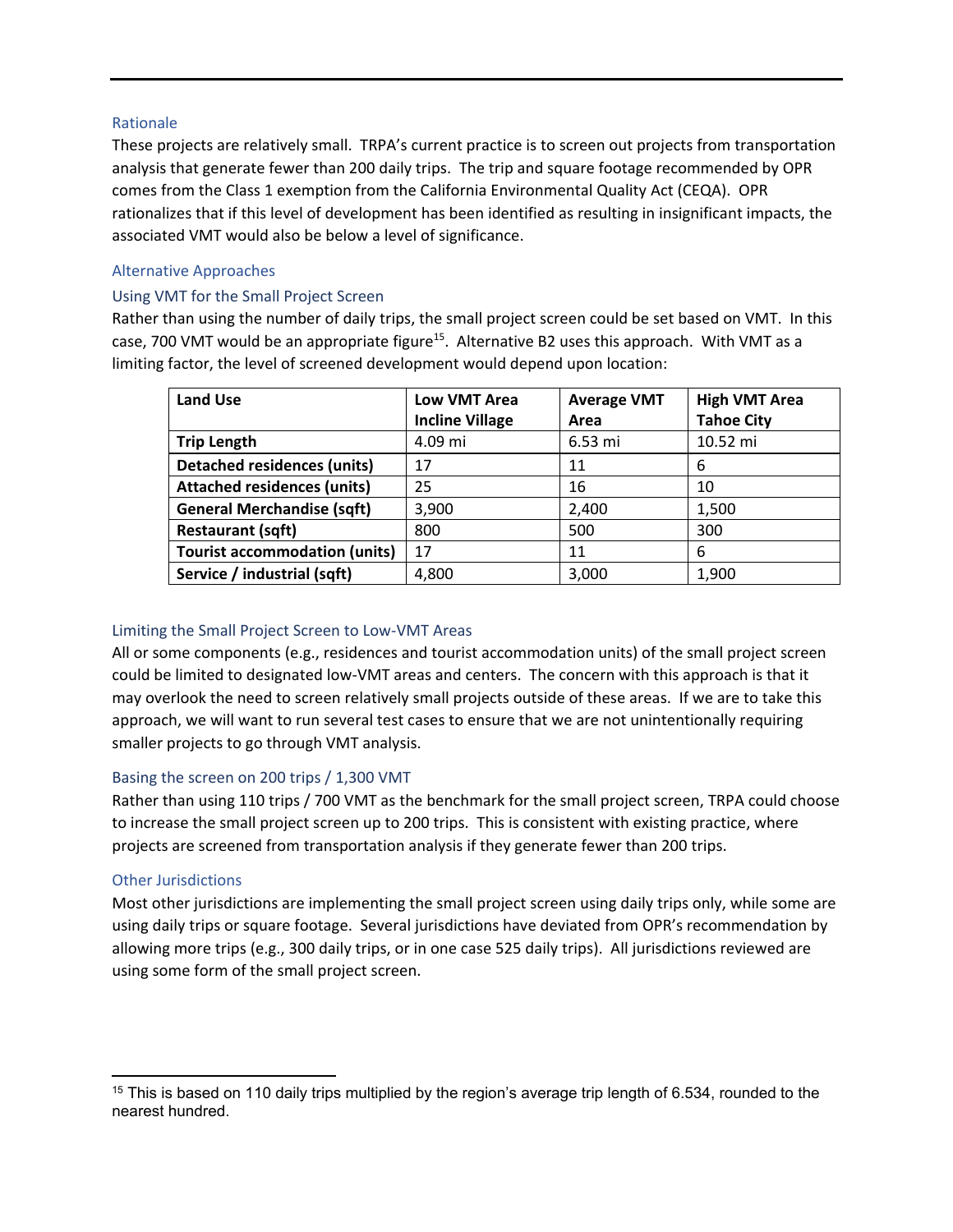#### *Screen #2: Affordable Housing Projects*

#### OPR's Recommendation

OPR recommends that 100‐percent affordable housing projects be screened.

## Proposed Approach for TRPA

Implement the screen as proposed by OPR but also allow use of the screen when a mixed‐use development contains at least 80 percent housing and the housing is 100-percent affordable. This screen would apply regionwide. Similarly, the affordable housing component of any mixed‐use project could qualify for screening. Qualifying projects would need to meet parking and active transportation design criteria.

## Rationale

OPR's technical guidance<sup>16</sup> provides substantial evidence to demonstrate that "adding affordable housing to infill locations generally improves jobs-housing match, in turn shortening commutes and reducing VMT." TRPA's growth management and zoning controls would restrict multi‐family residential development to infill areas.

## Alternative Approaches

#### Expanding the Screen to Include Moderate‐Income and Achievable Housing

Using OPR's rationale, TRPA could choose to expand the affordable housing screen to also include moderate-income<sup>17</sup> and achievable<sup>18</sup> housing.

#### Limiting the Screen to Low‐VMT Areas

TRPA could choose to apply the screen only to low‐VMT areas. The negative of this approach is that there may be lucrative affordable housing sites in higher VMT areas that could still reduce commute length substantially.

## Other Jurisdictions

Most other jurisdictions appear to be implementing the affordable housing screen as proposed, with several acknowledging the option for mixed-use. Several jurisdictions have chosen not to implement this screen, presumably for political reasons. A couple jurisdictions limit the use of this screen to low‐ VMT areas or areas near high‐quality transit.

## *Screen #3: Local‐Serving Retail*

## OPR's Recommendation

OPR recommends that local‐serving retail uses be screened. Retail uses over 50,000 square feet could be presumed not to be local serving.

#### Proposed Approach for TRPA

The proposed approach for TRPA would be a two-tiered approach:

 Certain retail commercial uses would be presumed to be local serving if they are under a specific size limit:

<sup>17</sup> 80-120 percent of annual median income.

<sup>16</sup> State of California, Governor's Office of Planning and Research (December 2018). Technical advisory: On evaluating transportation impacts in CEQA.

<sup>&</sup>lt;sup>18</sup> 120-160 percent of annual median income.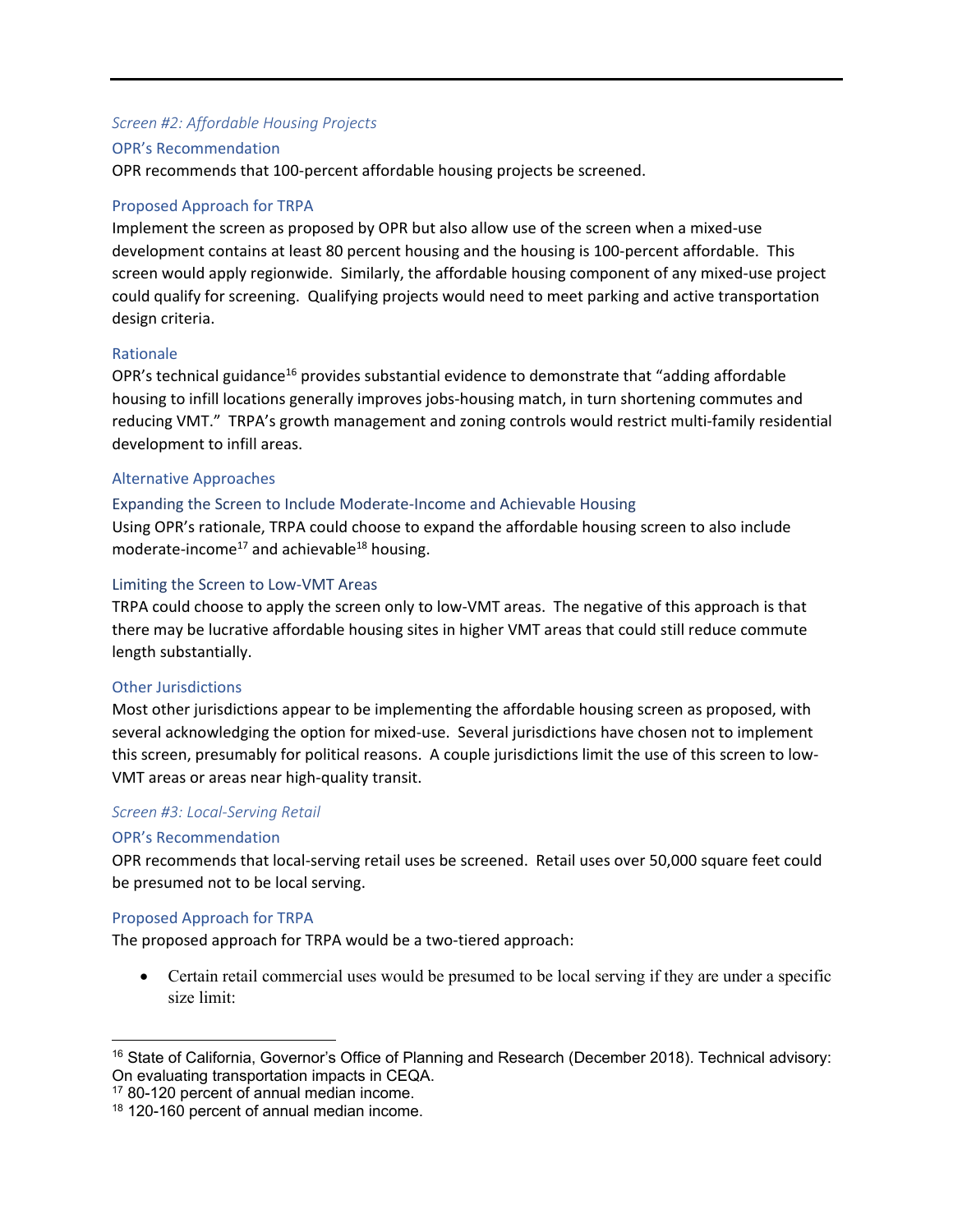- o 10,000 square feet outside of Centers
- o 12,000 square feet inside of Town Centers
- o 13,500 square feet in the Regional Center / High-Density Tourist District
- Retail commercial uses that exceed those size limits but are under 40,000 square feet would be reviewed on a case-by-case basis to consider if they are local serving. TRPA may require a market study if there is a question about the local-serving nature of a business.

The proposal would also include an additional screen for other local serving uses, such as churches, banks, and doctors' offices. This screen would apply regionwide. Qualifying projects would need to meet parking and active transportation design criteria.

#### Rationale

OPR's technical guidance notes that "new retail development typically redistributes shopping trips rather than creating new trips… By adding retail opportunities into the urban fabric and thereby improving retail destination proximity, local‐serving retail development tends to shorten trips and reduce VMT." Defining what is *local serving* is up to the individual lead agencies. Based on my review, the line between local serving and regional serving falls somewhere between 10,000 and 40,000 square feet. The proposal also includes other non-retail local serving uses. This is because these other uses act similarly to local‐serving use in redistributing trips that may otherwise go to a further destination.

#### Alternative Approaches

#### Exclude the Case‐by‐Case Consideration for Structures up to 40,000 Square Feet

Making a case‐by‐case determination of the local‐serving nature of a use may be complicate administration. In that case, we may want to eliminate case‐by‐case consideration from this framework. This would leave only structures below the lower limits as eligible for screening. If this were to occur, I recommend we establish a higher screening threshold for grocery stores and pharmacies, as these are commonly local serving even when over 10,000 square feet in size.

#### Eliminate the Non‐Retail Uses

Rather than expanding the screen to include public service and other non‐retail local serving uses, the screen could be limited just to retail uses.

#### Other Jurisdictions

Most other jurisdictions have adopted some form of the local-serving retail screen. The most common approach is to presume that a business is local serving if it is under 50,000 square feet. This is commonly adjusted by local jurisdictions. San Francisco, Palo Alto, and Goleta all use 10,000 square feet. San Diego expands the limit to 100,000 square feet and Rancho Cordova expands it to 200,000 square feet in certain parts of the city. It is also common for jurisdictions to include public service and other non‐retail uses in the screen.

#### *Screen #4: Low‐VMT Areas*

#### OPR's Recommendation

OPR recommends that residential and office projects that exhibit similar design characteristics be screened in areas where VMT is already below threshold.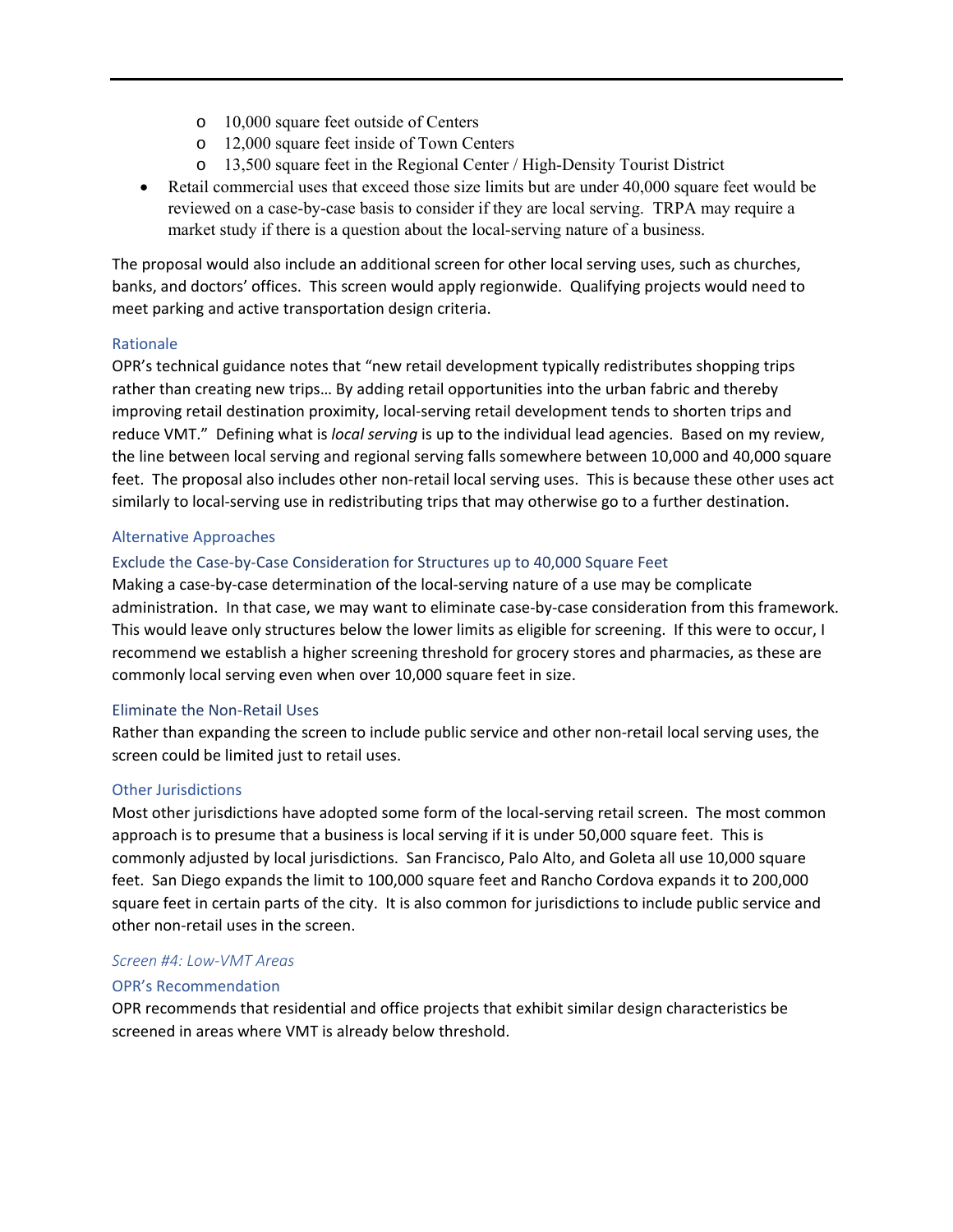## Proposed Approach for TRPA

TRPA could establish a screen for areas where VMT is already below threshold levels based on mapped TAZ boundaries. The screen should also be expanded to include all Centers regardless of their VMT characteristics, as these areas have design standards and requirements that ensure development will be pedestrian oriented. The screen should apply only to certain classes of development:

- (1) Moderate-Income and Achievable Housing Projects. Projects comprised 100 percent of moderate-income or achievable housing, or a mixed-use development with no more than 20 percent of non-residential uses where 100 percent of the residential component is moderateincome or achievable housing. This would also include any moderate-income / achievable housing components within a mixed-use development.
- (2) Redevelopment Projects that Result in Less VMT. Projects that result in less net VMT than the development it is replacing.

| <b>Land Use</b>                           | <b>Outside of Center</b> | <b>Town Centers</b> | <b>Regional Center /</b><br><b>High-Density Tourist</b><br><b>District</b> |  |
|-------------------------------------------|--------------------------|---------------------|----------------------------------------------------------------------------|--|
| <b>Commercial</b><br>(square feet)        | 6,500                    | 8,000               | 9,000                                                                      |  |
| <b>Indoor Recreation</b><br>(square feet) | 6,500                    | 8,000               | 9,000                                                                      |  |
| <b>Outdoor Recreation</b><br>(acres)      | 20                       | 24                  | 27                                                                         |  |

(3) Commercial and Recreation Projects. Commercial and Recreation projects up to a certain size (based on 1,300 VMT):

Qualifying projects would need to meet parking and active transportation design criteria.

## Rationale

Areas that are currently below threshold VMT will continue to be low VMT. OPR notes that projects "that incorporate similar features (i.e., density, mix of uses, transit accessibility), will tend to exhibit similarly low VMT." While OPR limits its analysis to residential and office projects, it may be appropriate to screen commercial and recreation projects of a certain size. Additionally, it would be appropriate to screen redevelopment projects that result in a net reduction in VMT.

## Alternative Approaches

## Break Commercial Sizes Down by Use

Commercial uses could be broken down into smaller categories and set square footages for each on the basis of 1,300 VMT:

| <b>Trip Rate Categories</b> |                            | <b>General Categories</b>       | <b>Retail Categories</b> |                      |
|-----------------------------|----------------------------|---------------------------------|--------------------------|----------------------|
|                             | Auto repair and<br>service | Hospital<br>Industrial services | General<br>merchandise   | Retail<br>Non-Retail |
|                             | Bank                       |                                 |                          | Restaurants          |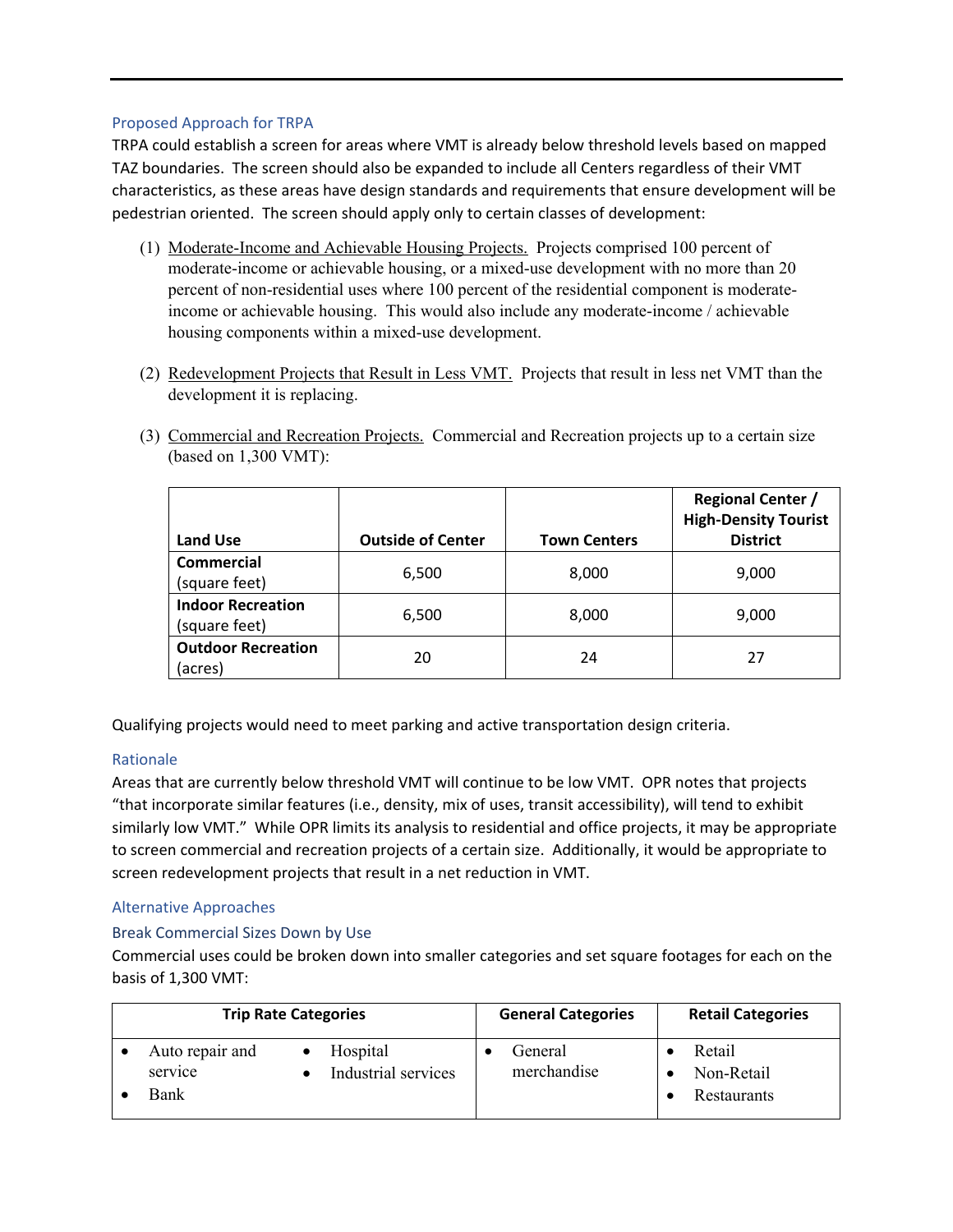| $\bullet$ | Building materials/  | $\bullet$ | Laundry and dry    | $\bullet$ | Convenience          |  |
|-----------|----------------------|-----------|--------------------|-----------|----------------------|--|
|           | lumber               |           | cleaning           |           | shopping             |  |
|           | Clinic               | $\bullet$ | Manufacturing      | $\bullet$ | Specialty retail and |  |
|           | Convenience          | $\bullet$ | Mini-warehouse     |           | offices              |  |
|           |                      |           |                    |           |                      |  |
|           | market               |           | Movie theatre      | ٠         | Personal services    |  |
| $\bullet$ | Discount store       |           | New car sales      |           | Service / industrial |  |
| $\bullet$ | Drinking place       | $\bullet$ | Nursery            | $\bullet$ | Restaurants          |  |
| $\bullet$ | Fast food restaurant | $\bullet$ | Quality restaurant | ٠         | Entertainment        |  |
| $\bullet$ | Furniture store      | $\bullet$ | Research center    |           |                      |  |
| $\bullet$ | General light        | $\bullet$ | Savings and loan   |           |                      |  |
|           | industrial           | $\bullet$ | Self-service car   |           |                      |  |
| ٠         | General office       |           | wash               |           |                      |  |
|           | building             | $\bullet$ | Service station    |           |                      |  |
| $\bullet$ | Hardware / paint     | $\bullet$ | Specialty retail   |           |                      |  |
|           | store                |           | center             |           |                      |  |
| ٠         | High-turnover sit-   | $\bullet$ | Supermarket        |           |                      |  |
|           | down restaurant      |           | Warehousing        |           |                      |  |
|           |                      |           | Wholesale market   |           |                      |  |

## Include Tourist Accommodation Units

TRPA could choose to include tourist accommodation units in the low‐VMT screen. Based on the 1,300 VMT limit, this would amount to roughly:

- 22 units outside of centers
- 26 units in Town Centers
- 30 units in the Regional Center / High-Density Tourist District

Alternatively, a weighting factor could be applied (i.e., 100% trip length factor) to account for longer trip lengths (see Alternative A1).

## Include Market‐Rate Residential Units

TRPA could choose to include market‐rate residential units. Because tourist and detached residential units have similar trip generation factors, the same number of units would result:

- 22 units outside of centers
- 26 units in Town Centers
- 30 units in the Regional Center / High-Density Tourist District

## Exclude all but Residential and Office Uses

To keep as closely as possible to the OPR recommendations, TRPA could limit the low‐VMT screen to apply only to residential and office projects.

## Expand the Map

If the low‐VMT map, which is based on subregional thresholds, is too limiting, we could consider applying the screen to areas that meet *either* the regional or the subregional threshold. This would substantially increase applicability.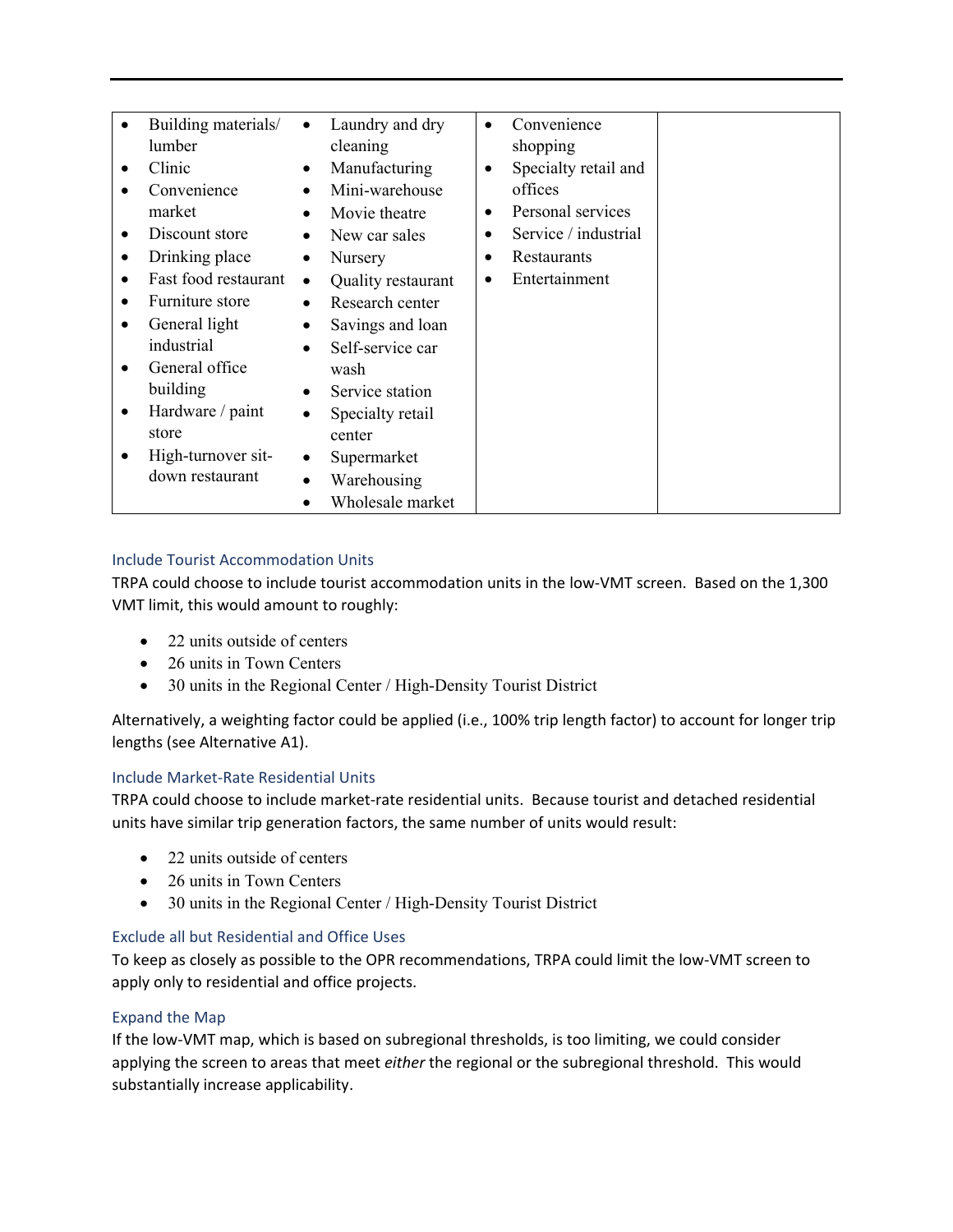#### Other Jurisdictions

Most of the reviewed jurisdictions are using the regional (rather than subregional or jurisdictional) threshold to screen low‐VMT areas. These tend to be based on mapping layers provided to the city/county by their MPO, with TAZs as the base layer. In several cases, once you meet the locational criteria, all projects are screened. In other cases, only residential and office projects are screened. It is common to see this screen expanded to include industrial projects, employment‐based projects, and redevelopment projects that result in lower VMT.

## *Screen #5: Transportation Projects*

## OPR's Recommendation

OPR recommends that transportation projects that do not promote automobile use be screened from VMT analysis. They include a list of project types.

## Proposed Approach for TRPA

The OPR recommendation should be applied as the screen. The list of project types provided to TTAC in December can be used.

## Rationale

While many transportation projects change travel patterns, a project that leads to additional vehicle travel on a roadway could result in generation of additional VMT. Certain classes of project would not likely lead to a substantial or measurable increase in vehicle travel and should be exempted from VMT analysis.

## Alternative Approaches

No alternative approaches were considered.

## Other Jurisdictions

All reviewed jurisdictions appear to implement some form of the transportation project screen. The individual types of projects listed tended to vary, however.

## Findings

- (1) **Most jurisdictions are following OPR's guidelines.** Most cities and counties have decided to adopt the same screening thresholds as those recommended in OPR's guidelines. While many jurisdictions have chosen to adjust the screening criteria, these adjustments tend to be relatively minor and stick within the larger framework of OPR's guidance. Some of the adjustments made include:
	- Increasing or reducing the size of retailers defined as "local-serving." OPR recommends 50,000 square feet. The range appears to be 10,000 (San Francisco) to 200,000 square feet (Rancho Cordova).
	- Increasing or reducing the range of "small projects" that may be screened out. OPR recommends 110 daily vehicle trips or 10,000 square feet. Some jurisdictions require both the trip generation and square footage. Others allow more than 110 trips – San Diego allows 300 trips and Long Beach allows 525 trips. Placer County's recommended screen would be based on 880 vehicle miles travelled<sup>19</sup> rather than the number of trips.

 $19880$  VMT is equivalent to 110 daily trips multiplied by Placer County's average trip length.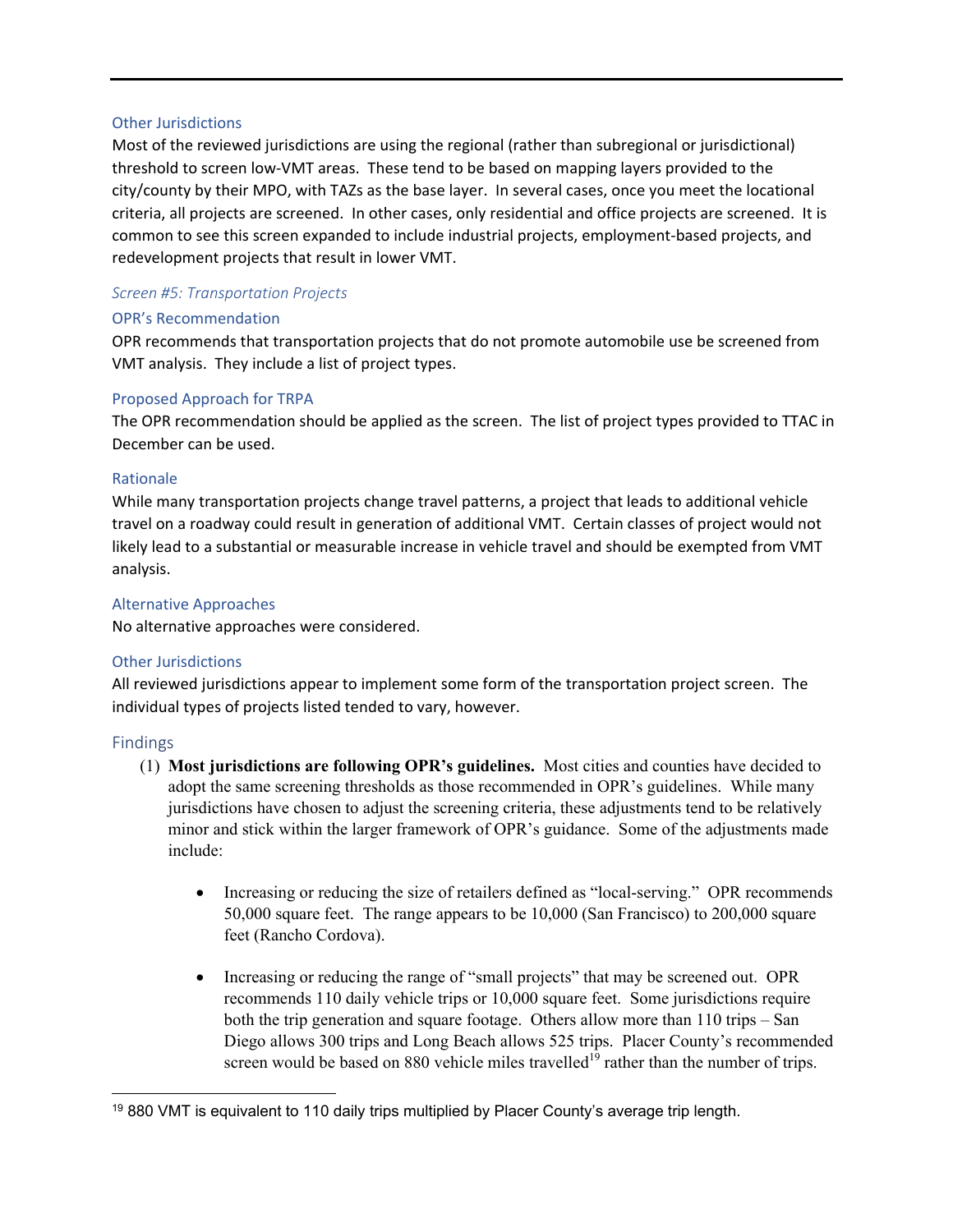- Defining "local-serving" uses by use category. Alternatively, some jurisdictions require case-by-case consideration of whether a business is local-serving.
- Screening out redevelopment projects that result in fewer VMT than the projects they are replacing.
- Screening out local-serving public service uses.
- (2) **There is no readily accessible data on trip length as it relates to specific land uses.** This analysis is intended to consider vehicle miles travelled as a metric. Unfortunately, there is very little data on how individual land uses affect trip length. Most studies point to trip length being most correlated to features of the surrounding environment and not to any individual proposed land use. For example, a coffee shop would generate larger trip lengths in an auto-dominated environment when compared with placement in a pedestrian-oriented downtown. As a result, the analysis I conducted focused largely on trip generation as a proxy for vehicle miles travelled. It is assumed that trip lengths are equal except where an adjustment was made<sup>20</sup>. Because data is limited, my recommendation is to stick as closely as possible to the OPR guidance.
- (3) **The line between local and regional retail for Tahoe falls somewhere between 10,000 and 40,000 square feet.**
	- a. **Retailers under 10,000 square feet can be presumed as local serving.** According to the data, roughly 92 percent of Tahoe businesses in local-serving uses are under 10,000 square feet in size. As such, presumption of a local-serving nature is justified for businesses under 10,000 square feet.
	- b. **Nonetheless, some retailers over 10,000 square feet are local serving.** Local-serving businesses that are larger than 10,000 square feet include the following:
		- Grocery stores, such as Safeway or Raley's, which range from 35,000 to 65,000 square feet, with an average of 51,000 square feet.
		- Pharmacies, such as CVS or Rite Aid, which range from 7,000 to 35,000 square feet, with an average of 21,000 square feet.

Both grocery stores and pharmacies, though larger than 10,000 square feet, tend to serve a local population and reduce VMT by locating in close proximity to their user base. Additionally, the data indicates that certain other types of businesses tend to be over 10,000 square feet. These include:

- Industrial services  $(\sim 100\%)$
- Movie theatre  $(\sim 100\%)$
- Warehousing  $(\sim 100\%)$
- Mini-warehouse (storage units) (~80%)
- Wholesale market  $(\sim 50\%)$
- Laundry and dry cleaning  $(\sim40\%)$

<sup>&</sup>lt;sup>20</sup> For example, Alternative A1 uses weighting to adjust trip lengths down for convenience shopping and up for tourist accommodation units. All alternatives also use trip length/mode share weighting for Town Centers and the Regional Center.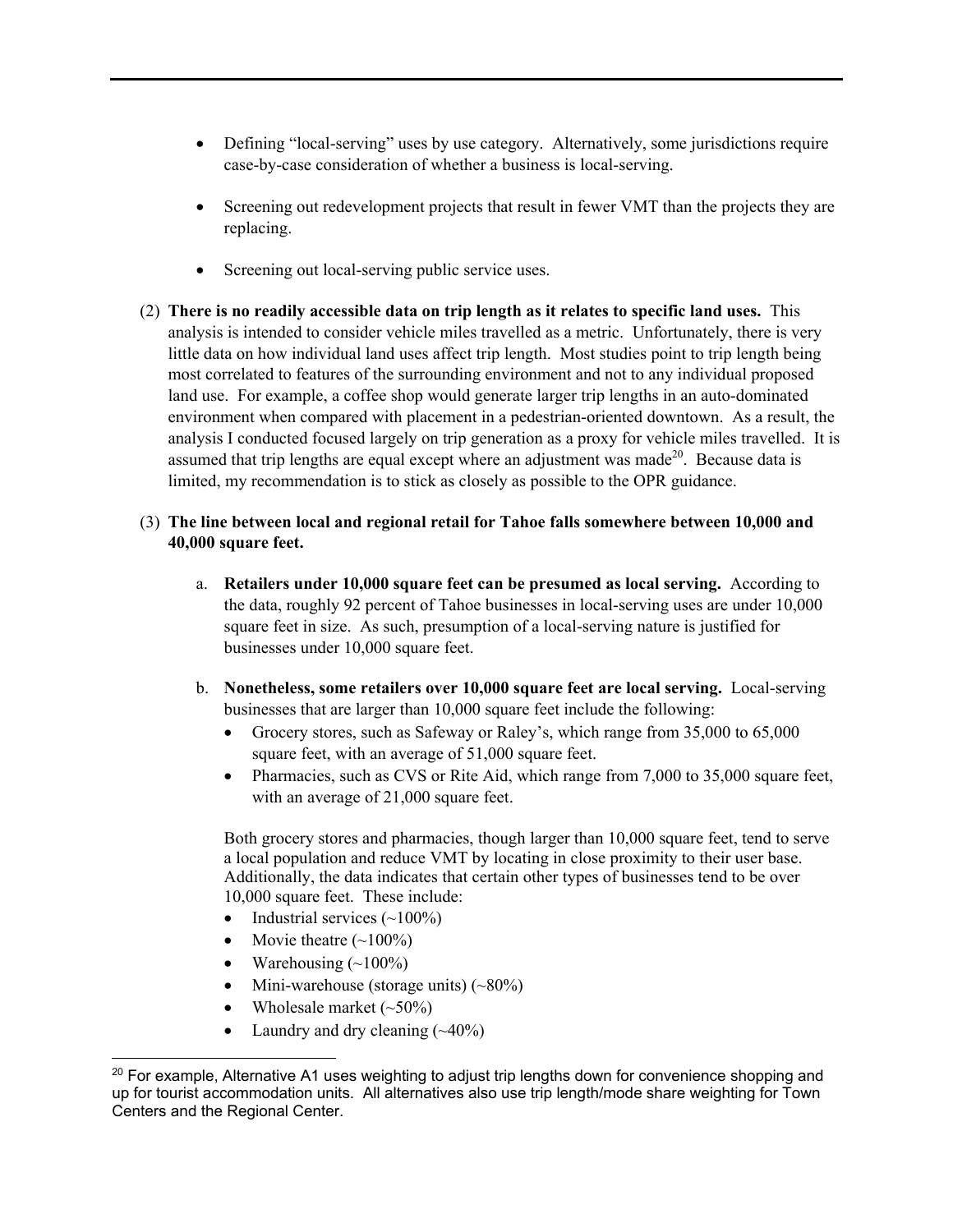- New car sales  $(\sim40\%)$
- Furniture stores  $(\sim 30\%)$
- Building materials and lumber  $(\sim 25\%)$
- General light industrial  $(\sim 20\%)$

Several of the above uses (e.g., furniture store, and building materials and lumber) could be considered local serving in nature, as even larger facilities serve a primarily local population.

- **c. Most non-grocery retailers over 40,000 square feet will need to draw from beyond Tahoe and are therefore regional serving.** For a variety of reasons, most large formula retail will not locate in the Tahoe region. The region includes two distinct markets – north shore and south shore. Only the south shore is capable of attracting non-grocery retailers of 40,000 square feet. Furthermore, the north and south shore are part of a larger sub-regional market area that includes places like Truckee and Carson City and a regional market area that includes the Reno area. Development restrictions in Tahoe are far stricter than in these other communities. To support large retailers over 40,000 square feet, the store would need to draw from outside of the region. This is made difficult by high mountain passes. Additionally, locations like Carson City are more centralized to other population centers in western Nevada. As a result, retailers tend to choose Carson City and Reno over the Lake Tahoe region.
- (4) **1,300 VMT is an appropriate benchmark for determining the size of screened development.** TRPA has historically considered projects that generate more than 200 trips as crossing a threshold of significance for the purposes of environmental review. This equates to roughly 1,300 VMT. As such, to ensure that no major impacts would occur, we could continue to use 1,300 VMT as the de minimis benchmark to determine screening levels.
- (5) **Trip-length / mode-share adjustments of 20 percent for Town Centers and 35 percent for the Regional Center / High-Density Tourist District are appropriate.** Trip lengths in Town Centers average about 80 percent of the basinwide average, based on an analysis of underlying TAZs. This justifies applying a trip length reduction factor of 20 percent in Centers. An additional 15 percent mode-share reduction factor is also justified for projects in the Regional Center and High-Density Tourist District, as a greater number of trips in this area are pedestrian, bicycle, and transit. These adjustment factors align with the 2018 summer travel surveys, which indicates roughly 35 percent of trips in the tourist core were non-automobile.

## Additional Recommendations

- **Run several types of projects through the screens and make adjustments, as necessary.** The screens should be tested by running several different scenarios. This would include variations in land use, size, existing use, and location. A preliminary list follows:
	- (1) Single family residence on an existing legal lot of record
		- a. Inside Low-VMT area
		- b. Outside Low-VMT area
	- (2) Adding a secondary unit
		- a. Inside Low-VMT area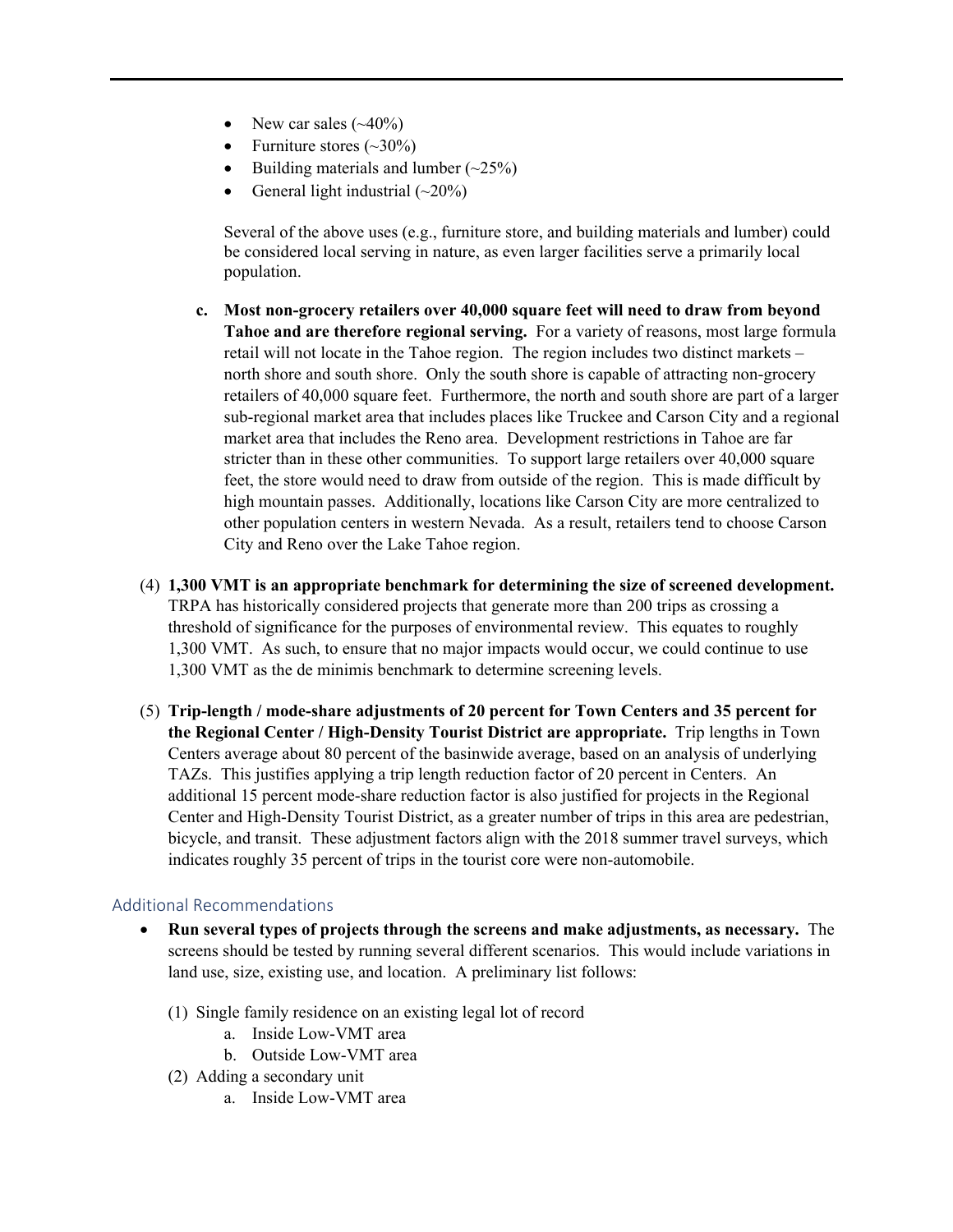- b. Outside Low-VMT area
- (3) 10-unit luxury condominium in Tourist Core Area Plan
- (4) 20-unit boutique hotel in Tourist Core Area Plan
- (5) Redevelopment of an existing shopping center in Tahoe City
- (6) Change in use  $-2,500$  square foot retail to restaurant
- (7) 7,000 square foot gym in Tahoe Valley area
- (8) Redevelopment of a shopping center in Tahoe Valley
- (9) Large-scale redevelopment at Nevada North Stateline

## Methodology

## *OPR Guidance*

OPR guidance was used as a starting point for developing the screening recommendations. OPR recommends six types of projects be screened:

- Small projects
- Affordable housing projects
- Local-serving retail
- Projects in low-VMT areas
- Projects near high-quality transit
- Transportation projects

All but the projects near high‐quality transit are carried forward as recommendations. High‐quality transit was excluded, as there are presently no high-quality transit corridors in the Tahoe Region. High quality transit refers to rail transit, a ferry terminal served by bus or rail, or major bus routes operating on 15‐minute headways during peak hours.

I also reviewed various local jurisdictions' screening recommendations and noted other common adjustments being made. Some opportunities for adjustment include the following:

- Requiring that small projects not exceed *both* 110 daily trips and 10,000 square feet in size, rather than one or the other.
- Expanding the affordable housing screen to include moderate and achievable housing
- Defining the maximum square footage for retail to be presumed as *local serving*.
- Defining criteria for mapped low-VMT areas.
- Limiting the amount of development to be screened in low-VMT areas.

## *Review of Local Jurisdiction Proposals*

In addition to the OPR guidance, I also reviewed the following jurisdictions' recommended screening approaches:

- Arroyo Grande
- Carlsbad
- Fairfield
- Goleta
- Long Beach
- Los Altos
- Los Angeles County
- Menifee
- Monrovia
- Palo Alto
- Placer County
- Rancho Cordova
- Redlands
- San Diego
- San Diego County
- San Francisco
- San Jose
- Truckee
- Tulare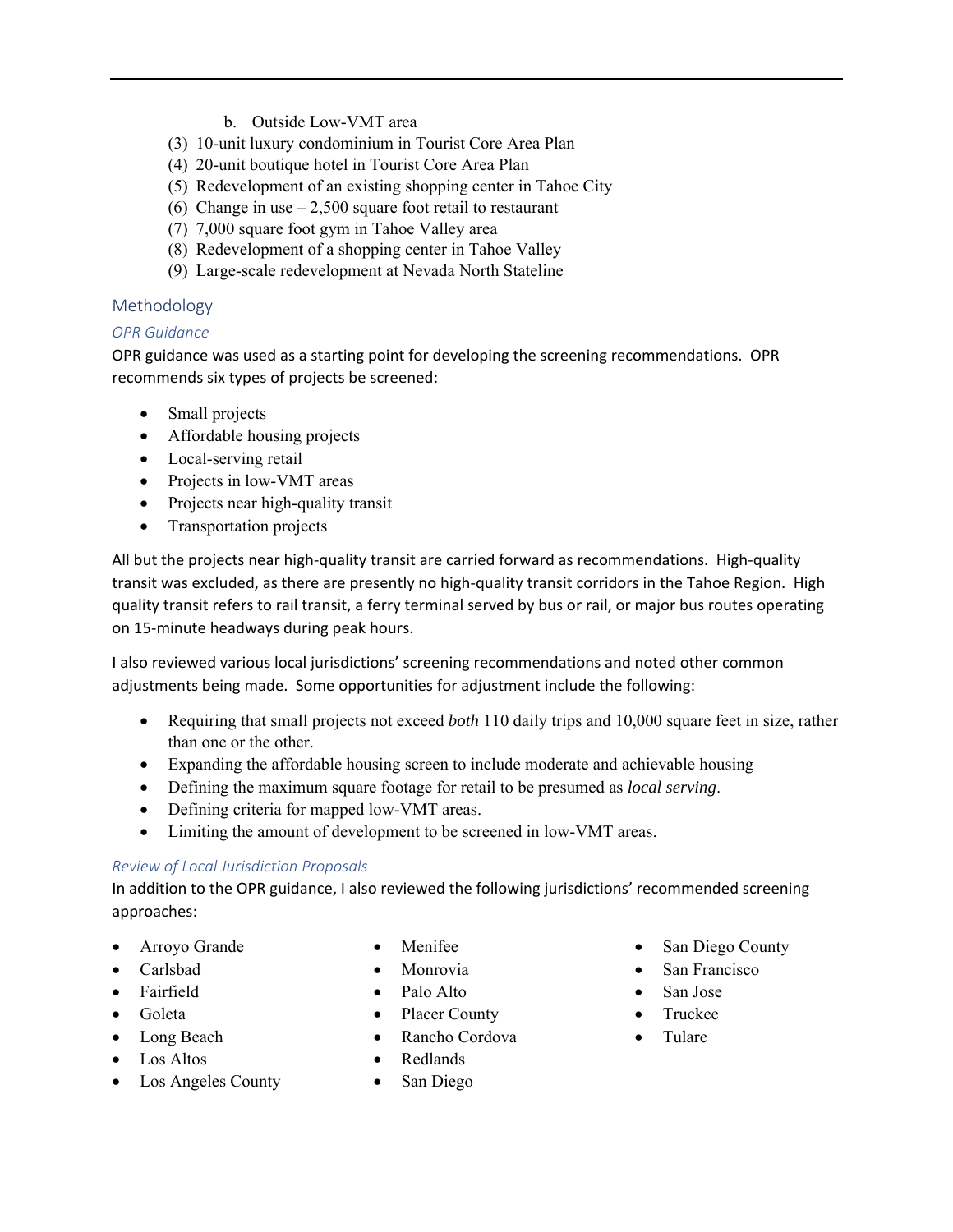#### *Tahoe Business Data*

My analysis relied upon data from 2014 that was obtained as part of the Development Rights Strategic Initiative. This data identifies all businesses in the Tahoe Basin and includes a range of business square footage. As part of the Development Rights effort, a land use type and trip rate category were applied to each business. This data was used to draw conclusions about the size and nature of Tahoe businesses and to estimate VMT impacts using trip generation as a proxy.

Queries were run on this data, including the following:

- Business sizes by business type **Trip rates by business category** 
	-

## *Retailer Typologies*

For the purposes of comparison, several retailer typologies were developed (see Table 1). These typologies are based upon store sizes for several retailers in the Northern Nevada and Greater Sacramento areas. Data was gathered on store size by estimating gross leasable area using Google Earth. The stores that were reviewed fell into the following categories:

- Regional retailer
- Discount store • Grocery
- Pharmacy
- Convenience store
- Home hardware Specialty anchor
- Discount grocery
- Department store
- Specialty grocery

|  |  |  | These categories were further condensed into a series of retail typologies. |
|--|--|--|-----------------------------------------------------------------------------|
|  |  |  |                                                                             |
|  |  |  |                                                                             |

| Category                |                                                                                                                                 | <b>Size</b><br>$(1,000 \text{ sqft})$ | <b>Market</b>               | Population<br>(1,000) |
|-------------------------|---------------------------------------------------------------------------------------------------------------------------------|---------------------------------------|-----------------------------|-----------------------|
| aw                      | <b>Boutique Retail</b>                                                                                                          | $0 - 2.5$                             | Local                       | $0 - 2$               |
|                         | T-shirt store<br>Art gallery<br>$\bullet$<br>$\bullet$                                                                          |                                       |                             |                       |
| 価                       | <b>Small Retail</b>                                                                                                             | $2.5 - 10$                            | Local                       | $1 - 3$               |
|                         | Local pet store<br>7-Eleven<br>Hardware store<br>Dollar General                                                                 |                                       |                             |                       |
| 囲<br>$\overline{\circ}$ | <b>Grocery Stores and Pharmacies</b><br>Raley's<br><b>CVS</b><br>Safeway<br>Rite Aid<br>$\bullet$                               | $10-65$                               | Local or<br>Sub-regional    | $3-19$                |
| Æə                      | <b>Large General Retail</b><br>K-Mart<br>JC Penney<br>$\bullet$                                                                 | 50-75                                 | Sub-regional                | $17 - 23$             |
|                         | <b>Large Specialty Retail</b><br>Ross<br>Beymo!<br>Bed Bath &<br>Dick's Sporting<br>Goods<br>Beyond<br><b>Big Lots</b><br>Petco | $10-100+$                             | Local or<br>Sub-regional    | $3 - 30 +$            |
|                         | <b>Big-Box Retail</b><br>Kohls<br>Costco<br>Wal-Mart<br>Macy's                                                                  | $75 - 200 +$                          | Sub-regional<br>or Regional | $37-110+$             |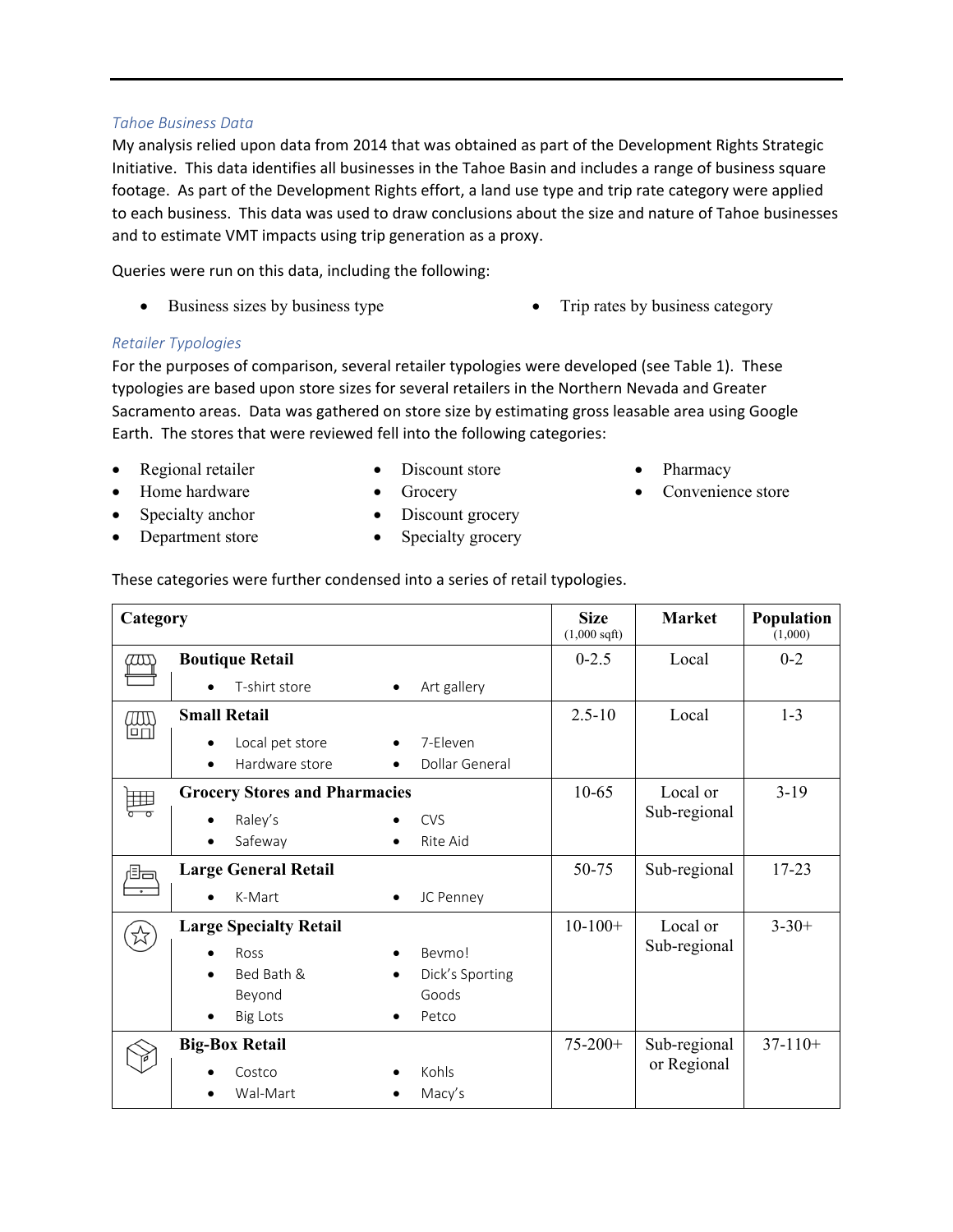| `arget<br><b>COMMA</b><br>Depot<br><b>H</b> ome |  |  |  |  |  |  |  |  |
|-------------------------------------------------|--|--|--|--|--|--|--|--|
|-------------------------------------------------|--|--|--|--|--|--|--|--|

#### **Markets**

- Local includes just the south shore and north shore areas respectively, with travel generally from 0-10 miles
- Sub-regional includes local areas, plus Carson City and the Truckee area for the north shore, and the Carson Valley for the south shore, with travel generally up to 30 miles
- Regional includes sub-regional areas, plus the Reno metro area, with travel generally up to 50 miles

| <b>Businesses Likely to Locate in Tahoe</b> | <b>Businesses Unlikely to Locate in Tahoe</b>                            |  |  |
|---------------------------------------------|--------------------------------------------------------------------------|--|--|
| Boutique retail<br>Small retail             | $\bullet$ Big-box retail<br>• Specialty retail over $40,000$ square feet |  |  |
| Grocery stores and pharmacies               | • Large general retail                                                   |  |  |

Specialty retail under 40,000 square feet

#### National Retailer Sizes

| 7-Eleven              | 2900  |
|-----------------------|-------|
| Dollar General        | 10100 |
| Beymo                 | 11600 |
| <b>Dollar Tree</b>    | 12400 |
| Trader Joe's          | 14200 |
| Petco                 | 14500 |
| <b>CVS</b>            | 19300 |
| Rite Aid              | 23200 |
| <b>Michaels</b>       | 23800 |
| Smart & Final         | 25900 |
| <b>TJ Maxx</b>        | 26600 |
| <b>Grocery Outlet</b> | 27100 |
| Bed Bath and Beyond   | 28700 |
| Ross                  | 29900 |
| <b>Marshalls</b>      | 31500 |
| <b>Big Lots</b>       | 35100 |

## Construction Trends

On average, we allocate roughly 10,000 square feet of Commercial Floor Area each year, based on years 2013-2018. In three of these six years, more CFA square footage was banked than allocated for new development.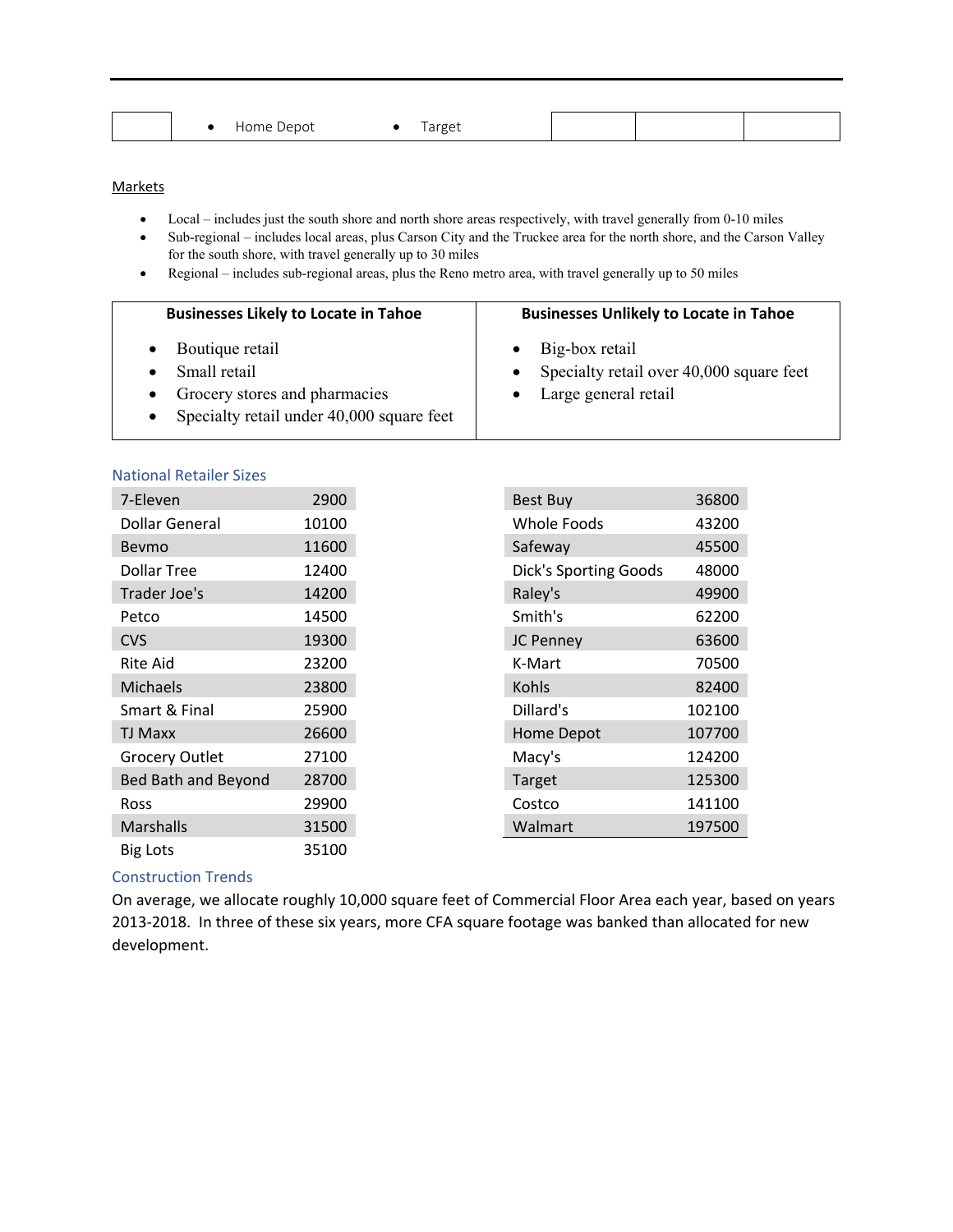#### Service Population Calculations

Service population for each store was calculated based on several different statistics, including the median household income and population per household. It is assumed that 40% of household income is used for retail spending<sup>21</sup> and that such spending is divided as follows<sup>22</sup>:

- Apparel ............................................ 7.1%
- General Merchandise .................... 12.1%
- Furniture / Appliances.....................2.3%
- Specialty ........................................ 13.8%
- Food .............................................. 20.8%
- Eating / Drinking ...............................13.4%
- Building/Hardware .......................... 6.4%
- Auto Dealers / Parts ...........................12.3%
- Service Stations ............................. 11.8%

Retail sales were estimated as follows<sup>22</sup>:

- \$250/square foot for boutique retail, small retail, and large specialty retail
- \$300/square foot for general retail and big box retail
- \$400/square foot for grocery stores and pharmacies

This spending was then allocated to estimated percentages for each business type. Retail capture was estimated at 50 percent for all uses except grocery and pharmacy, which was allocated 75 percent capture. The number of households needed to support each store at its low, medium, and high square footages were then calculated.

## *Local‐Serving Retail*

## Determining retail square footage

Roughly 88 percent of businesses in the Lake Tahoe Region are less than 10,000 square feet in size, indicating a tendency towards smaller businesses. Additionally, 92 percent of businesses with localserving uses are no larger than 10,000 square feet. Most national formula retailers that draw from a sub‐regional or regional market area are over 40,000 square feet in size. As such, an appropriate place to draw the line between local‐ and regional‐serving uses would be somewhere between 10,000 and 40,000 square feet. To be conservative in our screening, a 10,000 square foot limit would be recommended. Construction trends indicate that it has been uncommon for a commercial project to exceed 10,000 square feet. Nonetheless, it would be appropriate to consider the local-serving nature of businesses between 10,000 and 40,000 square feet on a case‐by‐case basis. Over 3,800 retailers are included in the 2014 business data. These retailers are divided into the following categories based on the trip generation rates assigned to them:

<sup>&</sup>lt;sup>21</sup> The Natelson Dale Group (2012). San Miguel Economic Strategy

<sup>&</sup>lt;sup>22</sup> From Urban Land Institute (2008). Dollars and Cents of Shopping Centers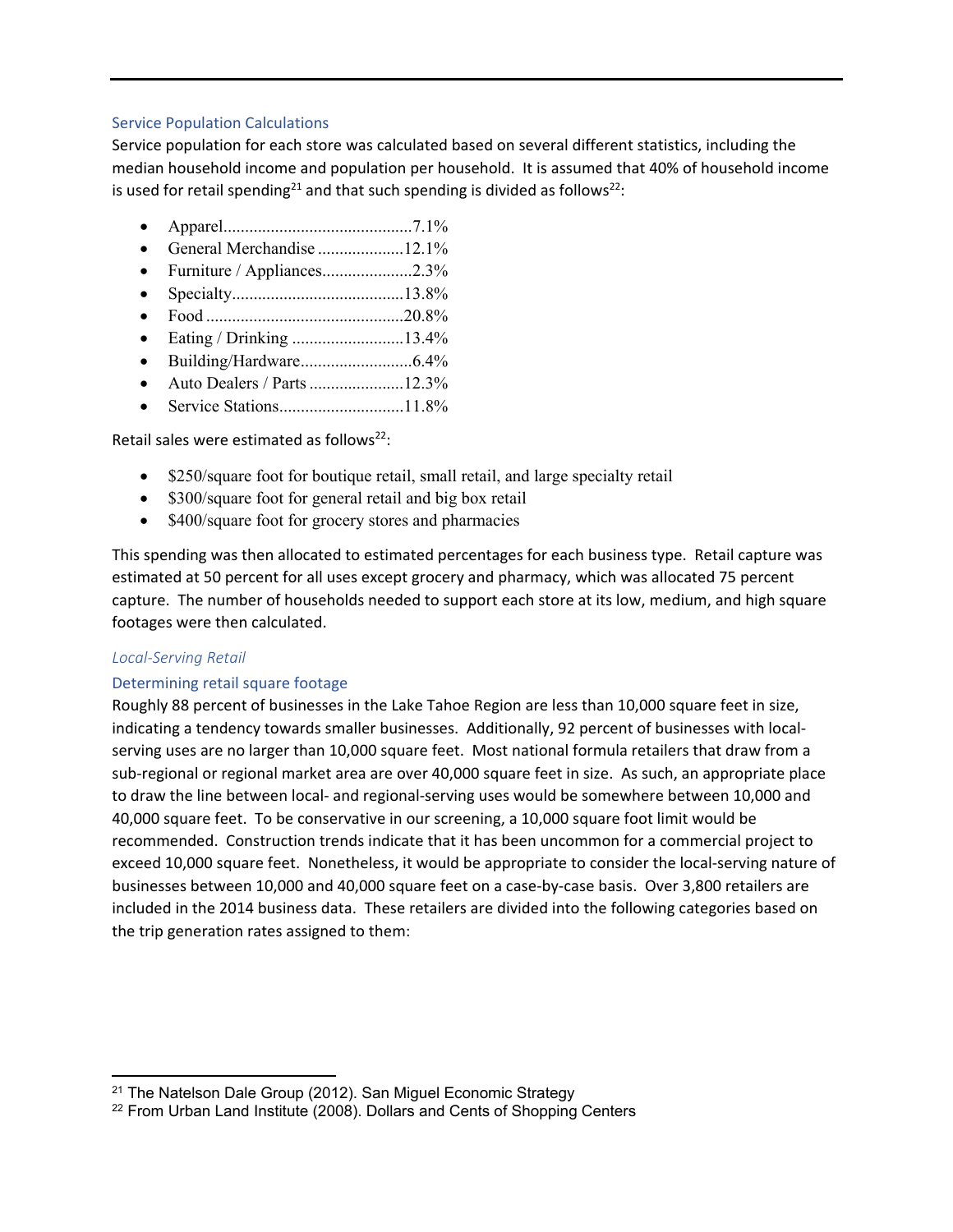

Roughly 88 percent of businesses are under 10,000 square feet in size. Roughly 92 percent of businesses characterized as "local‐serving" are under 10,000 square feet in size.

## Adjusting for Centers

VMT is the product of trip generation and trip length. Trip lengths in Regional Plan‐designated centers are roughly 80 percent of the average regional trip length as calculated. Because trip lengths in Centers are shorter, buildings in Centers would generate fewer VMT. The recommended 20 percent adjustment accounts for this by allowing larger buildings in Centers. A further 15 percent adjustment, for a total of 35 percent is recommended for the Regional Center and High‐Density Tourist District. This is intended to account for modal shift, as the Regional Transportation Plan calls for this area to be well‐served by transit and active transportation opportunities. The overall 35 percent adjustment figure is consistent with information on non‐auto trips from the *2018 Summer TRPA Travel Mode Share Survey* for locations near the Stateline area, which estimated non‐automotive trip percentage in this area as approximately 37 percent $23$ .

## *Low‐VMT Areas*

## Determining square footage based on trip generation

Using the business data, trips generated by commercial floor area were estimated using a basis of 300 trips at the average trip length (6.534 miles). This equates to just under 2,000 vehicle miles travelled as the screen for low‐VMT areas, which is then used as a basis to determine the number of commercial

<sup>&</sup>lt;sup>23</sup> From LSC Transportation Consultants (August 18, 2020). Old Colony Inn Redevelopment / TCAP Amendments – Trip Generation and VMT Analysis.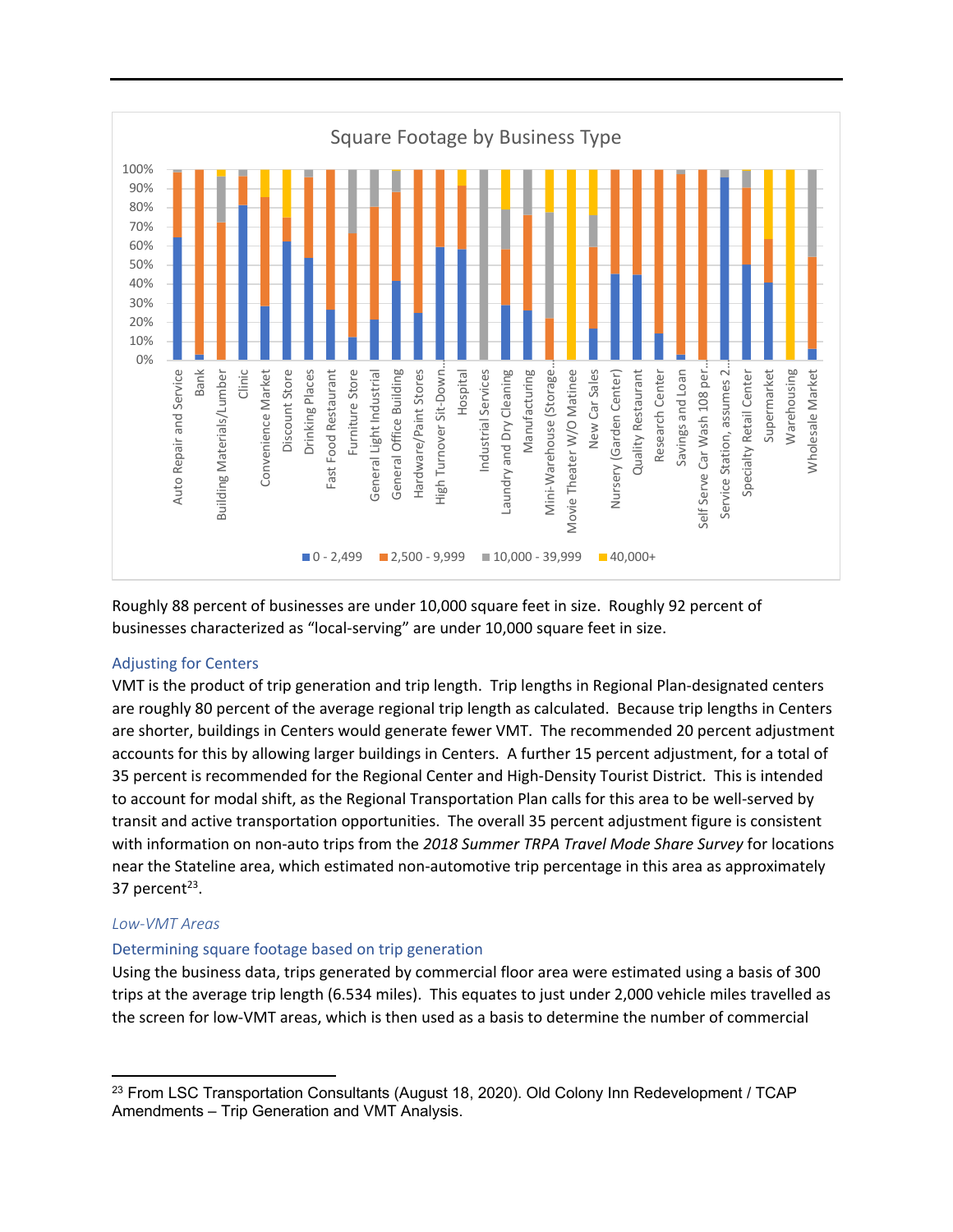trips that could be generated. The generated trips translate into building square footage using ITE trip generation rates. The following were used for trip generation rates:

| <b>Screening</b>           | <b>Land Use</b>                     | <b>Trip Rate</b>          |
|----------------------------|-------------------------------------|---------------------------|
| Recommendation             | Commercial                          | 32.17 trips / 1,000 sqft  |
|                            | <b>Indoor Recreation</b>            | 33.82 trips / 1,000 sqft  |
|                            | <b>Outdoor Recreation</b>           | 10.99 trips / acre        |
| <b>Alternatives A1 and</b> | Tourist Accommodation Units*        | 9.67 trips / unit         |
| A2                         | <b>General Merchandise</b>          | 44.42 trips / 1,000 sqft  |
|                            | Convenience Shopping*               | 349.48 trips / 1,000 sqft |
|                            | <b>Specialty Retail and Offices</b> | 18.41 trips / 1,000 sqft  |
|                            | <b>Personal Services</b>            | 44.32 trips / 1,000 sqft  |
|                            | Service / Industrial                | 35.36 trips / 1,000 sqft  |
|                            | Restaurants                         | 203.7 trips / 1,000 sqft  |
|                            | Entertainment                       | 78.06 trips / 1,000 sqft  |
|                            | <b>Public Services</b>              | 9.17 trips / 1,000 sqft   |
|                            |                                     | 24 sqft / person          |
|                            | Recreation                          | 33.82 trips / 1,000 sqft  |
| <b>Alternative A2</b>      | Residential                         | 9.52 trips / unit         |
| <b>Alternative A3</b>      | <b>Tourist Accommodation</b>        | 9.67 trips / unit         |
|                            | <b>Commercial Retail</b>            | 52.01 trips / 1,000 sqft  |
|                            | <b>Commercial Non-Retail</b>        | 22.4 trips / 1,000 sqft   |
|                            | Restaurants                         | 203.7 trips / 1,000 sqft  |
|                            | <b>Public Services</b>              | 9.17 trips / 1,000 sqft   |
|                            |                                     | 24 sqft / person          |
|                            | Recreation                          | 33.82 trips / 1,000 sqft  |
| <b>Alternative B1</b>      | Commercial                          | 32.17 trips / 1,000 sqft  |
|                            | <b>Public Services</b>              | 27.92 trips / 1,000 sqft  |
|                            |                                     | 24 sqft / person          |
|                            | <b>Indoor Recreation</b>            | 33.82 trips / 1,000 sqft  |
|                            | <b>Outdoor Recreation</b>           | 10.99 trips / acre        |
| <b>Alternative B2</b>      | Commercial                          | 32.17 trips / 1,000 sqft  |
|                            | <b>Public Services</b>              | 14.72 trips / employee    |
|                            | <b>Indoor Recreation</b>            | 33.82 trips / 1,000 sqft  |
|                            | <b>Outdoor Recreation</b>           | 10.99 trips / acre        |

\* ‐ weighting is applied in Alternative A1.

## Commercial Trip Rates

Trip rates for the various commercial categories were generated using the same methodology as the Development Rights Strategic Initiative. A trip rate has been assigned to each business in the Tahoe Basin. Once a category is assigned, the average trip rate is calculated.

## Public Services Trip Rates

Public service use trip rates were generated several different ways. The recommendation uses a Government Office Complex as a proxy to determine the trip rate. Alternatives A1 through A3 use a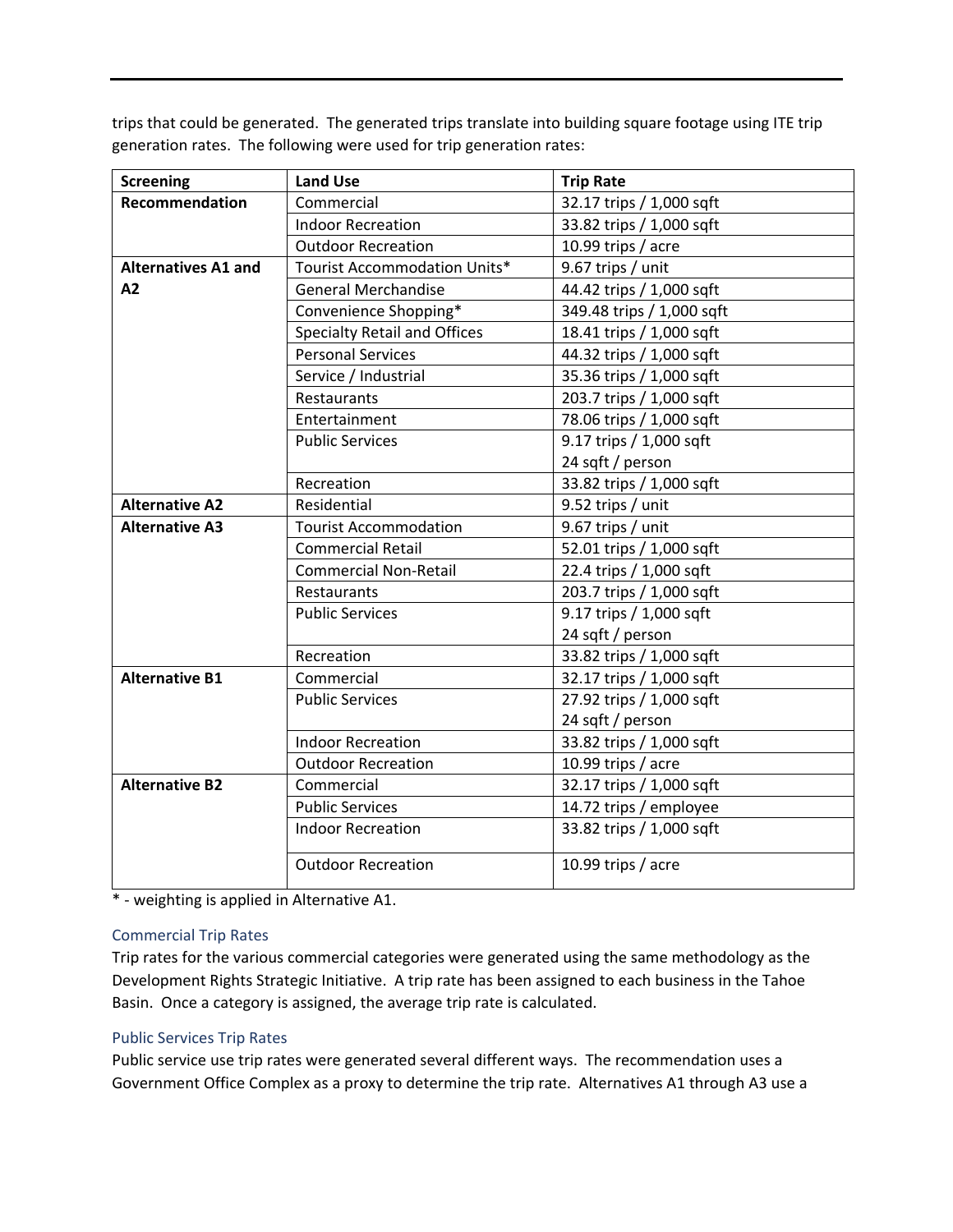church as a proxy to determine trip rate. Alternative B establishes a per-employee trip rate by using the same methodology as the commercial trip rates.

## Recreation Trip Rates

Recreation trip rates were determined through two methods. The recommendation and all alternatives use an indoor trip rate associated with a recreation center. The recommendation includes an outdoor recreation screen using acreage, which is based on the same methodology as used for the commercial trip rates.

## Removing tourist‐accommodation and market‐rate residential

In the recommendation, tourist accommodation and market-rate residential were removed from consideration, though they were included in various alternatives. The rationale for removing these uses is that tourist accommodation results in longer vehicle miles travelled as they cater to people from outside of the region. Additionally, as a large share of market‐rate residences function as second homes and vacation rentals<sup>24</sup>, longer average trip lengths are anticipated. This is justification to exclude these uses from screening.

## Adjusting for Centers

The same 20 percent adjustment for Town Centers and 35 percent adjustment for the Regional Center / High-Density Tourist District as applied for local-serving retail were applied to the low-VMT areas.

## Weighting in Alternative A1

The following weighting was applied to Alternative A1

- Tourist Accommodation Units had a 100% trip length adjustment added. This is on the basis that at least two trips begin/end outside of the region.
- Convenience shopping ha d a 75% trip length reduction added. This is on the basis that the nature of convenience shopping leads to lower trip lengths.

## *Site Design Criteria*

OPR guidance notes that not all project meeting the screening criteria may be suitable for screening. For example, a project in a low‐VMT area may not be suitable for screening if it is automobile‐oriented, excessively parked, and disconnected from pedestrian and bicycle infrastructure. To recognize this, all projects other than small projects should also comply with certain design criteria, specifically:

- Parking. To be screened out a project should not have excess parking.
- Active Transportation. To be screened out a project should have some connection to the active transportation system or be close by to existing infrastructure.

OPR considered several other disqualifying factors, but these were focused on the transit priority area screen, which we are not proposing to carry forward. OPR's suggestion is that projects that are not built at an FAR of at least 0.75 should not be considered for screening under that criterion.

<sup>&</sup>lt;sup>24</sup> Tahoe Prosperity Center (October 2019). South Shore Region Housing Needs and Opportunities.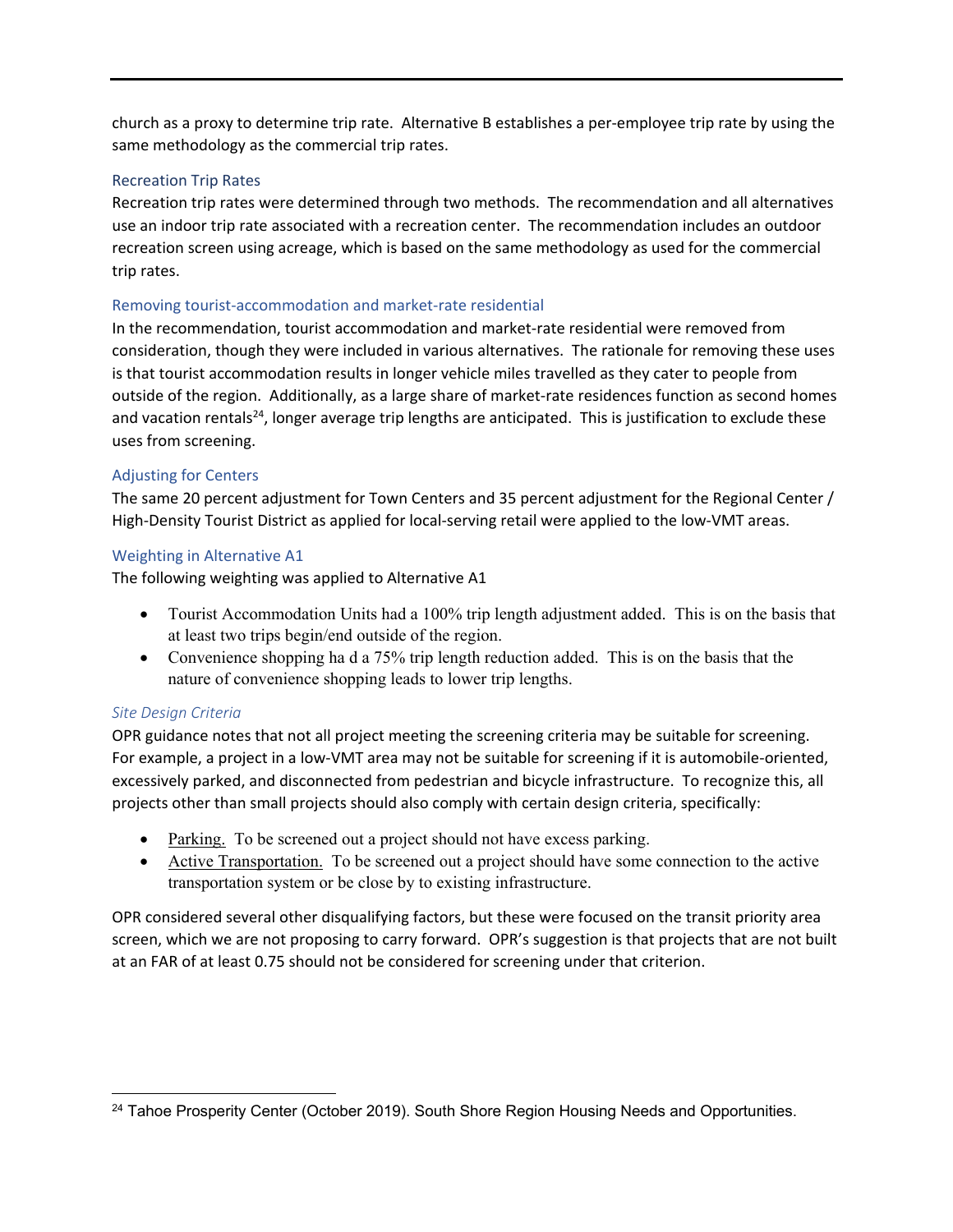| <b>I dining Fractices III the Tanoc Region</b> |                                                                                                                                       |                                               |
|------------------------------------------------|---------------------------------------------------------------------------------------------------------------------------------------|-----------------------------------------------|
| Location                                       | <b>Parking Rates</b>                                                                                                                  | <b>Adjustments</b>                            |
| <b>CITY OF SOUTH LAKE TAHOE</b>                |                                                                                                                                       |                                               |
| <b>Tourist Core AP</b>                         | Multi-Family Residential (MFR): 2                                                                                                     | Allowed through Special Use                   |
| <b>Tahoe Valley AP</b>                         | spaces/unit                                                                                                                           | Permit                                        |
| Bijou / Al Tahoe CP                            | General merchandise: 1 space /                                                                                                        |                                               |
| <b>South Y Industrial Tract CP</b>             | 300 sqft                                                                                                                              |                                               |
| <b>Balance of City</b>                         |                                                                                                                                       |                                               |
| <b>DOUGLAS COUNTY</b>                          |                                                                                                                                       |                                               |
| <b>Round Hill CP</b>                           | General merchandise: 1 space /<br>300 sqft<br>MFR: 1 space / 2 beds and 1/2<br>space per bedroom                                      | Allowed with submittal of parking<br>analysis |
| <b>South Shore AP</b>                          | Retail: 1 space / 250 sqft<br>MFR: 2 spaces / unit plus 1 guest                                                                       | Allowed with submittal of parking<br>analysis |
| <b>Balance of County</b>                       | space $/4$ units                                                                                                                      | No mechanism available                        |
| <b>WASHOE COUNTY</b>                           |                                                                                                                                       |                                               |
| <b>Incline Village Commercial</b><br><b>CP</b> | MFR: 1 space / 2 beds and $\frac{1}{2}$<br>space per bedroom                                                                          | Allowed with submittal of parking<br>analysis |
| <b>Incline Village Tourist CP</b>              | General merchandise: 1 space /                                                                                                        |                                               |
| <b>Nevada North Stateline CP</b>               | 300 sqft                                                                                                                              |                                               |
| <b>Ponderosa Ranch CP</b>                      |                                                                                                                                       |                                               |
| <b>Balance of County</b>                       | MFR: 1.6-2.1 spaces/unit<br>Retail: 3 spaces/1,000 sqft                                                                               | Allowed with Director discretion              |
| <b>EL DORADO COUNTY</b>                        |                                                                                                                                       |                                               |
| <b>Meyers AP</b>                               | MFR: 1.5 spaces/unit                                                                                                                  | No mechanism                                  |
| <b>Balance of County</b>                       | General retail: 1 space / 300 sqft<br>active use $+1$ space / 600 sqft<br>storage                                                     | No mechanism                                  |
| <b>PLACER COUNTY</b>                           |                                                                                                                                       |                                               |
| <b>Placer County Tahoe Basin</b><br><b>AP</b>  | MFR: 1 per bedroom for the first<br>2 bedrooms and 1/2 space per<br>additional bedroom<br>General merchandise: 3.33 per<br>1,000 sqft | Allowed with submittal of parking<br>analysis |

## Parking Practices in the Tahoe Region

All Washoe County community plan areas have a maximum parking equal to 10 percent over the minimum parking. City substitute standards have a maximum parking equal to 25 percent over the minimum parking.

Section 34.4, *Parking* in the TRPA Code of Ordinances is "[Reserved]." As a result, parking standards in local plans or municipal codes apply.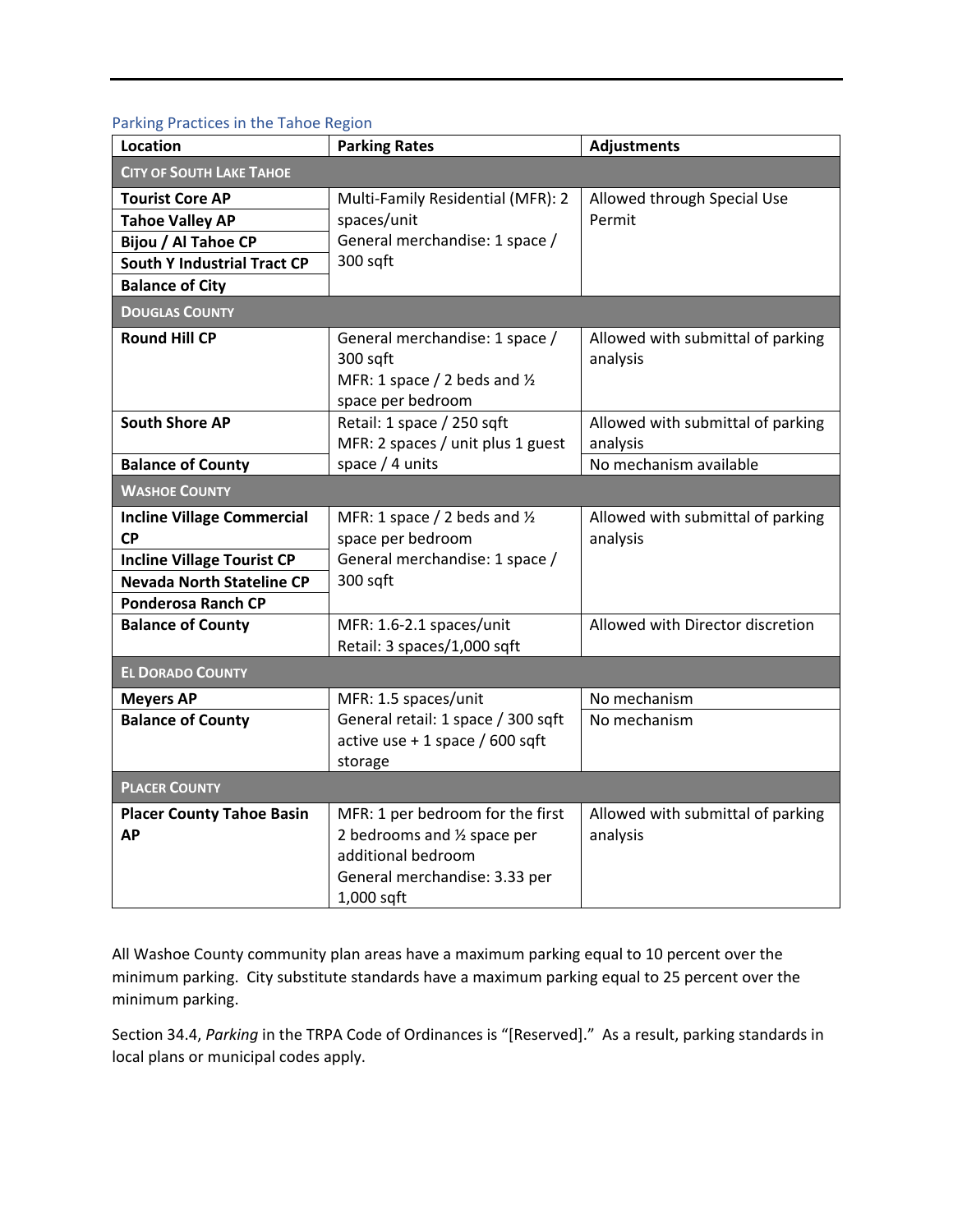# Project‐Based Parking Practices that Can Reduce VMT

- Decoupling parking from lease/rent price
- Establishing paid parking
- Providing bicycle parking

# Active Transportation Practices in the Tahoe Region

| <b>Location</b>                    | Goals / Policies                                                                                                                                                                                                                                             | <b>Standards / Guidelines</b>                                                                                                                                                                                                                                                   |
|------------------------------------|--------------------------------------------------------------------------------------------------------------------------------------------------------------------------------------------------------------------------------------------------------------|---------------------------------------------------------------------------------------------------------------------------------------------------------------------------------------------------------------------------------------------------------------------------------|
| <b>CITY OF SOUTH LAKE TAHOE</b>    |                                                                                                                                                                                                                                                              |                                                                                                                                                                                                                                                                                 |
| <b>Tourist Core AP</b>             | Provide bike/pedestrian<br>$\bullet$<br>connections (T-2.2)<br>Provide infrastructure as<br>$\bullet$<br>conditions of approval (T-2.4,<br>$T-2.5$<br>Maintain paths year-round<br>$\bullet$<br>$(T-2.7)$<br>Develop complete streets (T-<br>$\bullet$<br>5) | Provide internal pedestrian<br>$\bullet$<br>circulation and connections to<br>the sidewalk, neighboring<br>properties, and transit.<br>(Standard D)<br>Interior walkway design<br>٠<br>standards (Standard D.5)<br>Provide bicycle parking<br>$\bullet$<br>(Standard E)         |
| <b>Tahoe Valley AP</b>             | Provide bike/pedestrian<br>$\bullet$<br>connections (T-3.1, 4.1)<br>Require projects to construct<br>$\bullet$<br>sidewalks (T-3.4)<br>Remove obstacles in right-of-<br>$\bullet$<br>way (T-3.5)<br>Plow trails in winter (T-4.3)<br>$\bullet$               | Provide internal pedestrian<br>$\bullet$<br>circulation and connections to<br>the sidewalk, neighboring<br>properties, and transit.<br>(Standard D)<br>Interior walkway design<br>$\bullet$<br>standards (Standard D.5)<br>Provide bicycle parking<br>$\bullet$<br>(Standard E) |
| Bijou / Al Tahoe CP                | Pedestrian and bicycle<br>$\bullet$<br>facilities shall be constructed<br>as part of the CIP (Trans. 4.C)<br>Implement improvements as<br>$\bullet$<br>part of the CIP or conditions<br>of project approval (Impl.<br>1.d)                                   | Cross sections for Highway 50,<br>$\bullet$<br>arterial streets, and local<br>commercial streets.                                                                                                                                                                               |
| <b>South Y Industrial Tract CP</b> | None                                                                                                                                                                                                                                                         | Sidewalk improvements on<br>$\bullet$<br>both sides of D Street                                                                                                                                                                                                                 |
| <b>Balance of City</b>             | None                                                                                                                                                                                                                                                         | A pedestrian circulation system<br>$\bullet$<br>shall be incorporated into the<br>site. (Standard 1.A(4))<br>Guidelines for design,<br>wayfinding (Guideline 4)                                                                                                                 |
| <b>DOUGLAS COUNTY</b>              |                                                                                                                                                                                                                                                              |                                                                                                                                                                                                                                                                                 |
| <b>Round Hill CP</b>               | Develop pedestrian linkages<br>$\bullet$<br>(Transp. 6a)<br>Pedestrian/recreation trail to<br>$\bullet$<br>be developed as part of the                                                                                                                       | None                                                                                                                                                                                                                                                                            |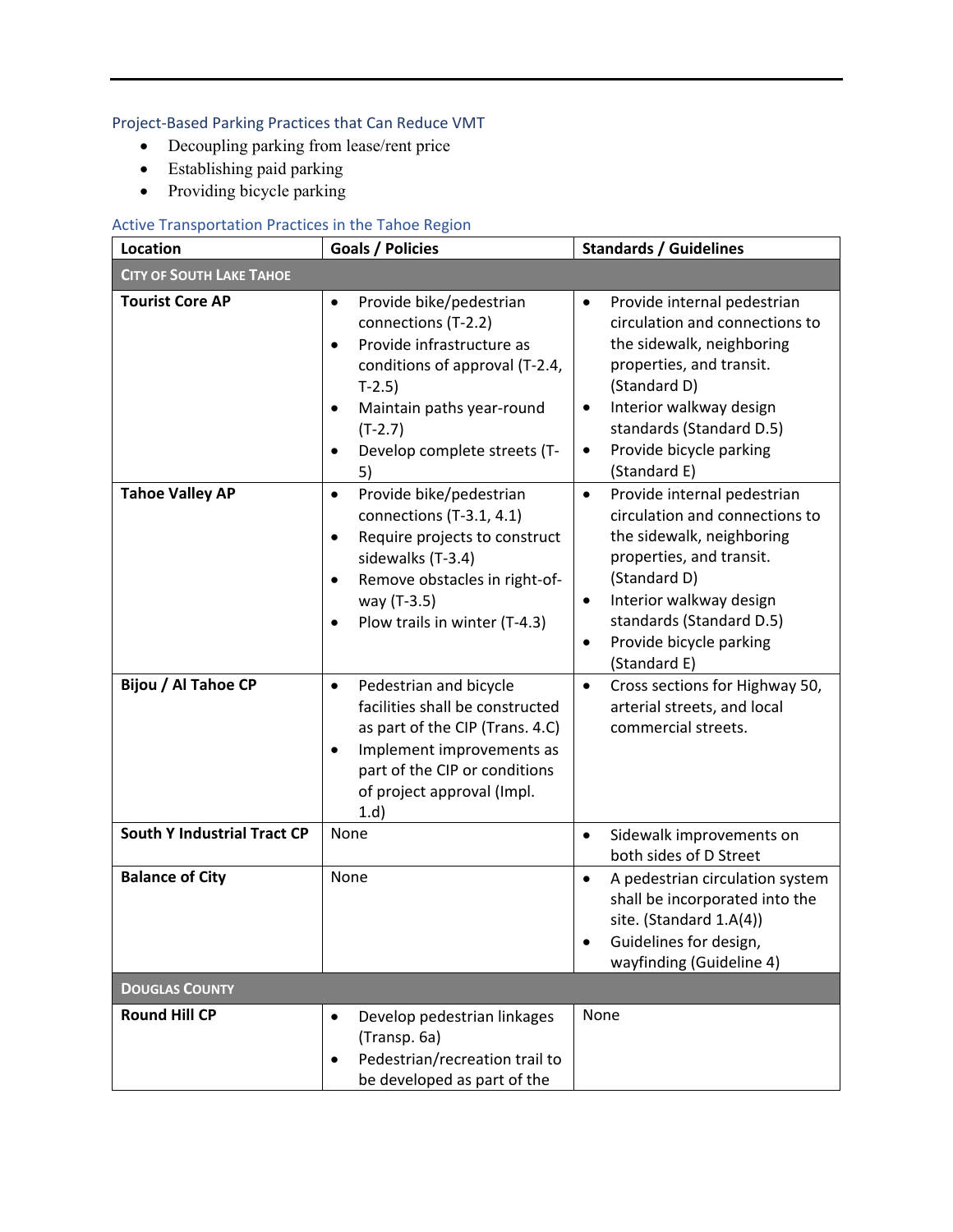|                                                | CIP or conditions of approval<br>(Transp. 6c)                                                                                                                                                                                                                                                                                                 | <b>Standards / Guidelines</b>                                                                                                              |
|------------------------------------------------|-----------------------------------------------------------------------------------------------------------------------------------------------------------------------------------------------------------------------------------------------------------------------------------------------------------------------------------------------|--------------------------------------------------------------------------------------------------------------------------------------------|
|                                                |                                                                                                                                                                                                                                                                                                                                               |                                                                                                                                            |
|                                                | Develop a trail system (Rec.<br>2a)                                                                                                                                                                                                                                                                                                           |                                                                                                                                            |
| <b>South Shore AP</b>                          | Pedestrian linkage between<br>$\bullet$<br>parking lots shall be provided<br>$(T-4.2)$                                                                                                                                                                                                                                                        | Pedestrian access<br>$\bullet$<br>standards/guidelines (Sec. 2.5)<br><b>Bicycle access</b><br>$\bullet$<br>standards/guidelines (Sec. 2.6) |
| <b>WASHOE COUNTY</b>                           |                                                                                                                                                                                                                                                                                                                                               |                                                                                                                                            |
| <b>Incline Village Commercial</b><br><b>CP</b> | Expand bicycle paths (ICCP<br>$\bullet$<br>8.1)<br>Create a pedestrian corridor<br>$\bullet$<br>along SR 28 (ICCP 9.1.1)<br>Create pedestrian<br>connections (ICCP 9.1.3)                                                                                                                                                                     | None - some policies implemented<br>as standards                                                                                           |
| <b>Incline Village Tourist CP</b>              | Projects shall provide on-site<br>$\bullet$<br>pedestrian paths (ITCP 2.1.2)<br>Provide trail connections<br>$\bullet$<br>$($ ITCP 8.1 $)$                                                                                                                                                                                                    | None - some policies implemented<br>as standards                                                                                           |
| <b>Nevada North Stateline CP</b>               | Projects shall connect with<br>$\bullet$<br>the path system (NNSCP 1.3)<br>Pedestrian paths and bicycle<br>$\bullet$<br>trails shall be provided<br>(NNSCP 5.2.2)<br>On-site pedestrian networks<br>$\bullet$<br>required (NNSCP 8.1.1)<br>Bike lanes should be created<br>(NNSCP 9.1.1)<br>Bike parking to be provided<br>٠<br>(NNSCP 9.1.2) | None - some policies implemented<br>as standards                                                                                           |
| <b>Ponderosa Ranch CP</b>                      | Expand the path system<br>(PRCP 8.1, 8.2)                                                                                                                                                                                                                                                                                                     | None                                                                                                                                       |
| <b>EL DORADO COUNTY</b>                        |                                                                                                                                                                                                                                                                                                                                               |                                                                                                                                            |
| <b>Meyers AP</b>                               | Encourage bike and<br>٠<br>pedestrian linkage (Transp. 6)<br>Build bicycle and pedestrian<br>$\bullet$<br>facilities per active<br>transportation plan (Transp.<br>Action 14-16; Rec. Action 2)<br>Remove snow on<br>٠<br>bike/pedestrian paths                                                                                               | Pedestrian circulation shall be<br>$\bullet$<br>incorporated into a project site<br>plan (Standard B.1.b.B)                                |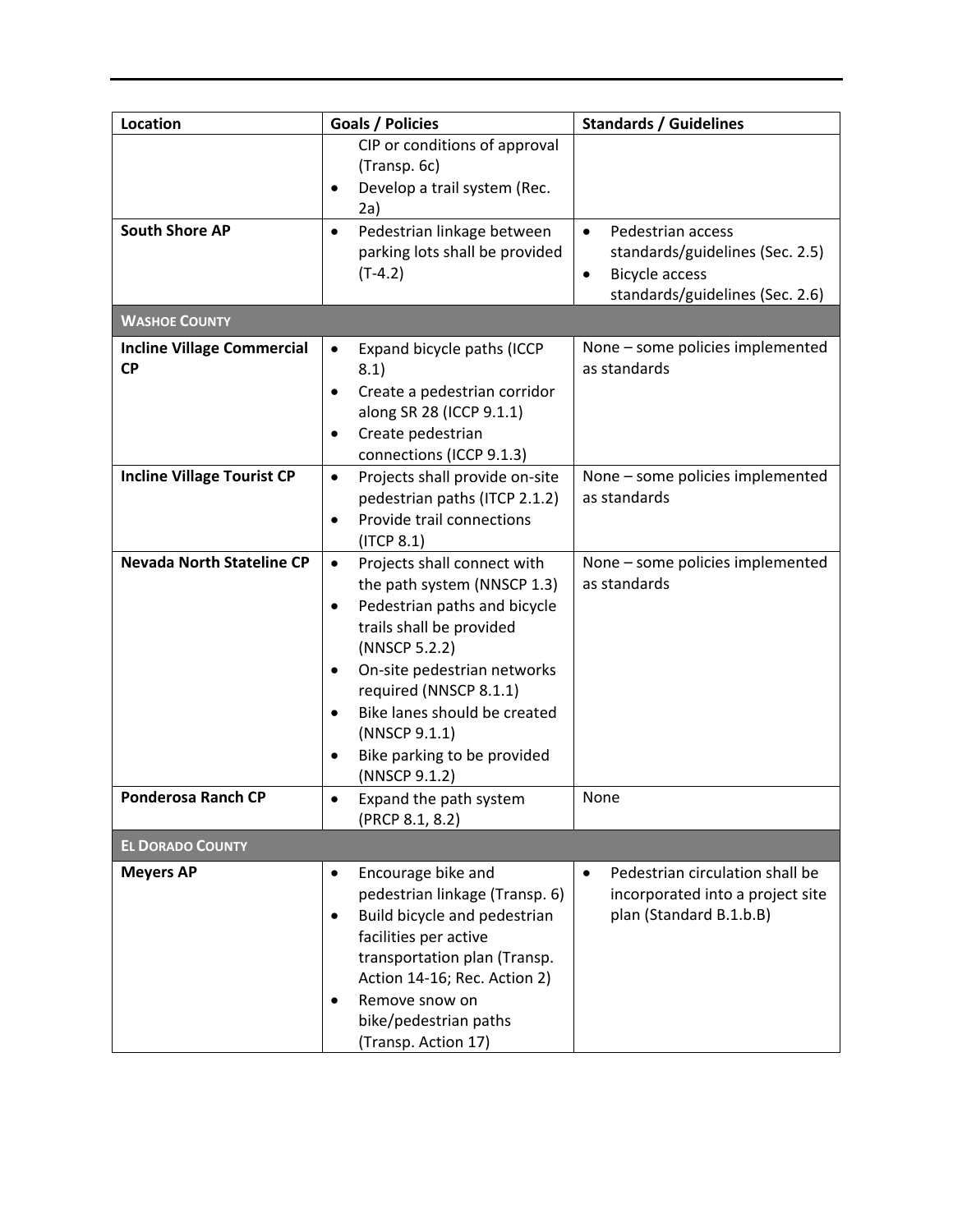| Location                                      | <b>Goals / Policies</b>                                                                                                                                                                                                                               | <b>Standards / Guidelines</b>                                                                                                   |
|-----------------------------------------------|-------------------------------------------------------------------------------------------------------------------------------------------------------------------------------------------------------------------------------------------------------|---------------------------------------------------------------------------------------------------------------------------------|
| <b>PLACER COUNTY</b>                          |                                                                                                                                                                                                                                                       |                                                                                                                                 |
| <b>Placer County Tahoe Basin</b><br><b>AP</b> | Create complete streets (T-P-<br>$\bullet$<br>23)<br>Provide pedestrian and<br>bicycle connections with<br>projects (T-P-26)<br>Explore funding sources to<br>maintain paths in the winter<br>$(T-P-28)$<br>Preserve facility condition (T-<br>$P-29$ | Streetscape and roadway<br>$\bullet$<br>design and construction<br>obligation - cross sections,<br>widths, etc. (Standard 3.06) |

## Code of Ordinances

Section 36.5.2.B: "An active transportation circulation system shall be incorporated into the site plan to assure that all active transportation users can move safely and easily both on the site and between properties and activities within the neighborhood year‐round." – Applies to commercial, tourist accommodation, public service, and multi-residential projects. All projects that include such facilities also must file a maintenance plan (36.5.5)

Section 65.3 requires granting of an easement for development of at least five residential or tourist units or up to 10,000 square feet when a property is situated along a designated bicycle or pedestrian trail.

## Project‐Based Active Transportation Practices that Can Reduce VMT

- Connecting with existing active transportation infrastructure
- Providing active transportation infrastructure across the site

## Summary of Alternatives

Alternatives A1 through A3 are modified versions of the screens presented to TTAC in December. Alternative B is a modified version of the preliminary recommendation.

## *Alternative A*

Alternative A consists of three versions derived from staff's December TTAC recommendation. All versions of Alternative A requires that a project (other than a single‐family residence) be located within a low‐VMT area. This contrasts with the preliminary recommendation and Alternative B, both of which offer several screens for projects outside of low‐VMT areas.

## Alternative A1

Alternative A1 is the modified original version with weighting. It breaks down commercial uses into multiple categories and assigns a square footage based on each category's trip generation rate. Unlike the recommendation, this alternative include tourist accommodation units. Under this alternative, two of the uses are weighted. Convenience shopping is adjusted down by 75 percent to account for low trip lengths. Tourist accommodation units are adjusted up by 100 percent to account for high trip lengths.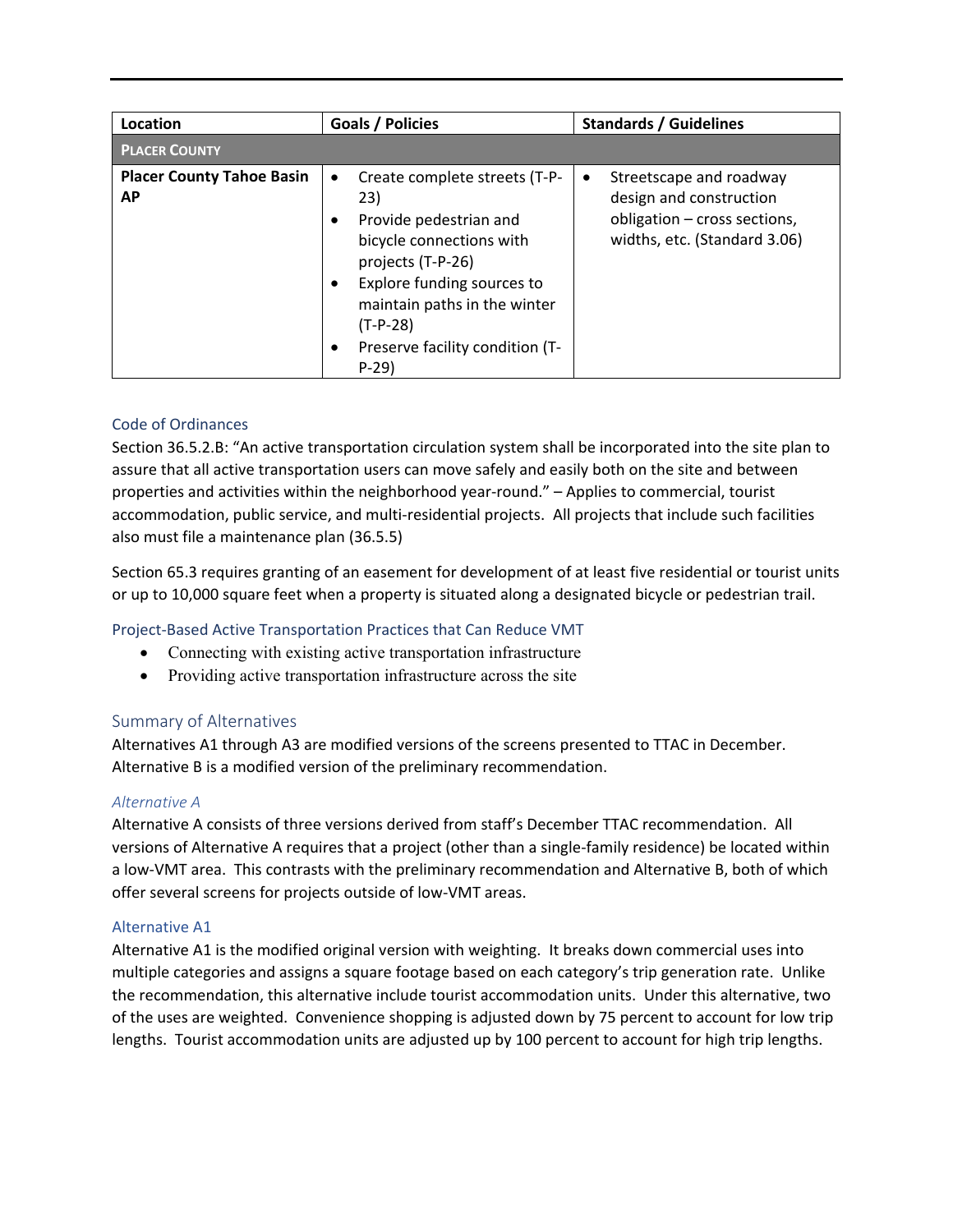## Alternative A2

Alternative A2 is the modified original version without weighting, using the same commercial categories as Alternative A1. It also includes residential units as a possible screen, as they result in similar VMT generation to tourist accommodation units<sup>25</sup>.

|                                      | Outside of | <b>Town Centers</b>      | <b>Regional Center</b> |
|--------------------------------------|------------|--------------------------|------------------------|
|                                      | Centers    |                          |                        |
| <b>Residential (units)</b>           | 22         | 26                       | 30                     |
| <b>Tourist Accommodation (units)</b> |            |                          |                        |
| Without Weighting                    | 22         | 26                       | 30                     |
| With Weighting                       | 11         | 13                       | 15                     |
| <b>Commercial</b>                    |            |                          |                        |
| General Merchandise (sqft)           | 5,000      | 6,000                    | 6,500                  |
| Convenience Shopping (sqft)          | 500        | 500                      | 1,000                  |
| With Weighting                       | 2,500      | 3,000                    | 3,500                  |
| Specialty Retail and Offices (sqft)  | 11,500     | 14,000                   | 16,000                 |
| Personal Services (sqft)             | 5,000      | 6,000                    | 6,500                  |
| Service / Industrial (sqft)          | 6,000      | 7,500                    | 8,000                  |
| Restaurants (sqft)                   | 1,000      | 1,500                    | 1,500                  |
| Entertainment (sqft)                 | 3,000      | 3,500                    | 3,500                  |
| <b>Public Services (persons)</b>     |            | 900                      |                        |
| <b>Recreation (sqft)</b>             | 6,500      | 8,000                    | 9,000                  |
| <b>Transportation Projects</b>       |            | [same as recommendation] |                        |

## Alternative A3

Alternative A3 collapses commercial categories down into three: retail commercial, non‐retail commercial, and restaurants. No weighting is applied.

|                             | Outside of     | <b>Town Centers</b> | <b>Regional Center</b> |
|-----------------------------|----------------|---------------------|------------------------|
|                             | <b>Centers</b> |                     |                        |
| <b>Commercial</b>           |                |                     |                        |
| Retail <sup>26</sup> (sqft) | 4,000          | 5,000               | 5,500                  |
| Non-Retail                  | 9,500          | 11,500              | 13,000                 |
| Restaurants (sqft)          | 1,000          | 1,500               | 1,500                  |

## *Alternative B*

Alternatives B1 and B2 are modified versions of the recommendation.

 $25$  I was unable to come up with a rationale for excluding residential units, but not tourist accommodation units, from the screening. If we include one, we should include the other or come up with a compelling reason to distinguish between the two.

<sup>&</sup>lt;sup>26</sup> A further alternative could consider weighting retail trips on the basis that they will be reducing trip lengths.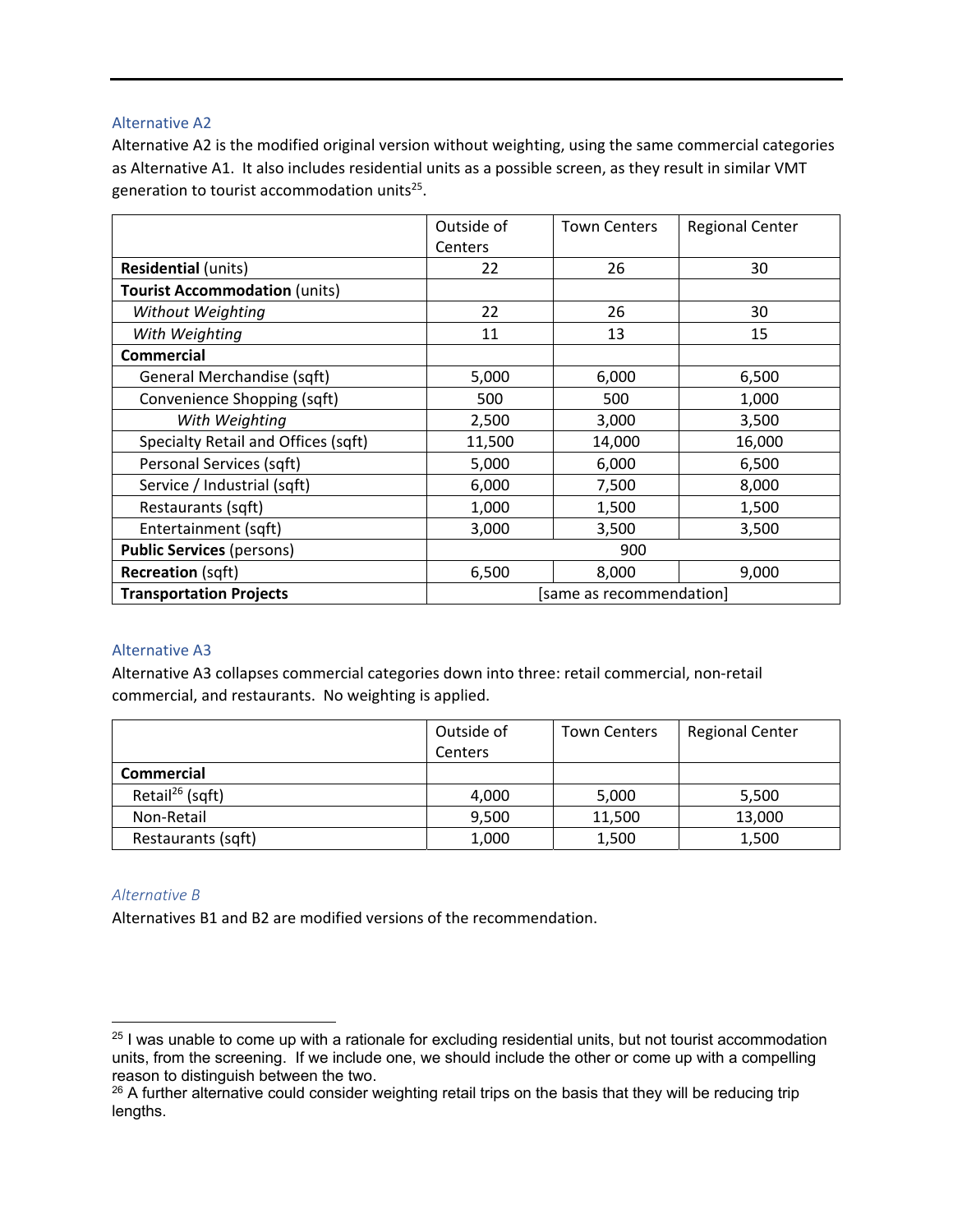|                                    | <b>December TTAC</b>                      | Recommendation                            | <b>Alternatives A1 through</b>            | <b>Alternative B1 and B2</b>                                                                                  |
|------------------------------------|-------------------------------------------|-------------------------------------------|-------------------------------------------|---------------------------------------------------------------------------------------------------------------|
|                                    | Proposal                                  |                                           | A <sub>3</sub>                            |                                                                                                               |
| <b>Small Project Screen</b>        | No                                        | <b>Yes</b>                                | No.                                       | Yes                                                                                                           |
| <b>Affordable Housing Screen</b>   | Low-VMT Areas                             | <b>Basinwide</b>                          | Low-VMT Areas                             | Basinwide                                                                                                     |
| <b>AH Screen Includes</b>          | <b>Yes</b>                                | Low-VMT Areas                             | <b>Yes</b>                                | <b>Yes</b>                                                                                                    |
| Moderate / Achievable              |                                           |                                           |                                           |                                                                                                               |
| <b>Local-Serving Retail Screen</b> | Low-VMT Areas                             | <b>Basinwide</b>                          | Low-VMT Areas                             | <b>Basinwide</b>                                                                                              |
| <b>Low-VMT Area Screen</b>         | Subregional Threshold<br>and Town Centers | Subregional Threshold<br>and Town Centers | Subregional Threshold<br>and Town Centers | Alt B1: Regional Threshold<br>and Town Centers<br>Alt B2: Subregional<br><b>Threshold and Town</b><br>Centers |
| <b>Tourist Accommodation</b>       | Low-VMT Areas                             | No                                        | Low-VMT Areas                             | No.                                                                                                           |
| <b>Redevelopment Projects</b>      | No                                        | Low-VMT Areas                             | No                                        | No                                                                                                            |
| <b>Market-Rate Residential</b>     | No                                        | No                                        | Alt A1 & A3: No<br>Alt A2: Low-VMT Areas  | No                                                                                                            |
| <b>Public Services Uses</b>        | Low-VMT Areas                             | Basinwide                                 | Low-VMT Areas                             | Alt B1: Low-VMT Areas<br>Alt B2: Basinwide                                                                    |
| <b>Transportation Projects</b>     | Low-VMT Areas                             | <b>Basinwide</b>                          | Low-VMT Areas                             | Basinwide                                                                                                     |
| <b>Weighting Used</b>              | No                                        | No                                        | Alt A1: Yes<br>Alt A2 & A3: No            | No                                                                                                            |

## **Comparison Table of the Alternatives**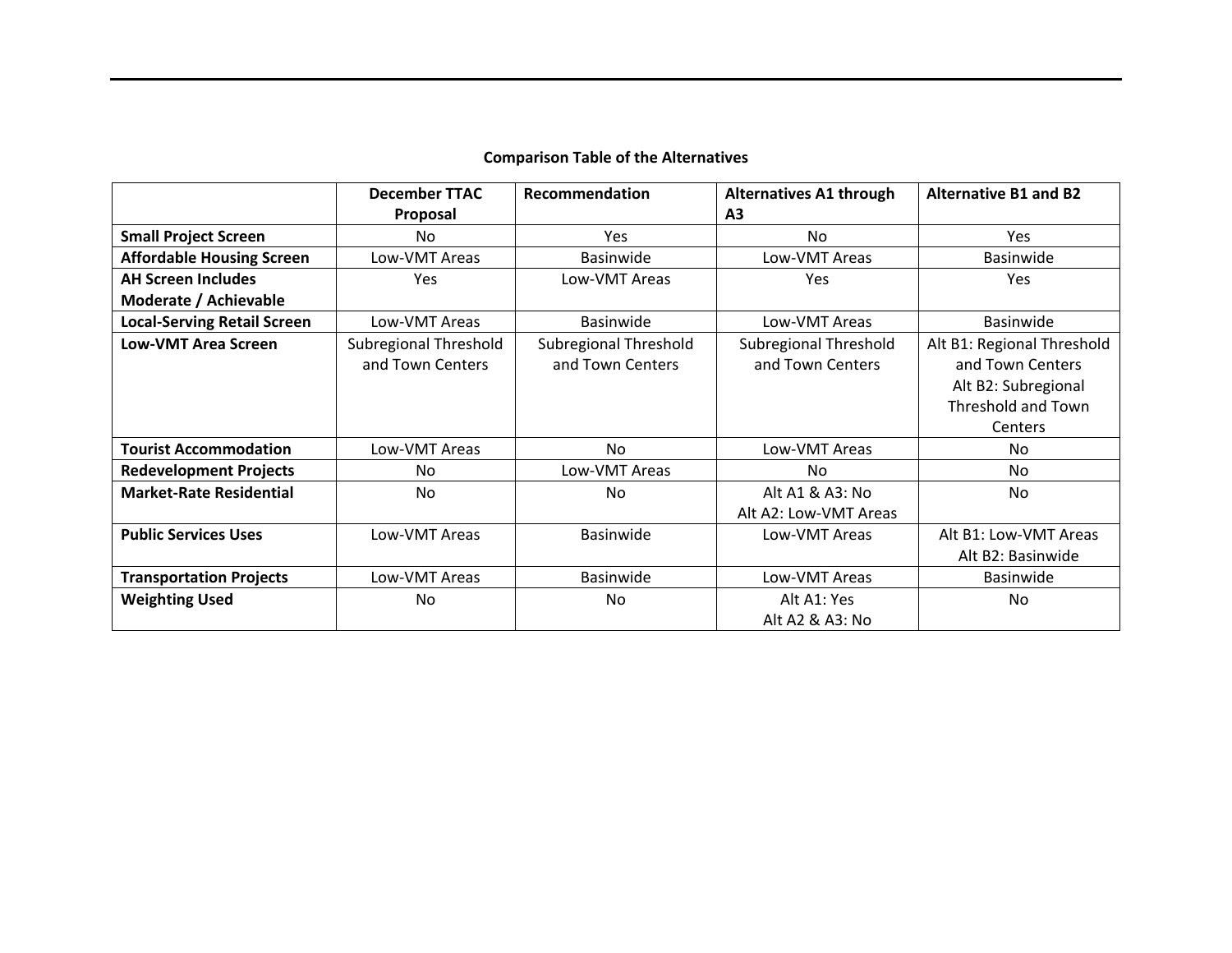## Alternative B1

Alternative B1 is similar to the recommendation with the following distinctions:

- The affordable housing project screen includes moderate-income and achievable housing and does not account for mixed-use development.
- The local-serving use screen is limited to retail projects only and does not afford case-by-case consideration.

| Maximum Size             | <b>Outside Centers</b> | <b>Town Centers</b> | Regional Center |
|--------------------------|------------------------|---------------------|-----------------|
| Retail Commercial (sqft) | 10,000                 | 12.000              | 13,500          |

• The low-VMT area screen uses the regional threshold rather than the subregional threshold

| Maximum Size                             | <b>Outside Centers</b> | <b>Town Centers</b> | <b>Regional Center</b> |
|------------------------------------------|------------------------|---------------------|------------------------|
| Commercial <sup>27</sup> (sqft)          | 6,500                  | 8,000               | 9,000                  |
| Public Services (persons <sup>28</sup> ) | 300                    | 350                 | 425                    |
| Indoor Recreation (sqft)                 | 6,500                  | 8,000               | 9,000                  |
| Outdoor Recreation (acres)               | 20                     | 24                  | 27                     |

- There is no option for redevelopment projects to be screened in low-VMT areas.
- Public services are added as a screen in low-VMT areas.
- Design criteria relies on the ITE Parking Generation manual.

## Alternative B2

Alternative B2 is similar to the Alternative B1, with the following distinctions:

- The small project screen is determined based on Vehicle Miles Travelled rather than trip generation or building size. As a result, the level of project that gets screened depends on the trip lengths in the project's TAZ.
- The affordable housing project screen includes mixed-use projects where at least 80 percent of the development is residential and 100 percent of that is affordable, moderate, or achievable.
- The local-serving retail screen is expanded to include other local-serving uses. The square footage screens are also doubled for grocery stores and pharmacies, as these tend to be local serving even when over 10,000 square feet in size. Under this alternative, a planner would need to screen a project and make a determination that the use is indeed local serving.

| <b>Maximum Size</b>                    | <b>Outside Centers</b> | <b>Town Centers</b> | <b>Regional Center</b> |
|----------------------------------------|------------------------|---------------------|------------------------|
| Food and Beverage Retail Sales (sqft)  |                        |                     |                        |
| <b>Grocery Store</b>                   | 20,000                 | 24,000              | 27,000                 |
| <b>Other</b>                           | 10,000                 | 12,000              | 13,500                 |
| <b>Health Care Services (sqft)</b>     |                        |                     |                        |
| Drug Store / Pharmacy                  | 20,000                 | 24,000              | 27,000                 |
| <b>Other</b>                           | 10,000                 | 12,000              | 13,500                 |
| <b>Other Local-Serving Uses (sqft)</b> | 10,000                 | 12,000              | 13,500                 |

<sup>27</sup> Includes all commercial uses in Table 21.4‐A

<sup>&</sup>lt;sup>28</sup> Structural capacity as permitted under the fire code.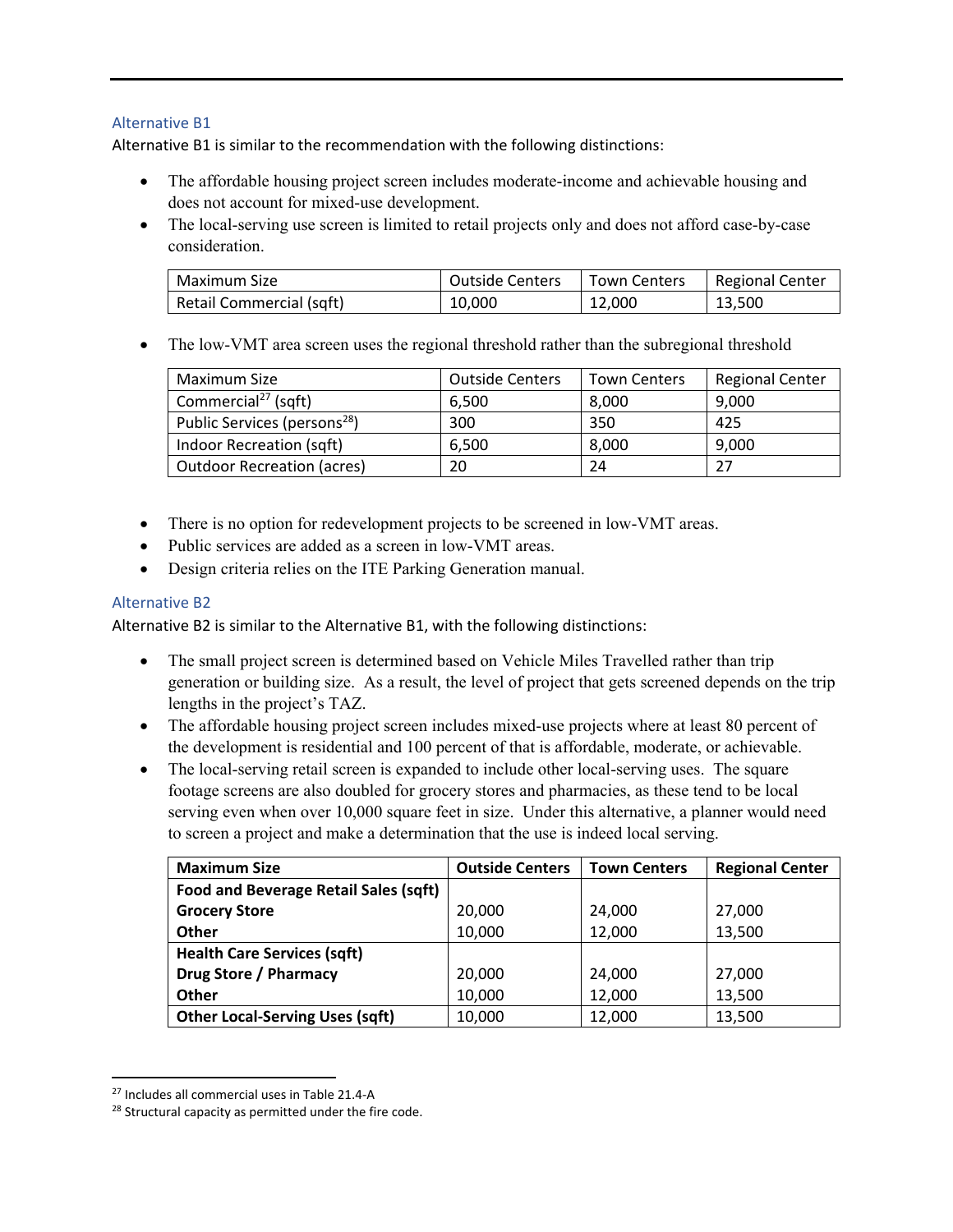Rather than using the subregional threshold, the low-VMT screen would use the regional threshold. This expands the number of TAZs that could use the screen. Additionally, public services uses would be screened based on number of employees rather than capacity.

| Maximum Size                | <b>Outside Centers</b> | <b>Town Centers</b> | Regional Center |
|-----------------------------|------------------------|---------------------|-----------------|
| Public Services (employees) | 15                     | 18                  | 20              |

 The parking and active transportation criteria would be rephrased to be disqualifying factors rather than design criteria.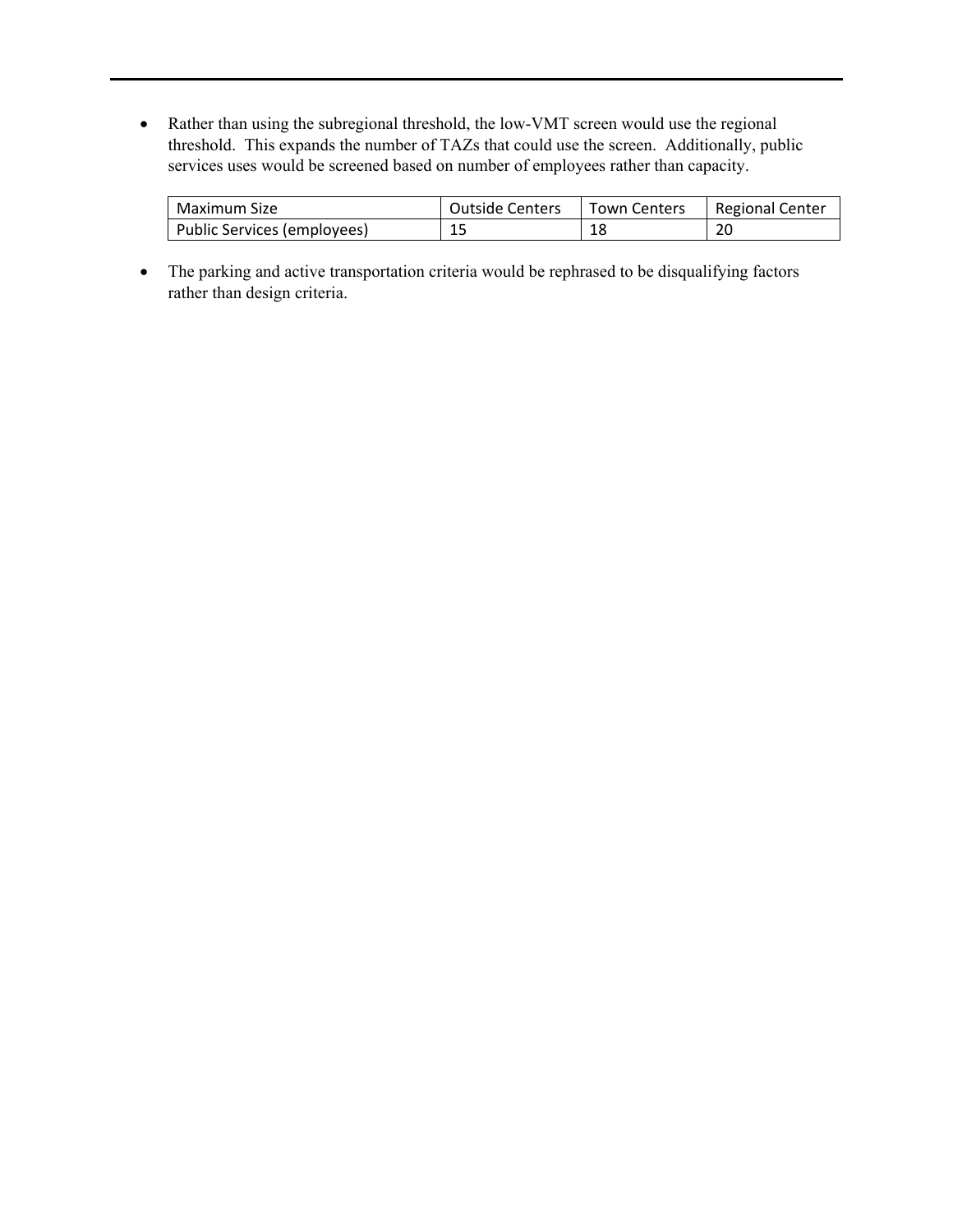## Proposed Screening Recommendation

(1) **Small Projects**. Projects that generate fewer than 110 trips and involve no more than 10,000 square feet in structural development.

Examples of Small Projects

- 1 single-family residence on an existing lot
- 11 condominiums of 900 square feet each
- 4 detached residences of 2,500 square feet each
- A small hotel addition of 13 tourist accommodation units
- 10,000 square feet of low-trip-generating service commercial use
- (2) **Affordable Housing Projects.** Projects comprised of 100-percent affordable housing; or mixeduse projects with a maximum 20 percent of non-residential use and all residential areas comprised of 100 percent affordable housing.

## (3) **Local-Serving Retail and Other Local-Serving Uses.**

a. **Qualifying Uses.** The following uses qualify for screening under this provision: Commercial

## *Retail*

- Building materials and hardware
- Food and beverage retail sales
- Furniture, home furnishings, and equipment
- General merchandise stores
- Mail order and vending
- Outdoor retail sales

*Services*

- Business support services
- Financial services
- Health care services

## Public Services

## *General*

- Religious assembly
- Day care centers / pre-schools
- Government offices
- Hospitals
- Local public health and safety facilities
- Schools college
- $\bullet$  Schools kindergarten through secondary
- Social service organizations
- Threshold-related research facilities
- b. **Local-Serving Presumption.** Qualifying projects with structural areas at or below the following levels are presumed to be local serving:
	- i. 10,000 square feet outside of Centers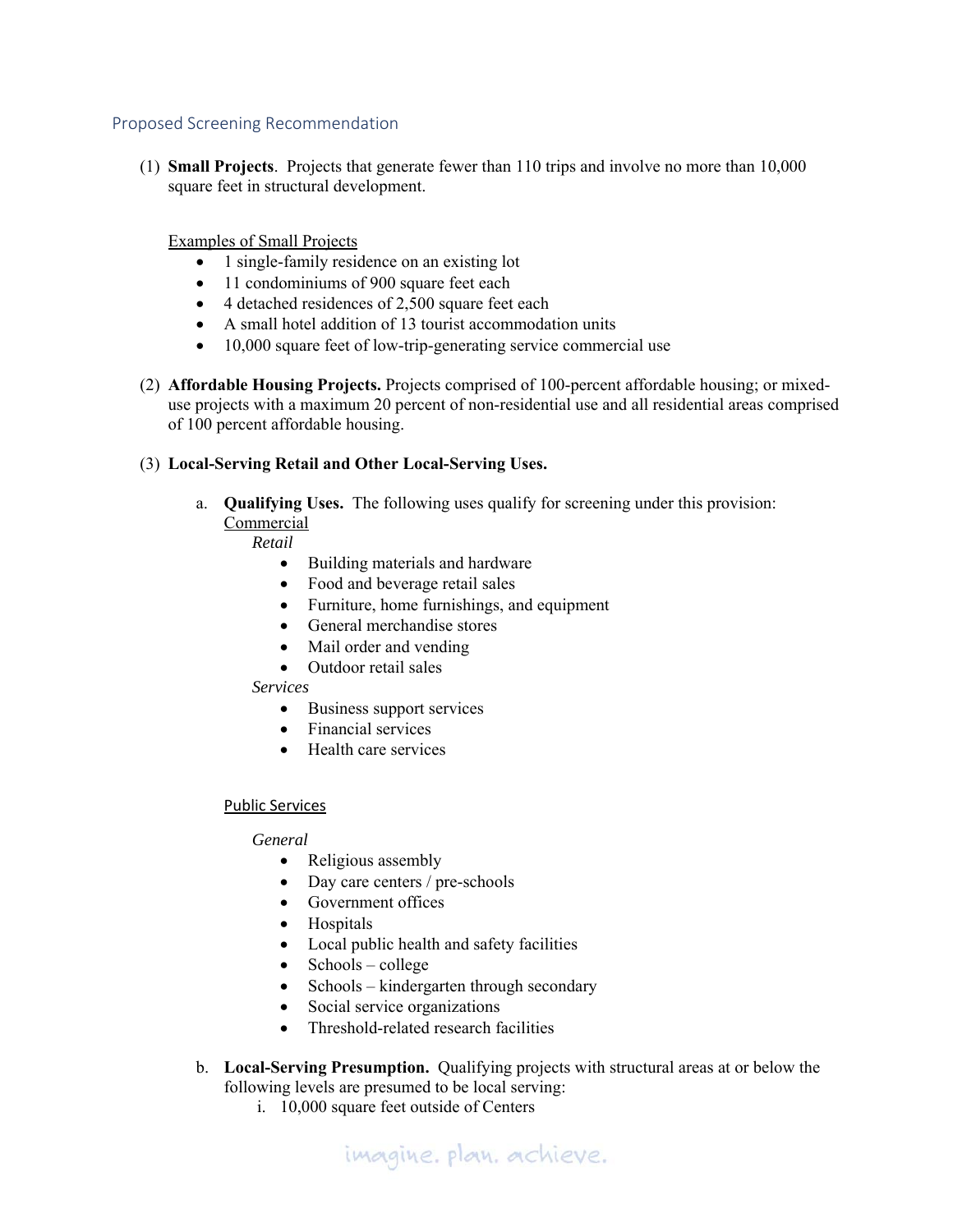- ii. 12,000 square feet within Town Centers
- iii. 13,500 square feet within the Regional Center and High-Density Tourist District
- c. **Local-Serving Determination.** TRPA may determine that individual local-serving projects with structural areas that are under 40,000 square feet, but exceed what is allowed by Subparagraph C.1, are local-serving businesses. In cases where the localserving nature of a retail business is in question, TRPA may require preparation of a market study.
- (4) **Projects in Centers and Low-VMT Areas.** Certain classes of projects within designated Centers and areas where existing VMT is already below the subregional threshold:
	- a. **Moderate-Income and Achievable Housing.** Projects comprised of 100-percent moderate-income or achievable housing; or mixed-use projects with a maximum 20 percent of non-residential use and all residential areas comprised of 100 percent moderate-income or achievable housing.
	- b. **Redevelopment Projects that Result in Reduced VMT.** Redevelopment projects where the proposed project VMT is below the VMT of the project it is replacing.
	- c. **Commercial and Recreational Development.** Commercial and recreational development up to a specified size limit:

| <b>Maximum Size</b>                    | <b>Outside Centers</b> | <b>Town Centers</b> | Regional<br>Center |
|----------------------------------------|------------------------|---------------------|--------------------|
| <b>Commercial</b> <sup>29</sup> (sqft) | 10,000                 | 12,000              | 13,500             |
| <b>Indoor Recreation (sqft)</b>        | 10,000                 | 12,000              | 13,500             |
| <b>Outdoor Recreation (acres)</b>      | 30                     | 36                  | 40                 |

- (5) **Transportation Projects.** Projects involving active transportation or transit, including:
	- Bicycle, pedestrian, and transit projects
	- New bicycle lanes or sidewalks
	- Bicycle or pedestrian improvements to the roadway system (e.g., "green lanes," bike boxes, pedestrian-activated crossings, etc.)
	- Amendments to the RTP / SCS to include new bicycle, pedestrian, and transit projects (excluding microtransit), located within one-half mile of a transit stop within the boundaries of the City of South Lake Tahoe or the Regional Center, Town Center, or High-Density Tourist District.
	- New bicycle, pedestrian, and transit projects (excluding microtransit) not included in the RTP / SCS, but which are located within one-half mile of a transit stop, within the boundaries of the City of South Lake Tahoe or within the boundaries of a Regional Center, Town Center, or the High-Density Tourist District.

<sup>29</sup> Includes all commercial uses in Table 21.4-A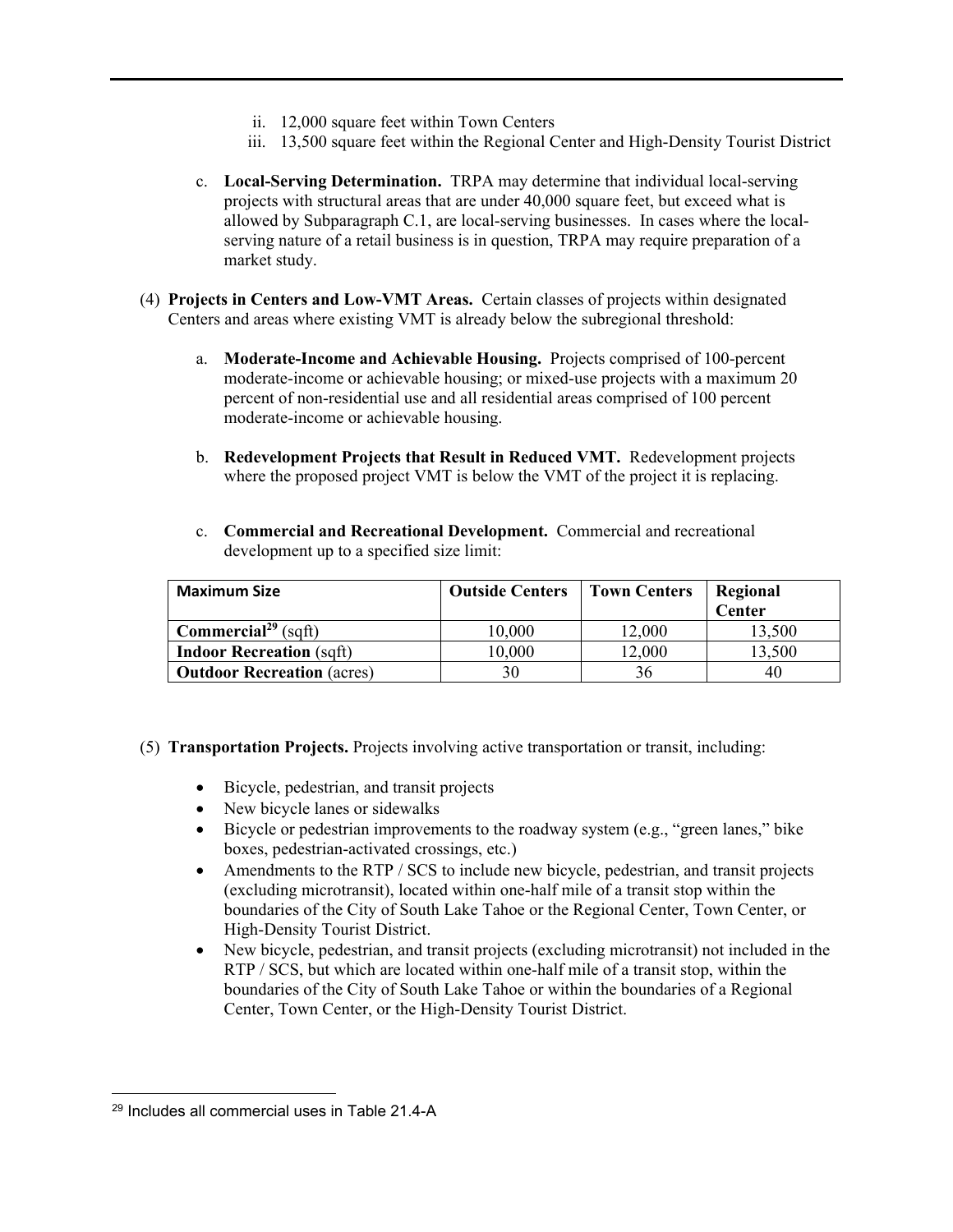#### DESIGN CRITERIA

- (1) **Maximum parking.** Project parking shall not exceed the number of spaces required by the local city or county.
- (2) **Integration with the active transportation network.** Commercial, tourist accommodation, public service, and multi-residential projects shall comply with the requirements for an integrated active transportation network, as set forth in Subparagraph 36.5.2.B.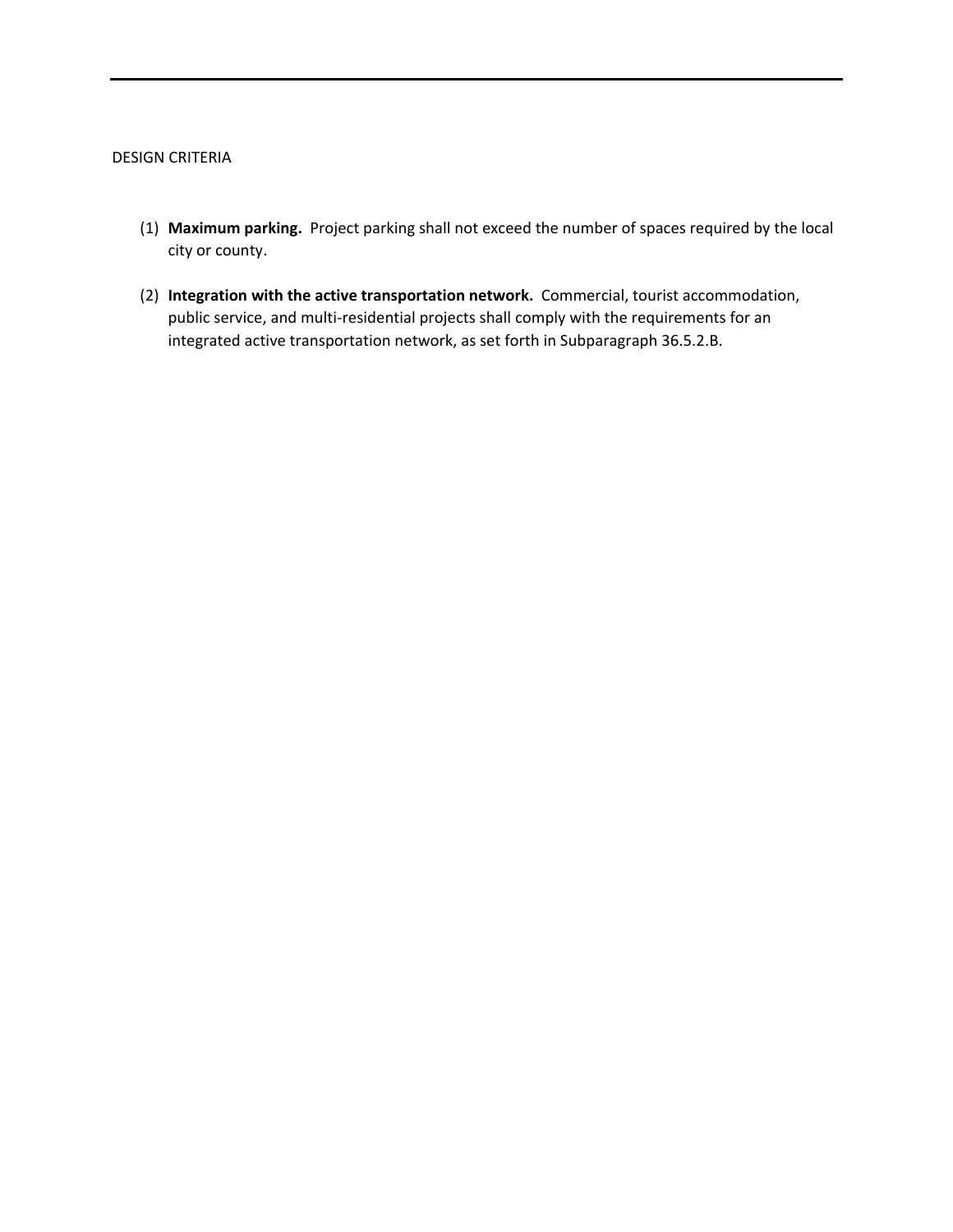Appendix 3: Technical Advisory on Evaluating Transportation Impacts in CEQA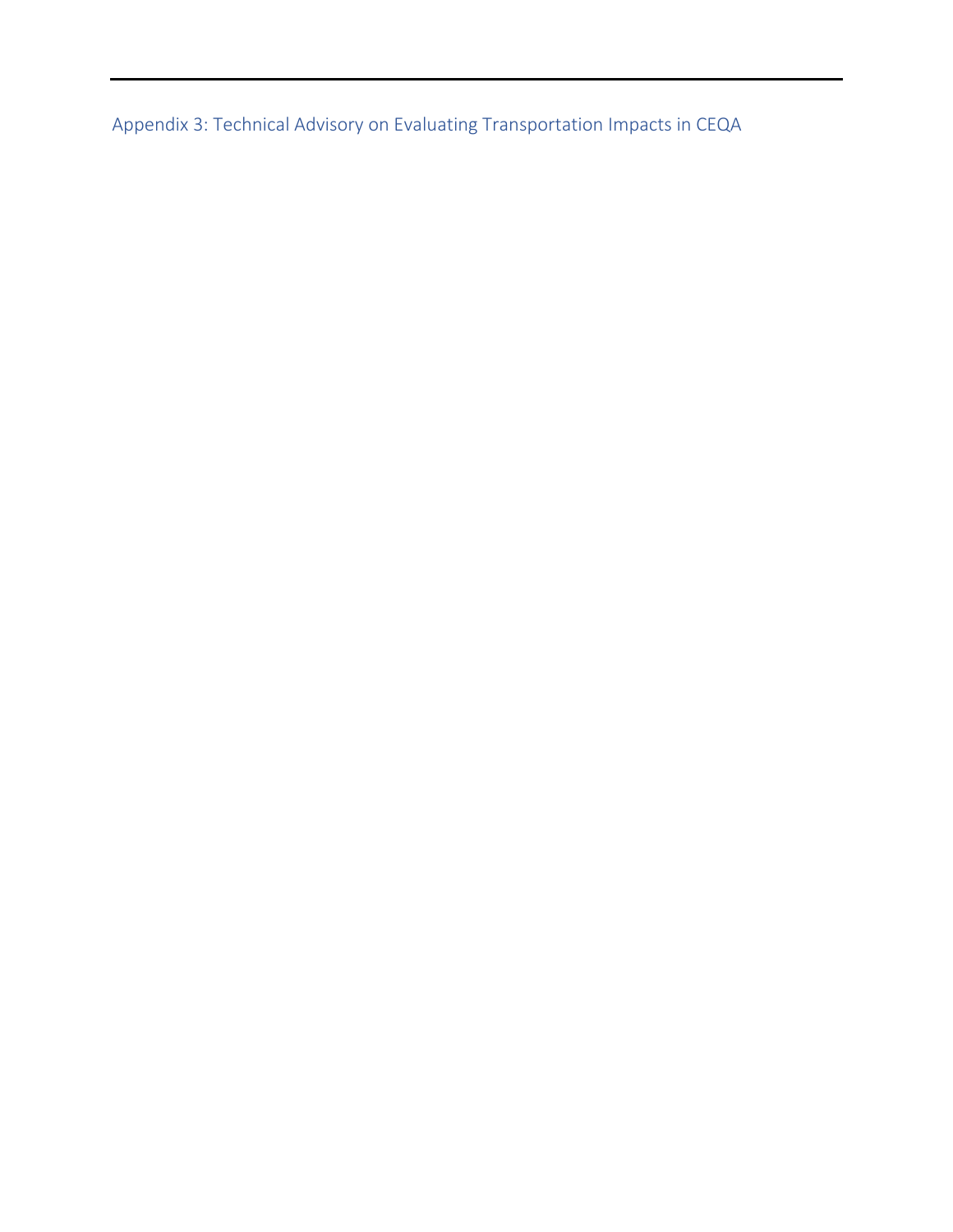Appendix 4: Review of Vehicle Miles Traveled Mitigation Strategies for Use in the Tahoe Basin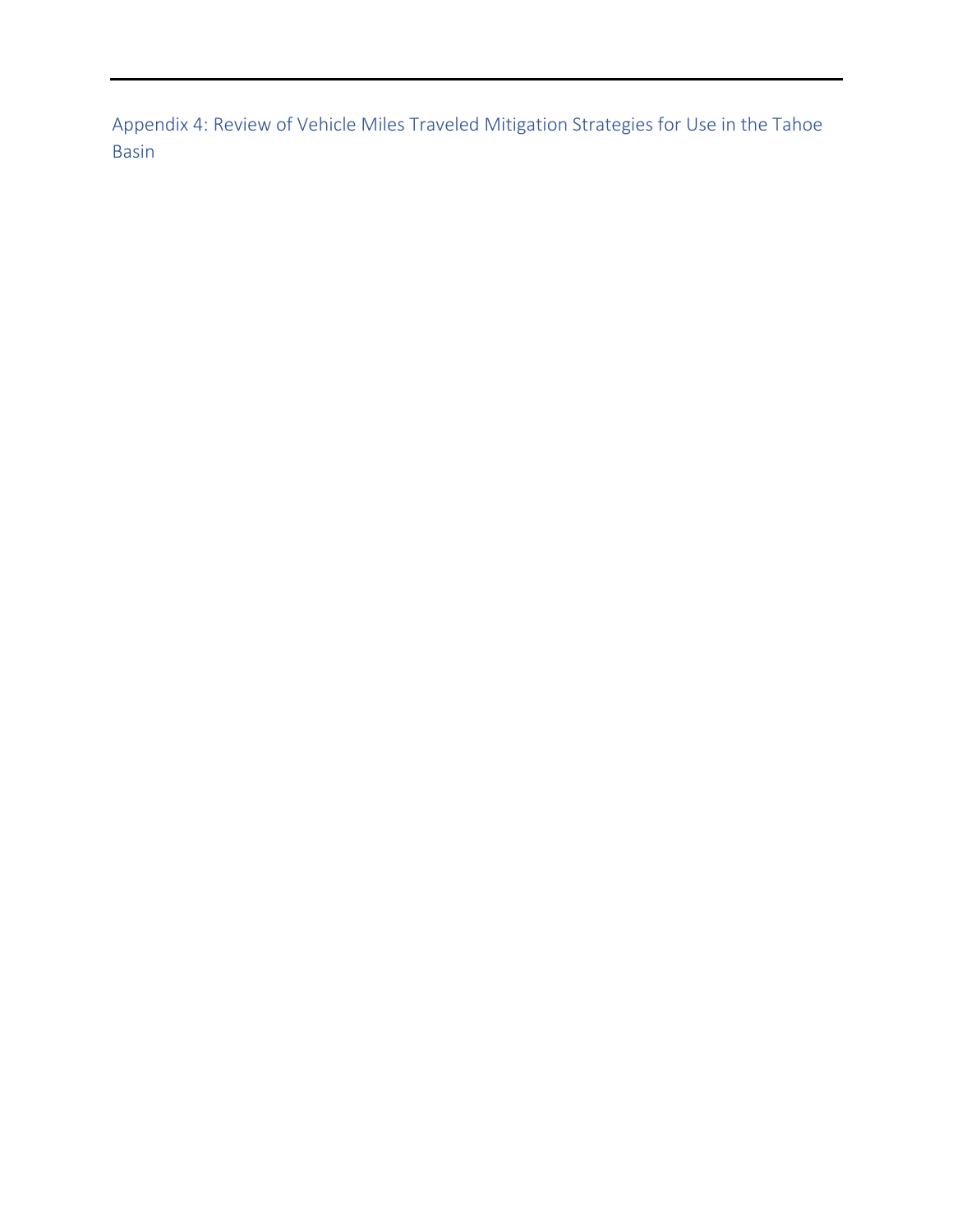Appendix 5: Residential VMT Data per Zone